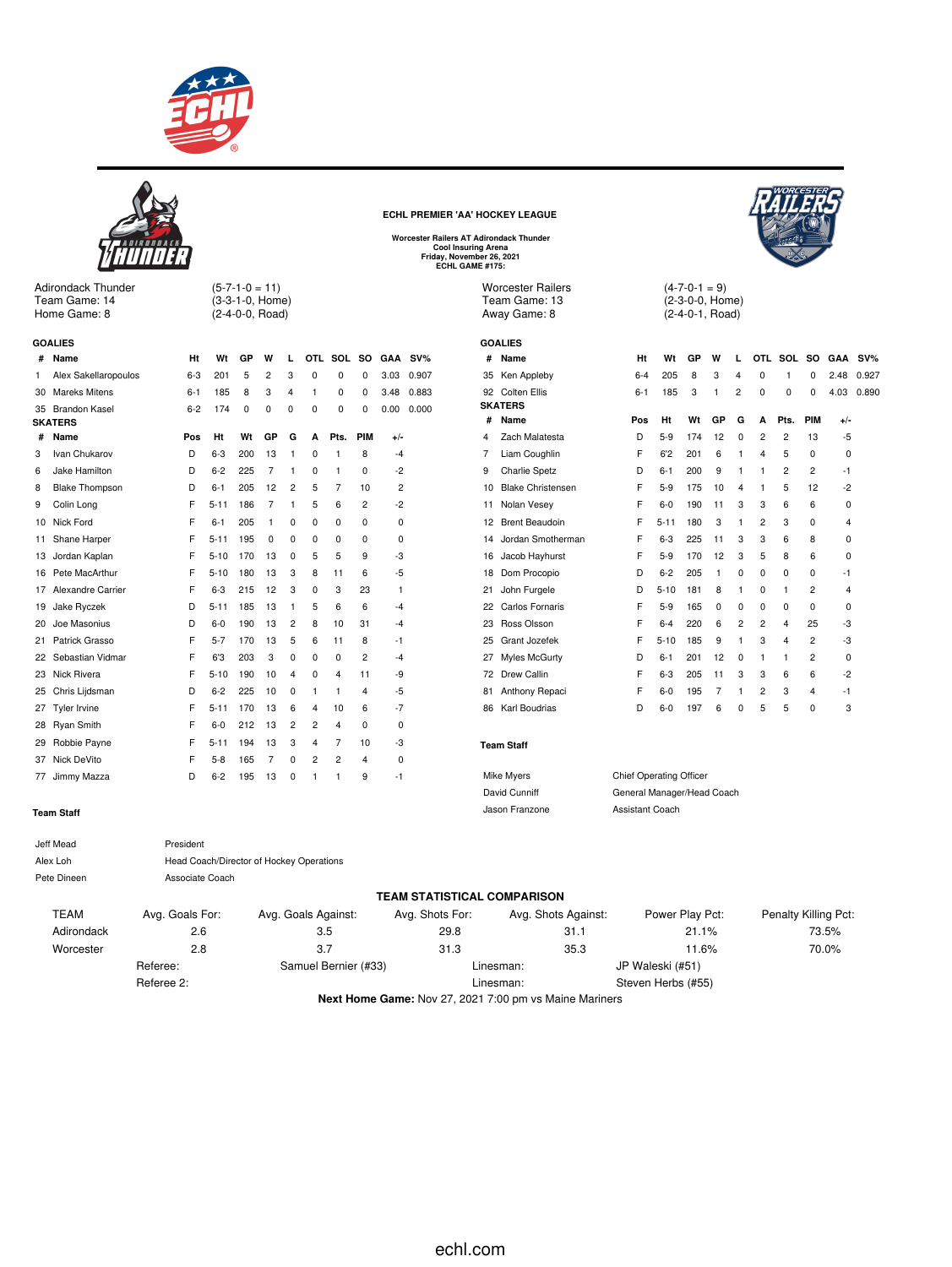### **Standings**

| Eastern<br><b>North</b> |                                                    |                 |           |                |                |                |                |                  |            |    |    |               |                |                |         |                 |                 |                 |                 |
|-------------------------|----------------------------------------------------|-----------------|-----------|----------------|----------------|----------------|----------------|------------------|------------|----|----|---------------|----------------|----------------|---------|-----------------|-----------------|-----------------|-----------------|
| Rank                    | Team                                               | GP              | <b>GR</b> | W              | L.             |                | OTL SOL PTS    |                  | <b>PCT</b> | GF | GA | PIM           |                | <b>RW ROW</b>  | S/O     | Home            | Away            | P <sub>10</sub> | <b>STK</b>      |
| 1                       | Newfoundland Growlers                              | 13              | 59        | 11             | $\overline{2}$ | $\pmb{0}$      | 0              | 22               | 0.846      | 50 | 30 | 198           | 9              | 10             | $1 - 0$ | $4 - 2 - 0 - 0$ | $7 - 0 - 0 - 0$ | $8 - 2 - 0 - 0$ | $4 - 0 - 0 - 0$ |
| 2                       | Reading Royals                                     | 13              | 59        | 6              | 3              | 3              | $\mathbf{1}$   | 16               | 0.615      | 39 | 39 | 133           | - 5            | 6              | $0 - 1$ | $4 - 1 - 2 - 0$ | $2 - 2 - 1 - 1$ | $4 - 3 - 2 - 1$ | $0 - 1 - 0 - 0$ |
| 3                       | <b>Maine Mariners</b>                              | 12 <sup>7</sup> | 60        | 6              | $\overline{4}$ | $\overline{2}$ | 0              | 14               | 0.583      | 41 | 38 | 129           | 6              | 6              | $0 - 0$ | $4 - 2 - 1 - 0$ | $2 - 2 - 1 - 0$ | $5 - 3 - 2 - 0$ | $1 - 0 - 0 - 0$ |
| 4                       | Adirondack Thunder                                 |                 | 13 59     | 5              | $\overline{7}$ | $\mathbf{1}$   | 0              | 11               | 0.423      | 34 | 46 | 160 5         |                | 5              | $0 - 0$ | $3 - 3 - 1 - 0$ | $2 - 4 - 0 - 0$ | $4 - 6 - 0 - 0$ | $0 - 1 - 0 - 0$ |
| 5                       | Trois-Rivières Lions                               | 12              | 60        | 5              | $\overline{7}$ | 0              | 0              | 10               | 0.417      | 37 | 42 | 151           | 3              | $\overline{4}$ | $1 - 0$ | $2 - 5 - 0 - 0$ | $3 - 2 - 0 - 0$ | $5 - 5 - 0 - 0$ | $1 - 0 - 0 - 0$ |
| 6                       | <b>Worcester Railers</b>                           |                 | 12 60     | $\overline{4}$ | $\overline{7}$ | $\mathbf 0$    | $\overline{1}$ | 9                | 0.375      | 34 | 44 | 136           | $\overline{4}$ | $\overline{4}$ | $0 - 1$ | $2 - 3 - 0 - 0$ | $2 - 4 - 0 - 1$ | $3 - 6 - 0 - 1$ | $0 - 1 - 0 - 0$ |
| South                   |                                                    |                 |           |                |                |                |                |                  |            |    |    |               |                |                |         |                 |                 |                 |                 |
| Rank                    | Team                                               | GP              | <b>GR</b> | W              | L              |                | OTL SOL PTS    |                  | <b>PCT</b> | GF | GA | <b>PIM</b>    |                | <b>RW ROW</b>  | S/O     | Home            | Away            | P10             | <b>STK</b>      |
| 1                       | Florida Everblades                                 | 14              | 58        | $\overline{7}$ | 3              | $\mathbf{1}$   | 3              | 18               | 0.643      | 44 | 39 | 201 7         |                | 7              | $0 - 3$ | $2 - 3 - 0 - 2$ | $5 - 0 - 1 - 1$ | $6 - 1 - 1 - 2$ | $3 - 0 - 1 - 2$ |
| $\overline{2}$          | Orlando Solar Bears                                | 14              | 58        | 8              | 5              | $\overline{1}$ | $\mathbf 0$    | 17               | 0.607      | 44 | 41 | 144           | 6              | 8              | $0-0$   | $5 - 0 - 0 - 0$ | $3 - 5 - 1 - 0$ | $6 - 3 - 1 - 0$ | $3 - 0 - 0 - 0$ |
| 3                       | Jacksonville Icemen                                |                 | 15 57     | $\overline{7}$ | 6              | $\mathbf{1}$   | $\mathbf{1}$   | 16               | 0.533      | 40 | 43 | 196           | $\overline{4}$ | 5              | $2 - 1$ | $4 - 3 - 0 - 0$ | $3 - 3 - 1 - 1$ | $5 - 4 - 0 - 1$ | $4 - 0 - 0 - 0$ |
| 4                       | Atlanta Gladiators                                 | 12 <sup>2</sup> | 60        | $\overline{7}$ | $\overline{4}$ | $\overline{1}$ | 0              | 15               | 0.625      | 35 | 34 | 207           | 6              | $\overline{7}$ | $0-0$   | $6 - 2 - 1 - 0$ | $1 - 2 - 0 - 0$ | $6 - 3 - 1 - 0$ | $1 - 0 - 1 - 0$ |
| 5                       | Norfolk Admirals                                   | 13              | 59        | $\overline{7}$ | 6              | 0              | $\mathbf 0$    | 14               | 0.538      | 39 | 42 | 186           | -3             | 6              | $1 - 0$ | $4 - 0 - 0 - 0$ | $3 - 6 - 0 - 0$ | $6 - 4 - 0 - 0$ | $0 - 2 - 0 - 0$ |
| 6                       | Greenville Swamp Rabbits                           | 12              | 60        | 5              | 7              | 0              | $\mathbf 0$    | 10               | 0.417      | 33 | 33 | 145           | 5              | 5              | $0-0$   | $4 - 3 - 0 - 0$ | $1 - 4 - 0 - 0$ | $5 - 5 - 0 - 0$ | $0 - 1 - 0 - 0$ |
| $\overline{7}$          | South Carolina Stingrays                           | 11              | 61        | 5              | 6              | $\mathbf 0$    | $\mathbf 0$    | 10               | 0.455      | 28 | 32 | 149           | $\overline{4}$ | $\overline{4}$ | $1 - 0$ | $4 - 2 - 0 - 0$ | $1 - 4 - 0 - 0$ | $4 - 6 - 0 - 0$ | $0 - 4 - 0 - 0$ |
| Western<br>Central      |                                                    |                 |           |                |                |                |                |                  |            |    |    |               |                |                |         |                 |                 |                 |                 |
| Rank                    | Team                                               | <b>GP</b>       | GR        | W              | L              |                | OTL SOL PTS    |                  | <b>PCT</b> | GF | GA | PIM           |                | <b>RW ROW</b>  | S/O     | Home            | Away            | P10             | <b>STK</b>      |
| $\mathbf{1}$            | <b>Toledo Walleye</b>                              | 14              | 58        | 9              | 5              | $\mathbf 0$    | $\mathbf 0$    | 18               | 0.643      | 60 | 41 | 139           | 8              | 9              | $0 - 0$ | $4 - 2 - 0 - 0$ | $5 - 3 - 0 - 0$ | $6 - 4 - 0 - 0$ | $1 - 0 - 0 - 0$ |
| $\overline{c}$          | Fort Wayne Komets                                  | 14              | 58        | 8              | $\overline{4}$ | $\overline{c}$ | $\mathbf 0$    | 18               | 0.643      | 43 | 36 | 197           | 8              | 8              | $0-0$   | $5 - 1 - 1 - 0$ | $3 - 3 - 1 - 0$ | $5 - 3 - 2 - 0$ | $0 - 2 - 1 - 0$ |
| 3                       | Cincinnati Cyclones                                | 13              | 59        | 8              | 5              | $\mathbf 0$    | $\mathbf 0$    | 16               | 0.615      | 42 | 35 | 244           | $\overline{7}$ | $\overline{7}$ | $1 - 0$ | $4 - 3 - 0 - 0$ | $4 - 2 - 0 - 0$ | $6 - 4 - 0 - 0$ | $2 - 0 - 0 - 0$ |
| 4                       | Kalamazoo Wings                                    | 11              | 61        | $\overline{7}$ | $\overline{4}$ | $\pmb{0}$      | $\mathbf 0$    | 14               | 0.636      | 38 | 34 | 126 6         |                | $\overline{7}$ | $0-0$   | $4 - 2 - 0 - 0$ | $3 - 2 - 0 - 0$ | $6 - 4 - 0 - 0$ | $2 - 0 - 0 - 0$ |
| 5                       | <b>Wheeling Nailers</b>                            | 12 <sup>2</sup> | 60        | 6              | 6              | $\mathbf 0$    | 0              | 12               | 0.500      | 41 | 42 | 264           | $\overline{4}$ | 6              | $0 - 0$ | $3 - 2 - 0 - 0$ | $3 - 4 - 0 - 0$ | $5 - 5 - 0 - 0$ | $1 - 0 - 0 - 0$ |
| 6                       | <b>Iowa Heartlanders</b>                           | 14              | 58        | 4              | 8              | $\overline{c}$ | 0              | 10 <sup>10</sup> | 0.357      | 41 | 64 | 204           | $\overline{4}$ | $\overline{4}$ | $0 - 0$ | $3 - 2 - 2 - 0$ | $1 - 6 - 0 - 0$ | $3 - 6 - 1 - 0$ | $2 - 0 - 0 - 0$ |
| $\overline{7}$          | Indy Fuel                                          |                 | 13 59     | 4              | 8              | $\mathbf 0$    | $\mathbf{1}$   | 9                | 0.346      | 38 | 49 | 199           | $\overline{4}$ | $\overline{4}$ | $0 - 1$ | $3 - 3 - 0 - 0$ | $1 - 5 - 0 - 1$ | $3 - 6 - 0 - 1$ | $0 - 2 - 0 - 0$ |
| <b>Mountain</b>         |                                                    |                 |           |                |                |                |                |                  |            |    |    |               |                |                |         |                 |                 |                 |                 |
| Rank                    | Team                                               | <b>GP</b>       | <b>GR</b> | W              | L              | OTL            | SOL            | <b>PTS</b>       | <b>PCT</b> | GF | GA | <b>PIM</b>    | <b>RW</b>      | <b>ROW</b>     | S/O     | Home            | Away            | P10             | <b>STK</b>      |
| $\mathbf{1}$            | Idaho Steelheads                                   | 15              | 57        | 9              | 6              | $\mathbf 0$    | $\mathbf 0$    | 18               | 0.600      | 44 | 35 | 155           | 8              | 9              | $0 - 0$ | $5 - 2 - 0 - 0$ | $4 - 4 - 0 - 0$ | $6 - 4 - 0 - 0$ | $1 - 0 - 0 - 0$ |
| $\overline{c}$          | <b>Utah Grizzlies</b>                              | 14              | 58        | 9              | 5              | $\mathbf 0$    | $\mathbf 0$    | 18               | 0.643      | 51 | 42 | 215 7         |                | 9              | $0-0$   | $5 - 2 - 0 - 0$ | $4 - 3 - 0 - 0$ | $7 - 3 - 0 - 0$ | $2 - 0 - 0 - 0$ |
| 3                       | <b>Tulsa Oilers</b>                                | 10              | 62        | 6              | 3              | 0              | $\mathbf{1}$   | 13               | 0.650      | 28 | 24 | 105           | - 6            | 6              | $0 - 1$ | $3 - 1 - 0 - 1$ | $3 - 2 - 0 - 0$ | $6 - 3 - 0 - 1$ | $0 - 1 - 0 - 1$ |
| $\overline{4}$          | Wichita Thunder                                    |                 | 12 60     | 6              | 5              | $\overline{1}$ | $\mathbf 0$    | 13               | 0.542      | 37 | 30 | 206 5         |                | 5              | $1 - 0$ | $3 - 3 - 1 - 0$ | $3 - 2 - 0 - 0$ | $5 - 4 - 1 - 0$ | $4 - 0 - 1 - 0$ |
| 5                       | Kansas City Mavericks                              | 14              | 58        | 6              | 8              | 0              | 0              | 12 <sup>2</sup>  | 0.429      | 43 | 47 | 316 6         |                | 6              | $0 - 0$ | $4 - 2 - 0 - 0$ | $2 - 6 - 0 - 0$ | $4 - 6 - 0 - 0$ | $0 - 3 - 0 - 0$ |
| 6                       | Rapid City Rush                                    | 13              | 59        | 5              | 6              | -1             | -1             | 12               | 0.462      | 40 | 43 | 192           | $\overline{4}$ | 5              | $0 - 1$ | $3 - 4 - 0 - 1$ | $2 - 2 - 1 - 0$ | $3 - 5 - 1 - 1$ | $1 - 0 - 0 - 0$ |
| $\overline{7}$          | Allen Americans<br>$x =$ Clinched Playoff Position |                 | 13 59     | 4              | $\overline{7}$ | $\overline{2}$ | $\Omega$       | 10 <sup>10</sup> | 0.385      | 42 | 61 | $215 \quad 3$ |                | 3              | $1 - 0$ | $1 - 3 - 2 - 0$ | $3 - 4 - 0 - 0$ | $3 - 6 - 1 - 0$ | $0 - 1 - 0 - 0$ |

# x = Clinched Playoff Position y = Clinched Division z = Regular Season Champion

#### **Thursday, November 25 2021**

Greenville 3 at Atlanta 4 Final Toledo 3 at Fort Wayne 2 Final OT1 Norfolk 1 at Orlando 3 Final

#### **Friday, November 26 2021**

Florida at Jacksonville 7:00 pm EST Reading at Trois-Rivières 7:00 pm EST Worcester at Adirondack 7:00 pm EST Greenville at South Carolina 7:05 pm EST Indy at Toledo 7:15 pm EST Newfoundland at Maine 7:15 pm EST Kalamazoo at Cincinnati 7:35 pm EST Wheeling at Iowa 7:00 pm CST Rapid City at Kansas City 7:05 pm CST Tulsa at Wichita 7:05 pm CST Allen at Idaho 7:10 pm MST

#### **Saturday, November 27 2021**

Reading at Trois-Rivières 3:00 pm EST Cincinnati at Kalamazoo 7:00 pm EST Florida at Jacksonville 7:00 pm EST Fort Wayne at Indy 7:00 pm EST Maine at Adirondack 7:00 pm EST Norfolk at Orlando 7:00 pm EST South Carolina at Atlanta 7:30 pm EST Wheeling at Iowa 7:00 pm CST Rapid City at Wichita 7:05 pm CST Utah at Tulsa 7:05 pm CST Allen at Idaho 7:10 pm MST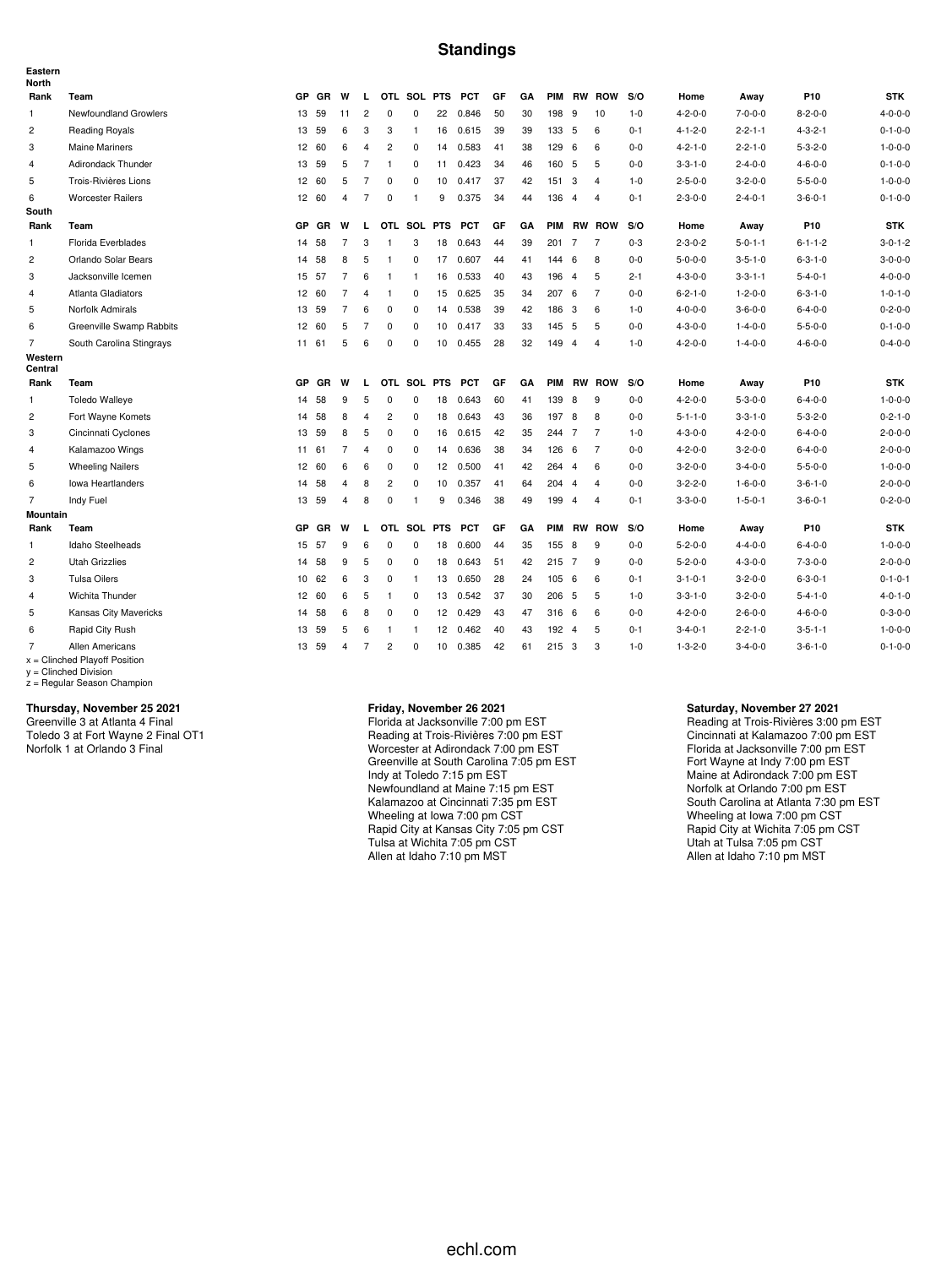# **Conference Standings**

| Eastern        |                                 |           |           |                |                |                |              |                 |            |    |           |             |                |                |                 |                 |                 |                 |
|----------------|---------------------------------|-----------|-----------|----------------|----------------|----------------|--------------|-----------------|------------|----|-----------|-------------|----------------|----------------|-----------------|-----------------|-----------------|-----------------|
| Rank           | <b>Team</b>                     | <b>GP</b> | <b>GR</b> | W              | L.             |                | OTL SOL PTS  |                 | <b>PCT</b> | GF | GA        | S/O RW      |                | <b>ROW</b>     | Home            | Away            | P <sub>10</sub> | <b>STK</b>      |
| $\mathbf{1}$   | <b>Newfoundland Growlers</b>    | 13        | 59        | 11             | $\overline{c}$ | 0              | $\mathbf 0$  | 22              | 0.846      | 50 | 30        | $1 - 0$ 9   |                | 10             | $4 - 2 - 0 - 0$ | $7 - 0 - 0 - 0$ | $8 - 2 - 0 - 0$ | $4 - 0 - 0 - 0$ |
| $\overline{2}$ | Florida Everblades              |           | 14 58     | $\overline{7}$ | 3              | 1              | 3            | 18              | 0.643      | 44 | 39        | $0 - 3$ 7   |                | $\overline{7}$ | $2 - 3 - 0 - 2$ | $5 - 0 - 1 - 1$ | $6 - 1 - 1 - 2$ | $3 - 0 - 1 - 2$ |
| 3              | Orlando Solar Bears             | 14        | 58        | 8              | 5              | 1              | $\Omega$     | 17              | 0.607      | 44 | 41        | $0 - 0 = 6$ |                | 8              | $5 - 0 - 0 - 0$ | $3 - 5 - 1 - 0$ | $6 - 3 - 1 - 0$ | $3 - 0 - 0 - 0$ |
| $\overline{4}$ | <b>Reading Royals</b>           |           | 13 59     | 6              | 3              | 3              | $\mathbf{1}$ | 16              | 0.615      | 39 | 39        | $0-1$ 5     |                | 6              | $4 - 1 - 2 - 0$ | $2 - 2 - 1 - 1$ | $4 - 3 - 2 - 1$ | $0 - 1 - 0 - 0$ |
| 5              | Jacksonville Icemen             |           | 15 57     | $\overline{7}$ | 6              | 1              | $\mathbf{1}$ | 16              | 0.533      | 40 | 43        | $2 - 1$     | $\overline{4}$ | 5              | $4 - 3 - 0 - 0$ | $3 - 3 - 1 - 1$ | $5 - 4 - 0 - 1$ | $4 - 0 - 0 - 0$ |
| 6              | Atlanta Gladiators              |           | 12 60     | $\overline{7}$ | $\overline{4}$ | 1              | 0            | 15              | 0.625      | 35 | 34        | $0 - 0 = 6$ |                | $\overline{7}$ | $6 - 2 - 1 - 0$ | $1 - 2 - 0 - 0$ | $6 - 3 - 1 - 0$ | $1 - 0 - 1 - 0$ |
| 7              | <b>Maine Mariners</b>           |           | 12 60     | 6              | $\overline{4}$ | 2              | $\mathbf 0$  | 14              | 0.583      | 41 | 38        | $0 - 0 = 6$ |                | 6              | $4 - 2 - 1 - 0$ | $2 - 2 - 1 - 0$ | $5 - 3 - 2 - 0$ | $1 - 0 - 0 - 0$ |
| 8              | Norfolk Admirals                |           | 13 59     | $\overline{7}$ | 6              | $\Omega$       | $\Omega$     | 14              | 0.538      | 39 | 42        | $1-0$ 3     |                | 6              | $4 - 0 - 0 - 0$ | $3 - 6 - 0 - 0$ | $6 - 4 - 0 - 0$ | $0 - 2 - 0 - 0$ |
| 9              | <b>Adirondack Thunder</b>       |           | 13 59     | 5              | $\overline{7}$ | 1              | $\Omega$     | 11              | 0.423      | 34 | 46        | $0 - 0 = 5$ |                | 5              | $3 - 3 - 1 - 0$ | $2 - 4 - 0 - 0$ | $4 - 6 - 0 - 0$ | $0 - 1 - 0 - 0$ |
| 10             | <b>Greenville Swamp Rabbits</b> |           | 12 60     | 5              | $\overline{7}$ | 0              | $\mathbf 0$  | 10              | 0.417      | 33 | 33        | $0 - 0 = 5$ |                | 5              | $4 - 3 - 0 - 0$ | $1 - 4 - 0 - 0$ | $5 - 5 - 0 - 0$ | $0 - 1 - 0 - 0$ |
| 11             | South Carolina Stingrays        | 11        | 61        | 5              | 6              | 0              | $\mathbf 0$  | 10              | 0.455      | 28 | 32        | $1 - 0$ 4   |                | 4              | $4 - 2 - 0 - 0$ | $1 - 4 - 0 - 0$ | $4 - 6 - 0 - 0$ | $0 - 4 - 0 - 0$ |
| 12             | Trois-Rivières Lions            |           | 12 60     | 5              | $\overline{7}$ | $\mathbf 0$    | $\Omega$     | 10              | 0.417      | 37 | 42        | $1 - 0$ 3   |                | 4              | $2 - 5 - 0 - 0$ | $3 - 2 - 0 - 0$ | $5 - 5 - 0 - 0$ | $1 - 0 - 0 - 0$ |
| 13             | <b>Worcester Railers</b>        |           | 12 60     | $\overline{4}$ | 7              | 0              | 1            | 9               | 0.375      | 34 | 44        | $0 - 1$     | $\overline{4}$ | 4              | $2 - 3 - 0 - 0$ | $2 - 4 - 0 - 1$ | $3 - 6 - 0 - 1$ | $0 - 1 - 0 - 0$ |
| Western        |                                 |           |           |                |                |                |              |                 |            |    |           |             |                |                |                 |                 |                 |                 |
| Rank           | Team                            | <b>GP</b> | GR        | w              | L              |                | OTL SOL      | <b>PTS</b>      | <b>PCT</b> | GF | <b>GA</b> | S/O RW      |                | <b>ROW</b>     | Home            | Away            | P <sub>10</sub> | <b>STK</b>      |
| $\mathbf{1}$   | <b>Toledo Walleye</b>           | 14        | 58        | 9              | 5              | $\mathbf 0$    | $\Omega$     | 18              | 0.643      | 60 | 41        | $0 - 0$ 8   |                | 9              | $4 - 2 - 0 - 0$ | $5 - 3 - 0 - 0$ | $6 - 4 - 0 - 0$ | $1 - 0 - 0 - 0$ |
| $\overline{2}$ | Idaho Steelheads                |           | 15 57     | 9              | 6              | 0              | 0            | 18              | 0.600      | 44 | 35        | $0 - 0$ 8   |                | 9              | $5 - 2 - 0 - 0$ | $4 - 4 - 0 - 0$ | $6 - 4 - 0 - 0$ | $1 - 0 - 0 - 0$ |
| 3              | Fort Wayne Komets               | 14        | 58        | 8              | $\overline{4}$ | 2              | $\mathbf 0$  | 18              | 0.643      | 43 | 36        | $0 - 0$ 8   |                | 8              | $5 - 1 - 1 - 0$ | $3 - 3 - 1 - 0$ | $5 - 3 - 2 - 0$ | $0 - 2 - 1 - 0$ |
| 4              | <b>Utah Grizzlies</b>           |           | 14 58     | 9              | 5              | 0              | $\Omega$     | 18              | 0.643      | 51 | 42        | $0 - 0$ 7   |                | 9              | $5 - 2 - 0 - 0$ | $4 - 3 - 0 - 0$ | $7 - 3 - 0 - 0$ | $2 - 0 - 0 - 0$ |
| 5              | Cincinnati Cyclones             |           | 13 59     | 8              | 5              | 0              | $\mathbf 0$  | 16              | 0.615      | 42 | 35        | $1-0$ 7     |                | 7              | $4 - 3 - 0 - 0$ | $4 - 2 - 0 - 0$ | $6 - 4 - 0 - 0$ | $2 - 0 - 0 - 0$ |
| 6              | Kalamazoo Wings                 | 11        | 61        | $\overline{7}$ | $\overline{4}$ | $\Omega$       | $\Omega$     | 14              | 0.636      | 38 | 34        | $0 - 0 = 6$ |                | $\overline{7}$ | $4 - 2 - 0 - 0$ | $3 - 2 - 0 - 0$ | $6 - 4 - 0 - 0$ | $2 - 0 - 0 - 0$ |
| 7              | <b>Tulsa Oilers</b>             |           | 10 62     | 6              | 3              | 0              | $\mathbf{1}$ | 13              | 0.650      | 28 | 24        | $0-1$ 6     |                | 6              | $3 - 1 - 0 - 1$ | $3 - 2 - 0 - 0$ | $6 - 3 - 0 - 1$ | $0 - 1 - 0 - 1$ |
| 8              | Wichita Thunder                 |           | 12 60     | 6              | 5              | 1              | $\mathbf 0$  | 13              | 0.542      | 37 | 30        | $1 - 0$ 5   |                | 5              | $3 - 3 - 1 - 0$ | $3 - 2 - 0 - 0$ | $5 - 4 - 1 - 0$ | $4 - 0 - 1 - 0$ |
| 9              | <b>Kansas City Mavericks</b>    |           | 14 58     | 6              | 8              | 0              | $\Omega$     | 12 <sup>°</sup> | 0.429      | 43 | 47        | $0 - 0 = 6$ |                | 6              | $4 - 2 - 0 - 0$ | $2 - 6 - 0 - 0$ | $4 - 6 - 0 - 0$ | $0 - 3 - 0 - 0$ |
|                |                                 |           |           |                | 6              | 0              | $\mathbf 0$  |                 | 12 0.500   | 41 | 42        | $0 - 0$ 4   |                | 6              | $3 - 2 - 0 - 0$ | $3 - 4 - 0 - 0$ | $5 - 5 - 0 - 0$ | $1 - 0 - 0 - 0$ |
| 10             | <b>Wheeling Nailers</b>         |           | 12 60     | 6              |                |                |              |                 |            |    |           |             |                |                |                 |                 |                 |                 |
| 11             | Rapid City Rush                 |           | 13 59     | 5              | 6              | 1              | $\mathbf{1}$ | 12 <sup>°</sup> | 0.462      | 40 | 43        | $0 - 1$     | $\overline{4}$ | 5              | $3 - 4 - 0 - 1$ | $2 - 2 - 1 - 0$ | $3 - 5 - 1 - 1$ | $1 - 0 - 0 - 0$ |
| 12             | <b>Iowa Heartlanders</b>        |           | 14 58     | $\overline{4}$ | 8              | $\overline{2}$ | $\Omega$     | 10 <sup>1</sup> | 0.357      | 41 | 64        | $0 - 0$ 4   |                | $\overline{4}$ | $3 - 2 - 2 - 0$ | $1 - 6 - 0 - 0$ | $3 - 6 - 1 - 0$ | $2 - 0 - 0 - 0$ |
| 13             | Allen Americans                 | 13        | 59        | 4              | 7              | $\overline{c}$ | $\mathbf 0$  | 10              | 0.385      | 42 | 61        | $1 - 0$ 3   |                | 3              | $1 - 3 - 2 - 0$ | $3 - 4 - 0 - 0$ | $3 - 6 - 1 - 0$ | $0 - 1 - 0 - 0$ |
| 14             | Indy Fuel                       | 13        | 59        | $\overline{4}$ | 8              | 0              | 1            | 9               | 0.346      | 38 | 49        | $0 - 1$     | $\overline{4}$ | $\overline{4}$ | $3 - 3 - 0 - 0$ | $1 - 5 - 0 - 1$ | $3 - 6 - 0 - 1$ | $0 - 2 - 0 - 0$ |

x = Clinched Playoff Position

y = Clinched Division

z = Regular Season Champion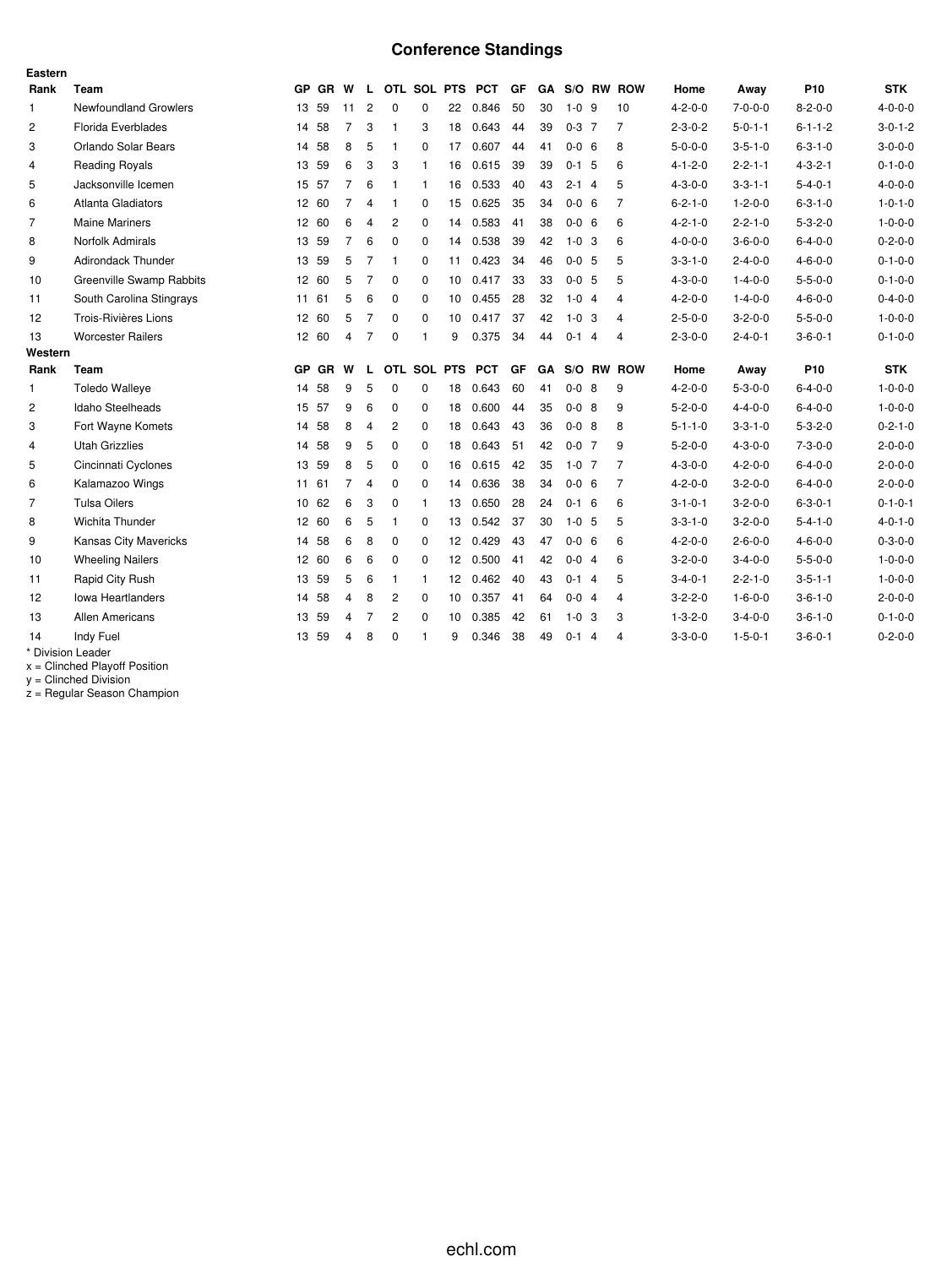### **Attendance Report**

| Team               | Yesterday | <b>Total</b> | Games          | Average |
|--------------------|-----------|--------------|----------------|---------|
| Fort Wayne         | 7877      | 48086        | $\overline{7}$ | 6869    |
| Toledo             |           | 40882        | 6              | 6814    |
| Jacksonville       |           | 41480        | $\overline{7}$ | 5926    |
| Tulsa              |           | 28412        | 5              | 5682    |
| Worcester          |           | 26330        | 5              | 5266    |
| Cincinnati         |           | 34840        | $\overline{7}$ | 4977    |
| Orlando            | 3103      | 24870        | 5              | 4974    |
| Idaho              |           | 33733        | $\overline{7}$ | 4819    |
| Florida            |           | 30476        | $\overline{7}$ | 4354    |
| Kalamazoo          |           | 21863        | 6              | 3644    |
| Utah               |           | 25169        | $\overline{7}$ | 3596    |
| Adirondack         |           | 24721        | $\overline{7}$ | 3532    |
| South Carolina     |           | 20438        | 6              | 3406    |
| Norfolk            |           | 13469        | 4              | 3367    |
| Wichita            |           | 23236        | $\overline{7}$ | 3319    |
| <b>Rapid City</b>  |           | 25978        | 8              | 3247    |
| Allen              |           | 19463        | 6              | 3244    |
| Reading            |           | 22568        | $\overline{7}$ | 3224    |
| Trois-Rivières     |           | 21806        | $\overline{7}$ | 3115    |
| Indy               |           | 17629        | 6              | 2938    |
| Atlanta            | 2800      | 26266        | 9              | 2918    |
| Greenville         |           | 18792        | $\overline{7}$ | 2685    |
| Maine              |           | 18475        | 7              | 2639    |
| <b>Kansas City</b> |           | 14385        | 6              | 2398    |
| lowa               |           | 14032        | $\overline{7}$ | 2005    |
| Wheeling           |           | 7313         | 5              | 1463    |
| Newfoundland       |           | 7008         | 6              | 1168    |
| League             | 13780     | 651720       | 174            | 3746    |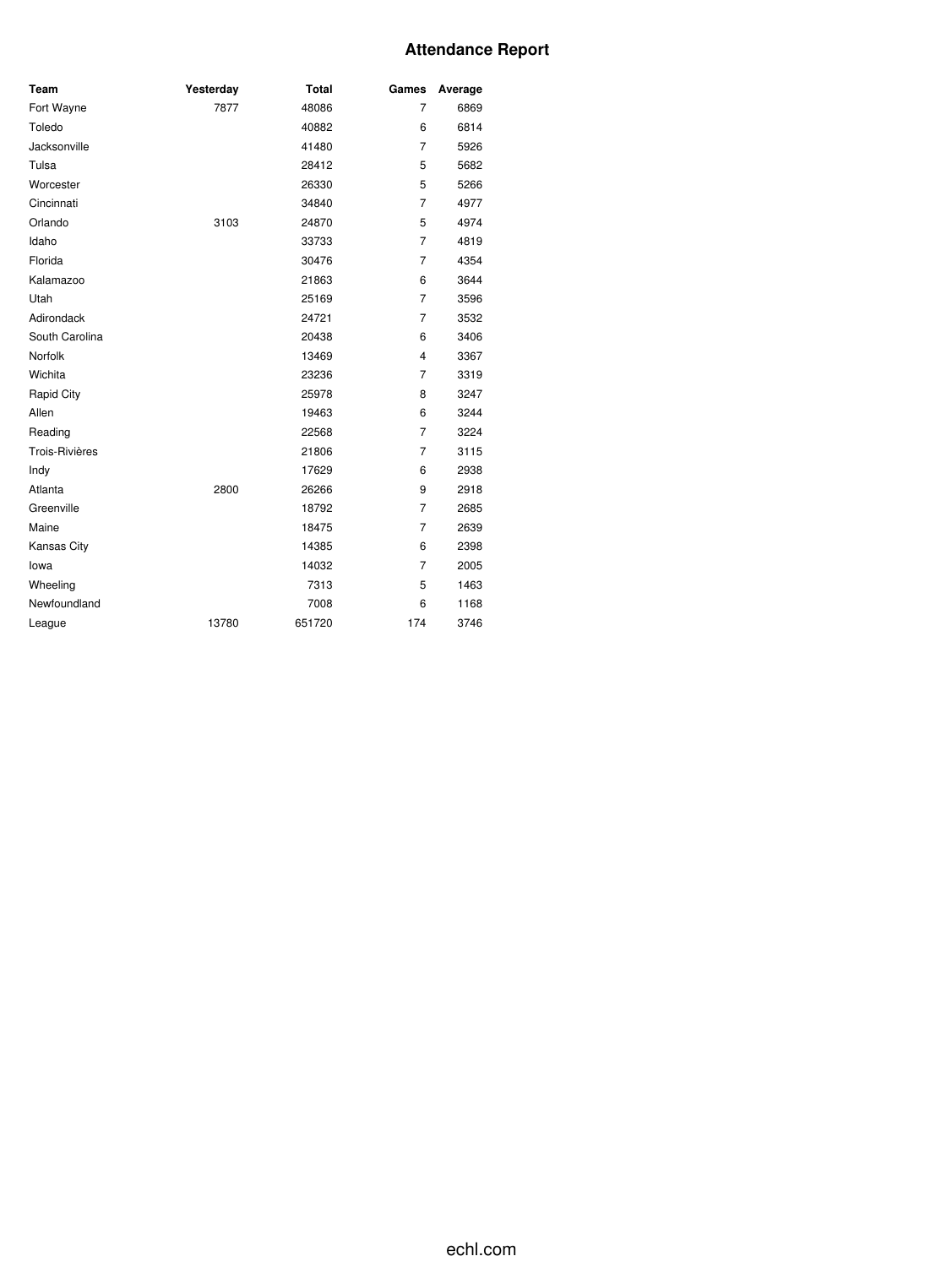# **Leaders (Overall)**

| Rank           | Player                  | Team       | GP              | G               | A  | <b>PTS</b> |
|----------------|-------------------------|------------|-----------------|-----------------|----|------------|
| 1              | <b>TJ Hensick</b>       | <b>TOL</b> | 14              | 11              | 12 | 23         |
| $\overline{c}$ | Matt Berry              | TOL        | 14              | 8               | 15 | 23         |
| 3              | Patrick Watling         | WHL        | 12              | 9               | 11 | 20         |
| 4              | Aaron Luchuk            | ORL        | 14              | 9               | 11 | 20         |
| 5              | <b>Blake Winiecki</b>   | FLA        | 14              | 11              | 7  | 18         |
| 6              | Charle-Edouard D'Astous | UTA        | 14              | 10 <sup>1</sup> | 8  | 18         |
| 7              | Josh Dickinson          | <b>TOL</b> | 13              | 9               | 9  | 18         |
| 8              | Spencer Asuchak         | <b>ALN</b> | 13              | 5               | 11 | 16         |
| 9              | * Kris Bennett          | IA         | 9               | 8               | 7  | 15         |
| 10             | Pascal Laberge          | <b>MNE</b> | 12              | 7               | 8  | 15         |
| 11             | John McCarron           | FLA        | 14              | 7               | 8  | 15         |
| 12             | Justin Brazeau          | <b>MNE</b> | 12 <sup>2</sup> | 6               | 9  | 15         |
| 13             | * Brandon Cutler        | UTA        | 13              | 6               | 9  | 15         |
| 14             | Michael Brodzinski      | ORL        | 14              | 4               | 11 | 15         |
| 15             | Zach O'Brien            | NFL        | 13              | 2               | 13 | 15         |
| 16             | Justin Taylor           | KAL        | 11              | 6               | 8  | 14         |
| 17             | Nick Hutchison          | WHL        | 12              | 6               | 8  | 14         |
| 18             | Logan Nelson            | RC.        | 13              | 4               | 10 | 14         |
| 19             | Several Players Tied    |            |                 |                 |    | 13         |
|                | <b>Minor Penalties</b>  |            |                 |                 |    |            |
| Rank           | Player                  | Team       | <b>GP</b>       | <b>MinPen</b>   |    |            |
| 1              | Andrew Nielsen          | UTA        | 14              | 15              |    |            |
| $\overline{c}$ | Luke Nogard             | ATL        | 12              | 14              |    |            |
| 3              | Marcus Crawford         | KC.        | 14              | 14              |    |            |
| 4              | Cédric Lacroix          | IND.       | 12              | 13              |    |            |
| 5              | Loren Ulett             | KC.        | 14              | 13              |    |            |
|                | <b>Power Play Goals</b> |            |                 |                 |    |            |
| Rank           | Player                  | Team       | GP              | <b>PPG</b>      |    |            |
| 1              | Several Players Tied    |            |                 | 4               |    |            |

| Shots |         |                           |             |                 |               |
|-------|---------|---------------------------|-------------|-----------------|---------------|
| Rank  |         | Player                    |             |                 | Team GP Shots |
| 1     |         | Jacob Pritchard           | <b>REA</b>  | 13 63           |               |
| 2     |         | Brian Bowen               | <b>UTA</b>  | 14 57           |               |
| 3     |         | Logan Nelson              | RC.         | 13 56           |               |
| 4     |         | <b>T.I Hensick</b>        | TOL         | 14 56           |               |
| 5     | $\star$ | <b>Brandon Cutler</b>     | <b>UTA</b>  | 13 55           |               |
|       |         | <b>Game Winning Goals</b> |             |                 |               |
| Rank  |         | Player                    | Team GP GWG |                 |               |
| 1     | *       | Isaac Johnson             | NFL         | 10 <sub>3</sub> |               |
| 2     |         | Cody Sylvester            | ATL         | 12 <sub>3</sub> |               |
| 3     |         | Several Players Tied      |             |                 | 2             |
|       |         |                           |             |                 |               |

# **Shootout Goals**

| Rank           | Plaver               | Team SOG SOA |   |
|----------------|----------------------|--------------|---|
| $\mathbf{1}$   | Derek Lodermeier     | $JAX$ 2      | 2 |
| $\overline{2}$ | Several Players Tied |              |   |

| Goals<br>Rank  | Player                     | Team GP    |                 | G                   |                 |      |
|----------------|----------------------------|------------|-----------------|---------------------|-----------------|------|
| 1              | <b>TJ Hensick</b>          | <b>TOL</b> | 14              | 11                  |                 |      |
| $\overline{c}$ | <b>Blake Winiecki</b>      | <b>FLA</b> | 14              | 11                  |                 |      |
| 3              | Charle-Edouard D'Astous    | <b>UTA</b> | 14              | 10                  |                 |      |
| 4              | Several Players Tied       |            |                 | 9                   |                 |      |
| Assists        |                            |            |                 |                     |                 |      |
| Rank           | Player                     | Team GP    |                 | A                   |                 |      |
| 1              | Matt Berry                 | <b>TOL</b> | 14              | 15                  |                 |      |
| $\overline{c}$ | Zach O'Brien               | <b>NFL</b> | 13              | 13                  |                 |      |
| 3              | <b>TJ Hensick</b>          | <b>TOL</b> | 14              | 12                  |                 |      |
| 4              | Several Players Tied       |            |                 | 11                  |                 |      |
|                | <b>Penalty Minutes</b>     |            |                 |                     |                 |      |
| Rank           | Player                     | Team GP    |                 | <b>PIM</b>          |                 |      |
| 1              | Shaw Boomhower             | <b>WHL</b> | 8               | 53                  |                 |      |
| $\overline{c}$ | Sean Allen                 | <b>WIC</b> | 9               | 52                  |                 |      |
| 3              | Mikael Robidoux            | KC         | 5               | 48                  |                 |      |
| 4              | Luke Nogard                | <b>ATL</b> | 12              | 48                  |                 |      |
| 5              | <b>Ben Hawerchuk</b>       | <b>JAX</b> | 15              | 43                  |                 |      |
|                |                            |            |                 |                     |                 |      |
|                | <b>Major Penalties</b>     | Team       |                 | GP MajPen           |                 |      |
| Rank<br>1      | Player<br>Shaw Boomhower   | <b>WHL</b> |                 |                     |                 |      |
| $\overline{c}$ | Sean Allen                 | <b>WIC</b> | 8<br>9          | 5<br>$\overline{4}$ |                 |      |
| 3              | * Kelly Bent               | <b>ALN</b> | 12              | $\overline{4}$      |                 |      |
| 4              | <b>Garrett Klotz</b>       | RC         | 10              | 4                   |                 |      |
| 5              | Several Players Tied       |            |                 | 3                   |                 |      |
|                | <b>Short Handed Goals</b>  |            |                 |                     |                 |      |
| Rank           | Player                     | Team       | GP              | <b>SHG</b>          |                 |      |
| 1              | <b>Todd Burgess</b>        | NFL        | 3               | 2                   |                 |      |
| 2              | Hugo Roy                   | <b>ATL</b> | 7               | $\overline{2}$      |                 |      |
| 3              | Erik Bradford              | KAL        | 11              | 2                   |                 |      |
| 4              | Nick Hutchison             | <b>WHL</b> | 12 <sup>°</sup> | 2                   |                 |      |
| 5              | * Brandon Cutler           | <b>UTA</b> | 13              | $\overline{c}$      |                 |      |
|                | <b>Shooting Percentage</b> |            |                 |                     |                 |      |
| Rank           | Player                     | Team       | GP              |                     | Goals Shots PCT |      |
| 1              | * Carter Cowlthorp         | SC         | 6               | 3                   | 7               | 42.9 |
| 2              | Jake McGrew                | ORL        | 3               | 3                   | $\overline{7}$  | 42.9 |
| 3              | * Carter Johnson           | <b>WIC</b> | 10              | 5                   | 12              | 41.7 |
| 4              | John Albert                | <b>TOL</b> | 9               | 8                   | 20              | 40.0 |
| 5              | <b>Eduards Tralmaks</b>    | <b>MNE</b> | $\overline{c}$  | 4                   | 10              | 40.0 |
| Plus/Minus     |                            |            |                 |                     |                 |      |
| Rank           | Player                     | Team       | GР              | +/-                 |                 |      |
| 1              | Matt Berry                 | <b>TOL</b> | 14              | 16                  |                 |      |
| 2              | <b>TJ Hensick</b>          | <b>TOL</b> | 14              | 14                  |                 |      |
| 3              | John McCarron              | <b>FLA</b> | 14              | 14                  |                 |      |
| 4              | Charle-Edouard D'Astous    | <b>UTA</b> | 14              | 13                  |                 |      |
| 5              | Luke Martin                | <b>UTA</b> | 14              | 13                  |                 |      |
|                | <b>Shootout Percentage</b> |            |                 |                     |                 |      |
| Rank<br>1      | Player                     |            |                 | Team SOG SOA        | <b>SO%</b>      |      |
|                | Several Players Tied       |            |                 |                     | 100.0           |      |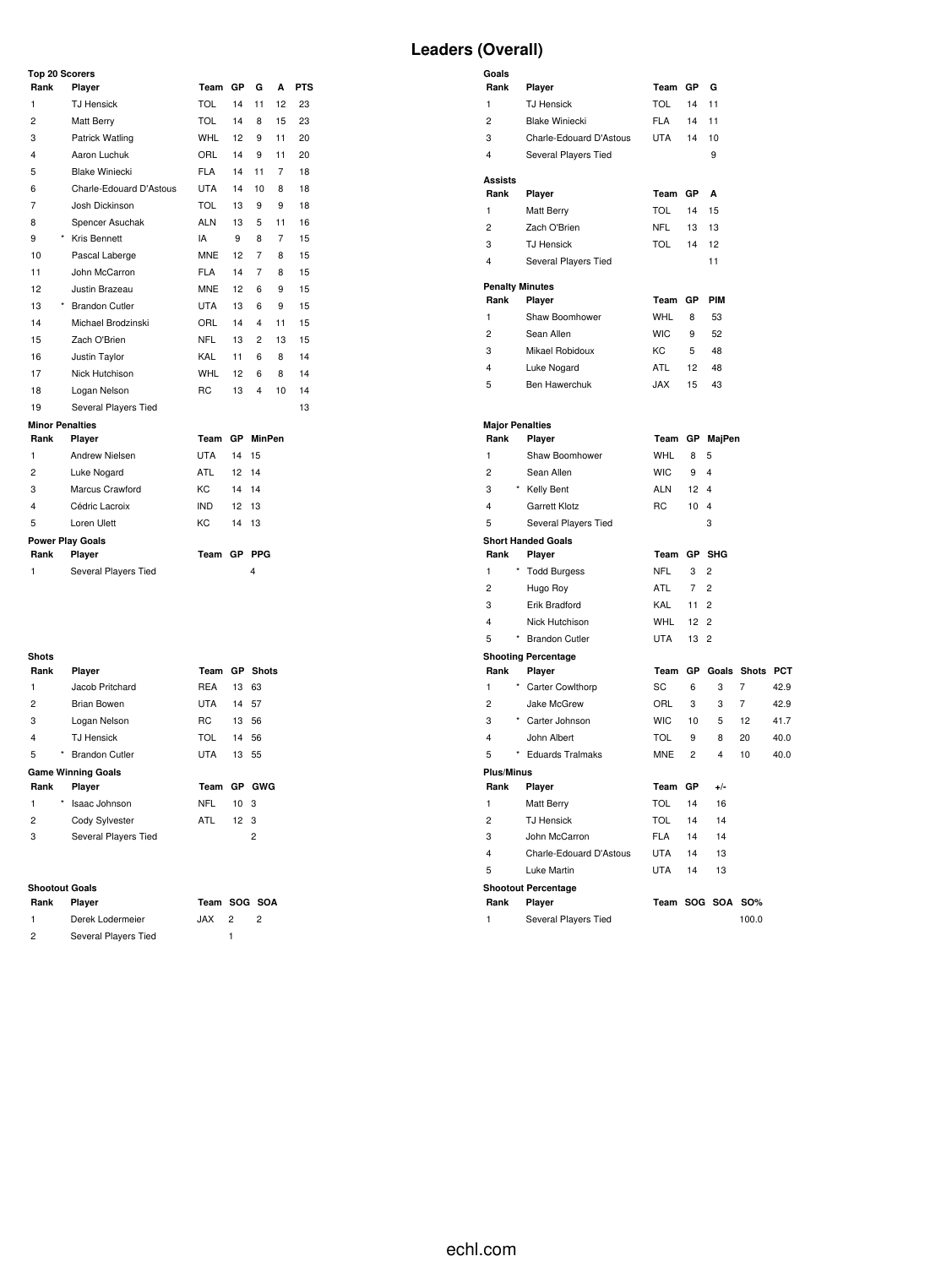# **Leading Goalies**

|      |         | Top 15 Goalies (by GAA) |            |    |      |   |                |          |          |                |    |                |                |   |                |            |            |     |            |        |
|------|---------|-------------------------|------------|----|------|---|----------------|----------|----------|----------------|----|----------------|----------------|---|----------------|------------|------------|-----|------------|--------|
| Rank |         | Player                  | Team       | GP | Mins | W | L              | OTL.     | SOL      | so             | GA |                | <b>GAA SOW</b> |   | SOL SOGA       | <b>SOA</b> | <b>SO%</b> | SA  | <b>SVS</b> | $SV\%$ |
|      | $\star$ | Daniel Mannella         | <b>TUL</b> |    | 392  | 6 | $\Omega$       | $\Omega$ |          | 0              | 10 | $1.53 \quad 0$ |                | 1 | 3              | 6          | 0.500      | 183 | 173        | 0.945  |
| 2    |         | Keith Petruzzelli       | <b>NFL</b> | 5  | 300  | 4 |                | 0        | 0        |                | 8  | $1.60$ 0       |                | 0 | $^{\circ}$     | 0          | 0.000      | 167 | 159        | 0.952  |
| 3    |         | Samuel Harvey           | <b>FW</b>  | 5  | 306  | 4 | 0              |          | 0        |                | 9  | $1.76 \quad 0$ |                | 0 | 0              | 0          | 0.000      | 175 | 166        | 0.949  |
| 4    |         | Kaden Fulcher           | <b>TOL</b> | 6  | 339  | 3 | 2              | 0        | 0        |                | 10 | 1.770          |                | 0 | $^{\circ}$     | 0          | 0.000      | 132 | 122        | 0.924  |
| 5    |         | <b>Tyler Parks</b>      | <b>ATL</b> | 9  | 520  | 6 | 2              |          | 0        |                | 17 | $1.96 \quad 0$ |                | 0 | 0              | 0          | 0.000      | 237 | 220        | 0.928  |
| 6    |         | Mat Robson              | <b>CIN</b> | 9  | 542  | 6 | 3              | $\Omega$ | $\Omega$ |                | 18 | 1.99           | $\mathbf{1}$   | 0 | 0              | 3          | 1.000      | 224 | 206        | 0.920  |
|      |         | Cam Johnson             | <b>FLA</b> | 5  | 298  | 3 | $\overline{2}$ | 0        | 0        | 0              | 10 | $2.01$ 0       |                | 0 | $^{\circ}$     | 0          | 0.000      | 122 | 112        | 0.918  |
| 8    |         | <b>Brad Barone</b>      | ORL        | 8  | 435  | 4 | 3              | 0        | 0        |                | 15 | $2.07 \quad 0$ |                | 0 | 0              | 0          | 0.000      | 256 | 241        | 0.941  |
| 9    | *       | <b>Trent Miner</b>      | <b>UTA</b> | 5  | 284  | 4 |                | $\Omega$ | $\Omega$ | $\overline{c}$ | 10 | $2.11 \quad 0$ |                | 0 | 0              | 0          | 0.000      | 127 | 117        | 0.921  |
| 10   |         | <b>Charles Williams</b> | <b>JAX</b> | 6  | 364  | 2 | 3              | $\Omega$ |          | 0              | 13 | $2.14 \quad 0$ |                | 1 | 2              | 3          | 0.333      | 156 | 143        | 0.917  |
| 11   |         | Lukas Parik             | RC         | 5  | 302  | 3 |                |          | 0        | $\Omega$       | 11 | $2.18$ 0       |                | 0 | $^{\circ}$     | 0          | 0.000      | 163 | 152        | 0.933  |
| 12   | $\star$ | Beck Warm               | <b>NOR</b> | 8  | 466  | 5 | 3              | $\Omega$ | 0        |                | 17 | $2.19$ 0       |                | 0 | $^{\circ}$     | 0          | 0.000      | 232 | 215        | 0.927  |
| 13   |         | Evan Buitenhuis         | <b>WIC</b> | 12 | 723  | 6 | 5              |          | $\Omega$ |                | 28 | $2.32 \quad 1$ |                | 0 | $\overline{2}$ | 6          | 0.667      | 390 | 362        | 0.928  |
| 14   | $\star$ | Matt Jurusik            | <b>IDH</b> | 6  | 356  | 4 | 2              | $\Omega$ | $\Omega$ | 0              | 14 | $2.36 \quad 0$ |                | 0 | 0              | 0          | 0.000      | 164 | 150        | 0.915  |
| 15   |         | Adam Scheel             | <b>IDH</b> | 6  | 354  | 3 | 3              | 0        | 0        | 0              | 14 | 2.37           | 0              | 0 | 0              | $\Omega$   | 0.000      | 169 | 155        | 0.917  |

| Rank | Player             | Team       | w |
|------|--------------------|------------|---|
| 1    | Evan Cormier       | NFL        |   |
| 2    | Daniel Mannella    | TUL        | 6 |
| 3    | <b>Tyler Parks</b> | ATL        | 6 |
| 4    | Mat Robson         | CIN        | 6 |
| 5    | Evan Buitenhuis    | <b>WIC</b> | 6 |

### **Losses**

| Rank          | Player                   | Team           | ш |
|---------------|--------------------------|----------------|---|
| $\mathbf{1}$  | Evan Buitenhuis          | <b>WIC</b>     | 5 |
| $\mathcal{P}$ | Hunter Jones             | IA             | 5 |
| 3             | David Tendeck            | R <sub>C</sub> | 5 |
|               | Several Goaltenders Tied |                | 4 |

#### **Mins**

| Rank           | Player             | Team       | Mins |
|----------------|--------------------|------------|------|
| 1              | Evan Buitenhuis    | <b>WIC</b> | 723  |
| $\overline{2}$ | Hunter Jones       | IA         | 602  |
| 3              | Pat Nagle          | <b>REA</b> | 545  |
| 4              | Mat Robson         | CIN        | 542  |
| 5              | <b>Tyler Parks</b> | ATI        | 520  |
|                |                    |            |      |

#### **Shutouts**

| Rank           | Player                   | Team SO    |  |
|----------------|--------------------------|------------|--|
|                | * Trent Miner            | <b>UTA</b> |  |
| $\overline{2}$ | Several Goaltenders Tied |            |  |

*\* indicates rookie*

| Saves<br>Rank |   | Player             | Team SVS   |     |
|---------------|---|--------------------|------------|-----|
| 1             |   | Evan Buitenhuis    | WIC.       | 362 |
| 2             | * | Hunter Jones       | IA         | 318 |
| 3             |   | Pat Nagle          | REA        | 302 |
| 4             |   | Ken Appleby        | <b>WOR</b> | 254 |
| 5             |   | <b>Brad Barone</b> |            | 241 |

### **Save Percentage**

| Rank |            | Player             | Team      |    |     | GA SVS SV% |
|------|------------|--------------------|-----------|----|-----|------------|
| 1    | $^{\star}$ | Keith Petruzzelli  | NFL       | 8  | 159 | 0.952      |
| 2    |            | * Samuel Harvey    | <b>FW</b> | 9  | 166 | 0.949      |
| 3    |            | Daniel Mannella    | TUL       | 10 | 173 | 0.945      |
| 4    |            | <b>Brad Barone</b> | ORL       | 15 | 241 | 0.941      |
| 5    |            | Lukas Parik        | RC.       | 11 | 152 | 0.933      |

#### **Shootout Wins**

| Snootout wins  |  |                          |          |  |  |  |  |  |
|----------------|--|--------------------------|----------|--|--|--|--|--|
| Rank           |  | <b>Plaver</b>            | Team SOW |  |  |  |  |  |
| $\mathbf{1}$   |  | * Tvler Wall             | $JAX$ 2  |  |  |  |  |  |
| $\mathfrak{p}$ |  | Several Goaltenders Tied |          |  |  |  |  |  |

#### **Shootout Percentage**

| Rank           | Player         |            | Team Saves Att SO% |   |       |
|----------------|----------------|------------|--------------------|---|-------|
| 1              | * Tyler Wall   | <b>JAX</b> | 5                  | 5 | 1.000 |
| $\overline{2}$ | Mat Robson     | CIN        | 3                  | 3 | 1.000 |
| 3              | Antoine Bibeau | <b>ALN</b> | 3                  | 3 | 1.000 |
| $\overline{4}$ | Dylan Wells    | <b>NOR</b> | 3                  | 3 | 1.000 |
| 5              | Kevin Poulin   | TR         | 4                  | 5 | 0.800 |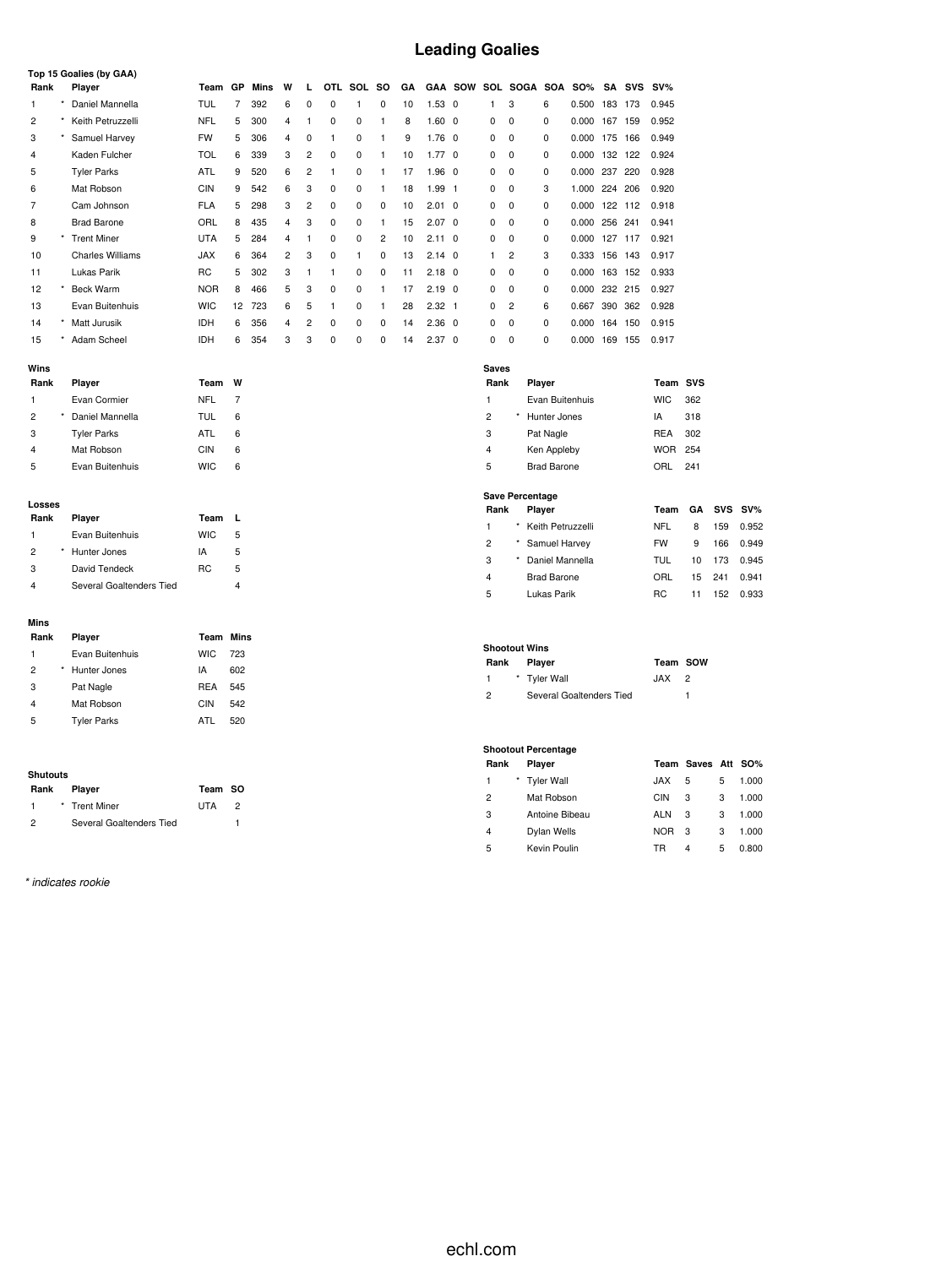### **Top 20 Scorers**

| Rank                         | Player                                    | Team GP        |                 | G                       | A              | <b>PTS</b> | Rank                    |          | Player                               | Team GP     |                 | G                |                 |      |
|------------------------------|-------------------------------------------|----------------|-----------------|-------------------------|----------------|------------|-------------------------|----------|--------------------------------------|-------------|-----------------|------------------|-----------------|------|
| 1                            | Kris Bennett                              | IA             | 9               | 8                       | 7              | 15         | 1                       |          | * Kris Bennett                       | IA          | 9               | 8                |                 |      |
| $\overline{c}$               | <b>Brandon Cutler</b>                     | <b>UTA</b>     | 13              | 6                       | 9              | 15         | $\overline{c}$          |          | <b>Brandon Cutler</b>                | <b>UTA</b>  | 13              | 6                |                 |      |
| 3                            | * Chad Yetman                             | IND            | 12              | 4                       | 9              | 13         | 3                       | $^\star$ | Justin Ducharme                      | <b>TR</b>   | 10              | 6                |                 |      |
| 4                            | * Gavin Gould                             | <b>ALN</b>     | 9               | 5                       | 7              | 12         | 4                       |          | * Tyler Irvine                       | ADK         | 13              | 6                |                 |      |
| 5                            | * Yauheni Aksiantsiuk                     | IDH            | 11              | 5                       | 6              | 11         | 5                       |          | * Quinn Ryan                         | UTA         | 14              | - 6              |                 |      |
| 6                            | Ryan Chyzowski                            | <b>NFL</b>     | 13              | 5                       | 6              | 11         |                         |          |                                      |             |                 |                  |                 |      |
| $\overline{7}$               | * Mason Mannek                            | <b>UTA</b>     | 14              | 4                       | 7              | 11         | <b>Assists</b><br>Rank  |          | Player                               | Team GP     |                 | A                |                 |      |
| 8                            | * Justin Ducharme                         | TR             | 10              | 6                       | 4              | 10         | $\mathbf{1}$            |          | Chad Yetman                          | <b>IND</b>  | 12              | 9                |                 |      |
| 9                            | * Tyler Irvine                            | ADK            | 13              | 6                       | 4              | 10         | $\overline{\mathbf{c}}$ |          | <b>Brandon Cutler</b>                | <b>UTA</b>  | 13              | 9                |                 |      |
| 10                           | * Carter Johnson                          | <b>WIC</b>     | 10              | 5                       | 5              | 10         | 3                       |          |                                      |             |                 | $\overline{7}$   |                 |      |
| 11                           | * Westin Michaud                          | КC             | 9               | 4                       | 6              | 10         |                         |          | Several Players Tied                 |             |                 |                  |                 |      |
| 12                           | * James Sanchez                           | <b>JAX</b>     | 12              | 3                       | 7              | 10         | <b>Penalty Minutes</b>  |          |                                      |             |                 |                  |                 |      |
| 13                           | * Luc Brown                               | <b>IDH</b>     | 15              | 3                       | 7              | 10         | Rank                    |          | Player                               | Team GP     |                 | <b>PIM</b>       |                 |      |
| 14                           | * Gabe Guertler                           | ATL            | 12              | 5                       | 4              | 9          | 1                       |          | * Kelly Bent                         | <b>ALN</b>  | 12              | 36               |                 |      |
| 15                           | * Alex Gilmour                            | <b>TUL</b>     | 10              | 4                       | 5              | 9          | $\overline{c}$          |          | * Riley McKay                        | <b>IND</b>  | 13              | 36               |                 |      |
| 16                           | * Brett Kemp                              | GRN            | 10              | 4                       | 5              | 9          | 3                       |          | * Dominic Franco                     | <b>CIN</b>  | 10              | 32               |                 |      |
| 17                           | Jack Billings                             | IA             | 14              | 4                       | 5              | 9          | 4                       |          | * Chris Ordoobodi                    | <b>NOR</b>  | 9               | 29               |                 |      |
| 18                           | * Noah Corson                             | <b>NOR</b>     | 13              | 3                       | 6              | 9          | 5                       |          | * Alex Brink                         | SC          | 11              | 28               |                 |      |
| 19                           | * Nick Master                             | <b>MNE</b>     | 10              | 2                       | $\overline{7}$ | 9          |                         |          |                                      |             |                 |                  |                 |      |
| 20                           | * Derek Topatigh                          | ATL            | 12              | $\overline{\mathbf{c}}$ | 7              | 9          |                         |          |                                      |             |                 |                  |                 |      |
| <b>Minor Penalties</b>       |                                           |                |                 |                         |                |            | <b>Major Penalties</b>  |          |                                      |             |                 |                  |                 |      |
| Rank                         | Player                                    | Team GP MinPen |                 |                         |                |            | Rank                    |          | Player                               |             |                 | Team GP MajPen   |                 |      |
| 1                            | * Alex Brink                              | SC             | 11 9            |                         |                |            | 1                       |          | * Kelly Bent                         | <b>ALN</b>  | $12 \quad 4$    |                  |                 |      |
| 2                            | <b>Riley McKay</b>                        | <b>IND</b>     | 13 8            |                         |                |            | $\overline{\mathbf{c}}$ |          | * Chris Ordoobodi                    | <b>NOR</b>  | 9               | 3                |                 |      |
| 3                            | * Jared Bethune                           | <b>ALN</b>     | 13 8            |                         |                |            | 3                       |          | * Austin Crossley                    | <b>UTA</b>  | $7^{\circ}$     | 3                |                 |      |
| 4                            | Several Players Tied                      |                |                 | $\overline{7}$          |                |            | 4                       |          | Jacob Friend                         | JAX         | 15 <sub>3</sub> |                  |                 |      |
|                              |                                           |                |                 |                         |                |            | 5                       |          | Several Players Tied                 |             |                 | $\overline{c}$   |                 |      |
|                              |                                           |                |                 |                         |                |            |                         |          |                                      |             |                 |                  |                 |      |
| Rank                         | <b>Power Play Goals</b><br>Player         | Team GP PPG    |                 |                         |                |            | Rank                    |          | <b>Short Handed Goals</b><br>Player  | Team GP SHG |                 |                  |                 |      |
| $\mathbf{1}$                 | Dominic Franco                            | <b>CIN</b>     | 10 <sub>4</sub> |                         |                |            | $\mathbf{1}$            |          | <b>Todd Burgess</b>                  | <b>NFL</b>  | 3 <sup>1</sup>  | $\overline{c}$   |                 |      |
| $\overline{c}$               | <b>Bryce Misley</b>                       | IA             | 144             |                         |                |            | $\overline{\mathbf{c}}$ |          | <b>Brandon Cutler</b>                | <b>UTA</b>  | 13 2            |                  |                 |      |
| 3                            | Kris Bennett                              | IA             | 9               | - 3                     |                |            | 3                       |          | Several Players Tied                 |             |                 | $\mathbf{1}$     |                 |      |
|                              |                                           |                |                 |                         |                |            |                         |          |                                      |             |                 |                  |                 |      |
| $\overline{4}$<br>$\sqrt{5}$ | <b>Brett Kemp</b><br>Several Players Tied | GRN            | 10 <sub>3</sub> | $\overline{\mathbf{c}}$ |                |            |                         |          |                                      |             |                 |                  |                 |      |
|                              |                                           |                |                 |                         |                |            |                         |          |                                      |             |                 |                  |                 |      |
| <b>Shots</b><br>Rank         | Player                                    | Team GP Shots  |                 |                         |                |            | Rank                    |          | <b>Shooting Percentage</b><br>Player | Team GP     |                 |                  | Goals Shots PCT |      |
| $\mathbf{1}$                 | <b>Brandon Cutler</b>                     | UTA            | 13 55           |                         |                |            | 1                       |          | <b>Carter Cowlthorp</b>              | SC          | 6               | 3                | $\overline{7}$  | 42.9 |
| 2                            | * Tyler Irvine                            | ADK            | 13 51           |                         |                |            | 2                       |          | * Carter Johnson                     | <b>WIC</b>  | 10              | 5                | 12              | 41.7 |
| 3                            | * Luc Brown                               | <b>IDH</b>     | 15 50           |                         |                |            | 3                       |          | <b>Eduards Tralmaks</b>              | <b>MNE</b>  | $\overline{c}$  | 4                |                 | 40.0 |
|                              | * Kris Bennett                            |                |                 |                         |                |            | 4                       |          | * Justin Ducharme                    | <b>TR</b>   |                 |                  | 10              |      |
| 4                            |                                           | IA             | 9               | 43                      |                |            | 5                       |          |                                      |             | 10              | 6                | 18              | 33.3 |
| 5                            | * Ryan Chyzowski                          | <b>NFL</b>     | 13 43           |                         |                |            |                         |          | <b>Billy Constantinou</b>            | IA          | 13              | $\overline{4}$   | 14              | 28.6 |
|                              | <b>Game Winning Goals</b>                 | Team GP GWG    |                 |                         |                |            | <b>Plus/Minus</b>       |          |                                      |             |                 |                  |                 |      |
| Rank                         | Player                                    |                |                 |                         |                |            | Rank<br>1               | $\star$  | Player<br>Matteo Pietroniro          | Team        | GP              | $+/-$            |                 |      |
| $\mathbf{1}$                 | Isaac Johnson                             | <b>NFL</b>     | 10 <sub>3</sub> |                         |                |            |                         |          |                                      | NFL         | 10              | 9                |                 |      |
| $\overline{c}$               | * Logan Coomes                            | <b>TUL</b>     | 10 <sub>2</sub> |                         |                |            | $\overline{\mathbf{c}}$ |          | * Orrin Centazzo                     | NFL         | 11              | 9                |                 |      |
| 3                            | * Gabe Guertler                           | ATL            | 12 <sub>2</sub> |                         |                |            | 3                       |          | * Brandon Cutler                     | UTA         | 13              | 9                |                 |      |
| 4                            | * Tyler Irvine                            | ADK            | 13 2            |                         |                |            | 4                       |          | Several Players Tied                 |             |                 | 8                |                 |      |
| $\sqrt{5}$                   | Colton Kehler                             | IDH            | 13 2            |                         |                |            |                         |          |                                      |             |                 |                  |                 |      |
| <b>Shootout Goals</b>        |                                           |                |                 |                         |                |            |                         |          | <b>Shootout Percentage</b>           |             |                 |                  |                 |      |
| Rank                         | Player                                    | Team SOG SOA   |                 |                         |                |            | Rank                    |          | Player                               |             |                 | Team SOG SOA SO% |                 |      |
| 1                            | Several Players Tied                      |                | 1               |                         |                |            | $\mathbf{1}$            |          | Several Players Tied                 |             |                 |                  | 100.0           |      |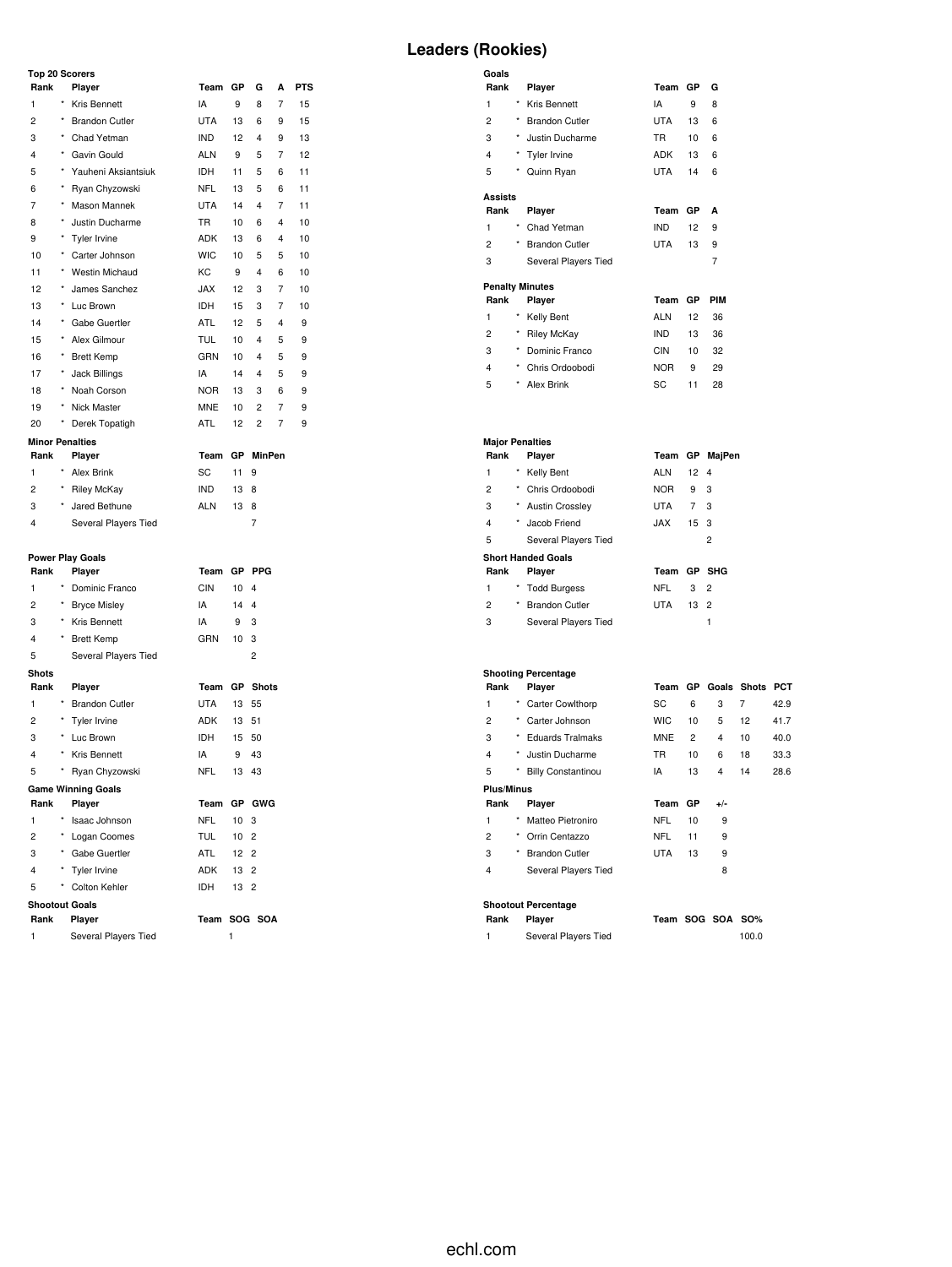### **Top 20 Scorers**

| י קטו                   | , ocorer a                 |            |    |                         |    |            |
|-------------------------|----------------------------|------------|----|-------------------------|----|------------|
| Rank                    | Player                     | Team       | GP | G                       | Α  | <b>PTS</b> |
| 1                       | Charle-Edouard D'Astous    | <b>UTA</b> | 14 | 10                      | 8  | 18         |
| $\overline{c}$          | Michael Brodzinski         | ORL        | 14 | 4                       | 11 | 15         |
| 3                       | <b>Blake Hillman</b>       | <b>TOL</b> | 11 | $\overline{c}$          | 11 | 13         |
| $\overline{\mathbf{4}}$ | <b>Brenden Miller</b>      | KAL        | 9  | $\overline{4}$          | 7  | 11         |
| 5                       | Tim Davison                | <b>ATL</b> | 12 | 3                       | 8  | 11         |
| 6                       | Marcus Crawford            | KC         | 14 | $\overline{2}$          | 9  | 11         |
| $\overline{7}$          | Mike Lee                   | <b>IND</b> | 13 | $\mathbf{1}$            | 10 | 11         |
| 8                       | <b>Andrew Nielsen</b>      | <b>UTA</b> | 14 | $\overline{\mathbf{4}}$ | 6  | 10         |
| 9                       | Daniel Brickley            | <b>NOR</b> | 13 | 3                       | 7  | 10         |
| 10                      | Luke Martin                | <b>UTA</b> | 14 | 3                       | 7  | 10         |
| 11                      | Joe Masonius               | <b>ADK</b> | 13 | $\overline{c}$          | 8  | 10         |
| 12                      | Jordan Subban              | SC         | 11 | 3                       | 6  | 9          |
| 13                      | Darren Brady               | <b>IDH</b> | 14 | 3                       | 6  | 9          |
| 14                      | $^\star$<br>Derek Topatigh | <b>ATL</b> | 12 | $\overline{2}$          | 7  | 9          |
| 15                      | Michael Prapavessis        | <b>IDH</b> | 10 | $\mathbf{1}$            | 8  | 9          |
| 16                      | Jake McLaughlin            | <b>FLA</b> | 14 | 1                       | 8  | 9          |
| 17                      | Cam Clarke                 | <b>WIC</b> | 12 | 0                       | 9  | 9          |
| 18                      | Several Players Tied       |            |    |                         |    | 8          |
| <b>Minor Penalties</b>  |                            |            |    |                         |    |            |
| Rank                    | Player                     | Team       |    | GP MinPen               |    |            |
| $\mathbf{1}$            | Andrew Nielsen             | <b>UTA</b> | 14 | 15                      |    |            |
| $\overline{2}$          | Marcus Crawford            | KC         | 14 | 14                      |    |            |
| 3                       | James Melindy              | <b>NFL</b> | 12 | 11                      |    |            |
| 4                       | Cole Fraser                | <b>TOL</b> | 11 | 11                      |    |            |
| 5                       | Charle-Edouard D'Astous    | <b>UTA</b> | 14 | 11                      |    |            |
|                         | <b>Power Play Goals</b>    |            |    |                         |    |            |
| Rank                    | Player                     | Team       | GP | <b>PPG</b>              |    |            |
| 1                       | Charle-Edouard D'Astous    | <b>UTA</b> | 14 | $\overline{\mathbf{4}}$ |    |            |
| 2                       | Noel Hoefenmayer           | <b>NFL</b> | 7  | 3                       |    |            |
| 3                       | Several Players Tied       |            |    | $\overline{c}$          |    |            |
| <b>Shots</b>            |                            |            |    |                         |    |            |
| Rank                    | Player                     | Team       |    | <b>GP</b> Shots         |    |            |
| $\mathbf{1}$            | Charle-Edouard D'Astous    | <b>UTA</b> | 14 | 46                      |    |            |
| $\overline{c}$          | Olivier Galipeau           | <b>TR</b>  | 12 | 43                      |    |            |
| 3                       | $\star$<br>Josh Maniscalco | <b>WHL</b> | 9  | 39                      |    |            |
| 4                       | Daniel Brickley            | <b>NOR</b> | 13 | 39                      |    |            |
| 5                       | Marcus Crawford            | KC         | 14 | 36                      |    |            |
|                         | <b>Game Winning Goals</b>  |            |    |                         |    |            |
| Rank                    | Player                     | Team       | GP | <b>GWG</b>              |    |            |
| $\mathbf{1}$            | <b>Blake Siebenaler</b>    | <b>FW</b>  | 3  | $\overline{c}$          |    |            |
| 2                       | Several Players Tied       |            |    | 1                       |    |            |

#### **Shootout Goals**

| Rank | Player        |
|------|---------------|
| -1   | Eric Williams |

**Rank Player Team SOG SOA** NOR 1 1

| Goals                   |                            |            |                |                         |    |      |
|-------------------------|----------------------------|------------|----------------|-------------------------|----|------|
| Rank                    | Player                     | Team       | GP             | G                       |    |      |
| $\mathbf{1}$            | Charle-Edouard D'Astous    | <b>UTA</b> | 14             | 10                      |    |      |
| $\overline{c}$          | Several Players Tied       |            |                | 4                       |    |      |
| <b>Assists</b>          |                            |            |                |                         |    |      |
| Rank                    | Player                     | Team       | GP             | A                       |    |      |
| $\mathbf{1}$            | <b>Blake Hillman</b>       | TOL        | 11             | 11                      |    |      |
| $\overline{2}$          | Michael Brodzinski         | ORL        | 14             | 11                      |    |      |
| 3                       | Mike Lee                   | <b>IND</b> | 13             | 10                      |    |      |
| $\overline{\mathbf{4}}$ | Cam Clarke                 | <b>WIC</b> | 12             | 9                       |    |      |
| 5                       | Marcus Crawford            | <b>KC</b>  | 14             | 9                       |    |      |
|                         | <b>Penalty Minutes</b>     |            |                |                         |    |      |
| Rank                    | Player                     | Team       | GP             | PIM                     |    |      |
| 1                       | Sean Allen                 | <b>WIC</b> | 9              | 52                      |    |      |
| $\overline{c}$          | James Melindy              | NFL        | 12             | 42                      |    |      |
| 3                       | Andrew Nielsen             | <b>UTA</b> | 14             | 40                      |    |      |
| 4                       | Marcus Crawford            | KC         | 14             | 38                      |    |      |
| 5                       | Darian Skeoch              | <b>ALN</b> | 11             | 33                      |    |      |
|                         | <b>Major Penalties</b>     |            |                |                         |    |      |
| Rank                    | Player                     |            |                | Team GP MajPen          |    |      |
| 1                       | Sean Allen                 | <b>WIC</b> | 9              | 4                       |    |      |
| $\overline{2}$          | Darian Skeoch              | <b>ALN</b> | 11             | 3                       |    |      |
| 3                       | Joe Masonius               | <b>ADK</b> | 13             | -3                      |    |      |
| 4                       | * Austin Crossley          | <b>UTA</b> | $\overline{7}$ | 3                       |    |      |
| 5                       | Jacob Friend               | <b>JAX</b> | 15             | 3                       |    |      |
|                         | <b>Short Handed Goals</b>  |            |                |                         |    |      |
| Rank                    | Player                     | Team GP    |                | <b>SHG</b>              |    |      |
| 1                       | Several Players Tied       |            |                | $\mathbf{1}$            |    |      |
|                         | <b>Shooting Percentage</b> |            |                |                         |    |      |
| Rank                    | Player                     |            |                | Team GP Goals Shots PCT |    |      |
| $\mathbf{1}$            | Noel Hoefenmayer           | <b>NFL</b> | $\overline{7}$ | $\overline{\mathbf{4}}$ | 11 | 36.4 |
| $\overline{2}$          | * Billy Constantinou       | IA         | 13             | $\overline{\mathbf{4}}$ | 14 | 28.6 |
| 3                       | Philip Beaulieu            | <b>ALN</b> | 11             | 2                       | 8  | 25.0 |
| 4                       | * Chris Ortiz              | <b>WHL</b> | 7              | 3                       | 13 | 23.1 |
| 5                       | Matt Murphy                | <b>FW</b>  | 5              | 3                       | 13 | 23.1 |
| <b>Plus/Minus</b>       |                            |            |                |                         |    |      |
| Rank                    | Player                     | Team GP    |                | $+/-$                   |    |      |
| 1                       | Charle-Edouard D'Astous    | <b>UTA</b> | 14             | 13                      |    |      |
| $\overline{c}$          | Luke Martin                | <b>UTA</b> | 14             | 13                      |    |      |
| 3                       | <b>Brenden Miller</b>      | KAL        | 9              | 10                      |    |      |
| $\overline{\mathbf{4}}$ | <b>Blake Hillman</b>       | <b>TOL</b> | 11             | 10                      |    |      |
| 5                       | Matteo Pietroniro          | <b>NFL</b> | 10             | 9                       |    |      |
|                         |                            |            |                |                         |    |      |

**Shootout Percentage**

| Rank | <b>Plaver</b> | Team SOG SOA SO% |  |       |
|------|---------------|------------------|--|-------|
|      | Eric Williams | NOR.             |  | 100.0 |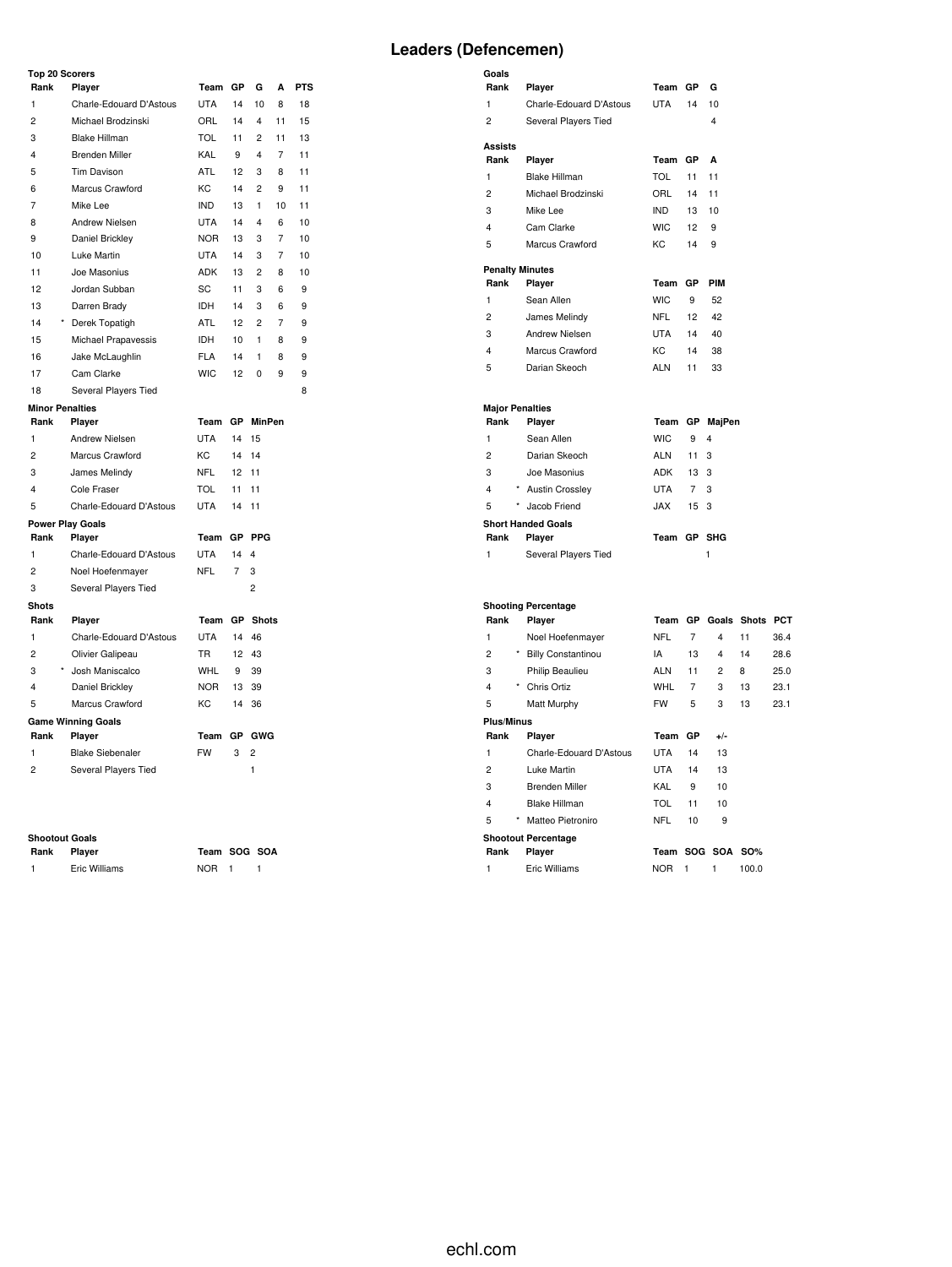# **Specialty Team Records**

| <b>Team Power Play</b> |                           |       |    |                |                   |                    | <b>Team Penalty Kill</b> |                              |       |    |                   |                |  |  |  |  |  |
|------------------------|---------------------------|-------|----|----------------|-------------------|--------------------|--------------------------|------------------------------|-------|----|-------------------|----------------|--|--|--|--|--|
|                        | Rank Team                 |       |    |                |                   | GP ADV GF PP% SHGA | Rank Team                |                              | GP.   |    | TSH PPGA PK% SHGF |                |  |  |  |  |  |
| 1                      | <b>Maine Mariners</b>     | 12 34 |    | 14             | $41.2$ 1          |                    | 1                        | South Carolina Stingrays     | 11    | 41 | 4                 | 90.2 2         |  |  |  |  |  |
| 2                      | Orlando Solar Bears       | 14 32 |    | 11             | 34.4 <sup>3</sup> |                    | 2                        | Wichita Thunder              | 12 53 |    | 6                 | 88.7 4         |  |  |  |  |  |
| 3                      | Kalamazoo Wings           | 11    | 37 | 9              | $24.3$ 0          |                    | 3                        | Cincinnati Cyclones          | 13 51 |    | 6                 | 88.2 0         |  |  |  |  |  |
| 4                      | Rapid City Rush           | 13    | 43 | 10             | $23.3$ 2          |                    | 4                        | Idaho Steelheads             | 15    | 33 | 4                 | 87.9 0         |  |  |  |  |  |
| 5                      | <b>Toledo Walleye</b>     | 14 49 |    | 11             | $22.4$ 2          |                    | 5                        | <b>Newfoundland Growlers</b> | 13 57 |    | 7                 | 87.7 5         |  |  |  |  |  |
| 6                      | Idaho Steelheads          | 15 58 |    | 13             | $22.4$ 2          |                    | 6                        | Fort Wayne Komets            | 14 60 |    | 8                 | 86.7 2         |  |  |  |  |  |
| $\overline{7}$         | <b>Adirondack Thunder</b> | 13 57 |    |                | 12 21.1 3         |                    | $\overline{7}$           | Kansas City Mavericks        | 14    | 65 | 9                 | 86.2 3         |  |  |  |  |  |
| 8                      | <b>Reading Royals</b>     | 13    | 43 | 9              | $20.9$ 1          |                    | 8                        | <b>Maine Mariners</b>        | 12 36 |    | 6                 | 83.3 0         |  |  |  |  |  |
| 9                      | Florida Everblades        | 14 47 |    | 9              | 19.12             |                    | 9                        | Orlando Solar Bears          | 14    | 36 | 6                 | 83.3 1         |  |  |  |  |  |
| 10                     | Allen Americans           | 13    | 48 | 9              | 18.8 7            |                    | 10                       | Rapid City Rush              | 13 53 |    | 9                 | 83.0 1         |  |  |  |  |  |
| 11                     | <b>Utah Grizzlies</b>     | 14    | 49 | 9              | $18.4 \quad 0$    |                    | 11                       | Norfolk Admirals             | 13 45 |    | 8                 | 82.2 1         |  |  |  |  |  |
| 12                     | Wichita Thunder           | 12 44 |    | 8              | $18.2$ 2          |                    | 12                       | Trois-Rivières Lions         | 12 43 |    | 8                 | $81.4$ 1       |  |  |  |  |  |
| 13                     | Greenville Swamp Rabbits  | 12 61 |    | 11             | 18.02             |                    | 13                       | <b>Wheeling Nailers</b>      | 12 53 |    | 10                | $81.1 \quad 3$ |  |  |  |  |  |
| 14                     | Newfoundland Growlers     | 13 56 |    | 10             | $17.9$ 1          |                    | 14                       | Florida Everblades           | 14    | 58 | 11                | $81.0$ 1       |  |  |  |  |  |
| 15                     | Trois-Rivières Lions      | 12 40 |    | $\overline{7}$ | $17.5$ 4          |                    | 15                       | <b>Tulsa Oilers</b>          | 10 42 |    | 8                 | 81.0 1         |  |  |  |  |  |
| 16                     | Kansas City Mavericks     | 14 69 |    |                | 12 17.4 2         |                    | 16                       | <b>Toledo Walleye</b>        | 14    | 36 | 7                 | 80.6 2         |  |  |  |  |  |
| 17                     | South Carolina Stingrays  | 11    | 36 | 6              | 16.7 2            |                    | 17                       | <b>Iowa Heartlanders</b>     | 14    | 46 | 9                 | 80.4 1         |  |  |  |  |  |
| 18                     | <b>Norfolk Admirals</b>   | 13 44 |    | 7              | 15.9 1            |                    | 18                       | Kalamazoo Wings              | 11 35 |    | 7                 | 80.0 4         |  |  |  |  |  |
| 19                     | <b>Iowa Heartlanders</b>  | 14    | 57 | 9              | $15.8$ 1          |                    | 19                       | <b>Reading Royals</b>        | 13    | 35 | 7                 | $80.0 \quad 0$ |  |  |  |  |  |
| 20                     | Cincinnati Cyclones       | 13 51 |    | 8              | 15.7 <sup>3</sup> |                    | 20                       | Greenville Swamp Rabbits     | 12 40 |    | 8                 | $80.0 \quad 0$ |  |  |  |  |  |
| 21                     | <b>Wheeling Nailers</b>   | 12 46 |    | 7              | $15.2$ 2          |                    | 21                       | Atlanta Gladiators           | 12 57 |    | 12                | 78.9 3         |  |  |  |  |  |
| 22                     | Indy Fuel                 | 13 53 |    | 8              | $15.1 \quad 3$    |                    | 22                       | Jacksonville Icemen          | 15 50 |    | 11                | 78.0 6         |  |  |  |  |  |
| 23                     | Jacksonville Icemen       | 15 55 |    | 8              | $14.5$ 1          |                    | 23                       | Allen Americans              | 13 49 |    | 11                | 77.6 2         |  |  |  |  |  |
| 24                     | Fort Wayne Komets         | 14    | 56 | 7              | $12.5$ 2          |                    | 24                       | Indy Fuel                    | 13 57 |    | 14                | 75.4 2         |  |  |  |  |  |
| 25                     | <b>Worcester Railers</b>  | 12 43 |    | 5              | $11.6 \quad 0$    |                    | 25                       | <b>Utah Grizzlies</b>        | 14 69 |    | 17                | 75.4 5         |  |  |  |  |  |
| 26                     | <b>Atlanta Gladiators</b> | 12 44 |    | 5              | $11.4$ 1          |                    | 26                       | <b>Adirondack Thunder</b>    | 13 49 |    | 13                | 73.5 0         |  |  |  |  |  |
| 27                     | <b>Tulsa Oilers</b>       | 10 37 |    | 4              | 10.8 <sub>1</sub> |                    | 27                       | <b>Worcester Railers</b>     | 12 40 |    | 12                | 70.0 1         |  |  |  |  |  |

### **Team Overtime Performance**

|    | Rank Team                    | GP             | w              | L              |              | SW SOL PTS |                         | <b>PCT</b> |
|----|------------------------------|----------------|----------------|----------------|--------------|------------|-------------------------|------------|
| 1  | Norfolk Admirals             | 4              | 3              | 0              | 1            | 0          | 8                       | 1.000      |
| 2  | <b>Utah Grizzlies</b>        | $\overline{c}$ | $\overline{2}$ | $\mathbf 0$    | 0            | 0          | $\overline{4}$          | 1.000      |
| 3  | <b>Wheeling Nailers</b>      | $\overline{c}$ | $\overline{2}$ | 0              | 0            | 0          | 4                       | 1.000      |
| 4  | Orlando Solar Bears          | 3              | $\overline{2}$ | 1              | 0            | 0          | 5                       | 0.833      |
| 5  | <b>Idaho Steelheads</b>      | 1              | 1              | 0              | 0            | 0          | 2                       | 1.000      |
| 6  | Kalamazoo Wings              | 1              | 1              | 0              | 0            | 0          | 2                       | 1.000      |
| 7  | Newfoundland Growlers        | $\overline{c}$ | 1              | 0              | 1            | 0          | 4                       | 1.000      |
| 8  | <b>Toledo Walleye</b>        | 1              | 1              | 0              | 0            | 0          | 2                       | 1.000      |
| 9  | Trois-Rivières Lions         | $\overline{2}$ | 1              | 0              | 1            | $\Omega$   | $\overline{\mathbf{4}}$ | 1.000      |
| 10 | <b>Atlanta Gladiators</b>    | $\overline{c}$ | 1              | 1              | 0            | 0          | 3                       | 0.750      |
| 11 | Jacksonville Icemen          | 5              | 1              | 1              | 2            | 1          | 8                       | 0.800      |
| 12 | Rapid City Rush              | 3              | $\mathbf{1}$   | 1              | 0            | 1          | $\overline{\mathbf{4}}$ | 0.667      |
| 13 | <b>Reading Royals</b>        | 5              | 1              | 3              | 0            | 1          | 6                       | 0.600      |
| 14 | Cincinnati Cyclones          | 1              | 0              | 0              | 1            | 0          | 2                       | 1.000      |
| 15 | Greenville Swamp Rabbits     | $\Omega$       | 0              | 0              | 0            | 0          | 0                       | 0.000      |
| 16 | Indy Fuel                    | 1              | 0              | 0              | 0            | 1          | 1                       | 0.500      |
| 17 | <b>Kansas City Mavericks</b> | 0              | 0              | $\mathbf 0$    | 0            | 0          | 0                       | 0.000      |
| 18 | South Carolina Stingrays     | 1              | 0              | 0              | 1            | 0          | 2                       | 1.000      |
| 19 | <b>Tulsa Oilers</b>          | 1              | 0              | 0              | 0            | 1          | 1                       | 0.500      |
| 20 | <b>Worcester Railers</b>     | 1              | 0              | 0              | 0            | 1          | 1                       | 0.500      |
| 21 | Adirondack Thunder           | 1              | 0              | 1              | $\mathbf 0$  | 0          | 1                       | 0.500      |
| 22 | Florida Everblades           | 4              | 0              | 1              | 0            | 3          | 4                       | 0.500      |
| 23 | Wichita Thunder              | $\overline{2}$ | 0              | 1              | $\mathbf{1}$ | 0          | 3                       | 0.750      |
| 24 | <b>Allen Americans</b>       | 3              | 0              | $\overline{2}$ | 1            | 0          | 4                       | 0.667      |
| 25 | Fort Wayne Komets            | 2              | 0              | 2              | 0            | 0          | 2                       | 0.500      |
| 26 | lowa Heartlanders            | $\overline{2}$ | 0              | $\overline{2}$ | $\Omega$     | 0          | $\overline{2}$          | 0.500      |
| 27 | <b>Maine Mariners</b>        | 2              | 0              | $\overline{2}$ | 0            | 0          | 2                       | 0.500      |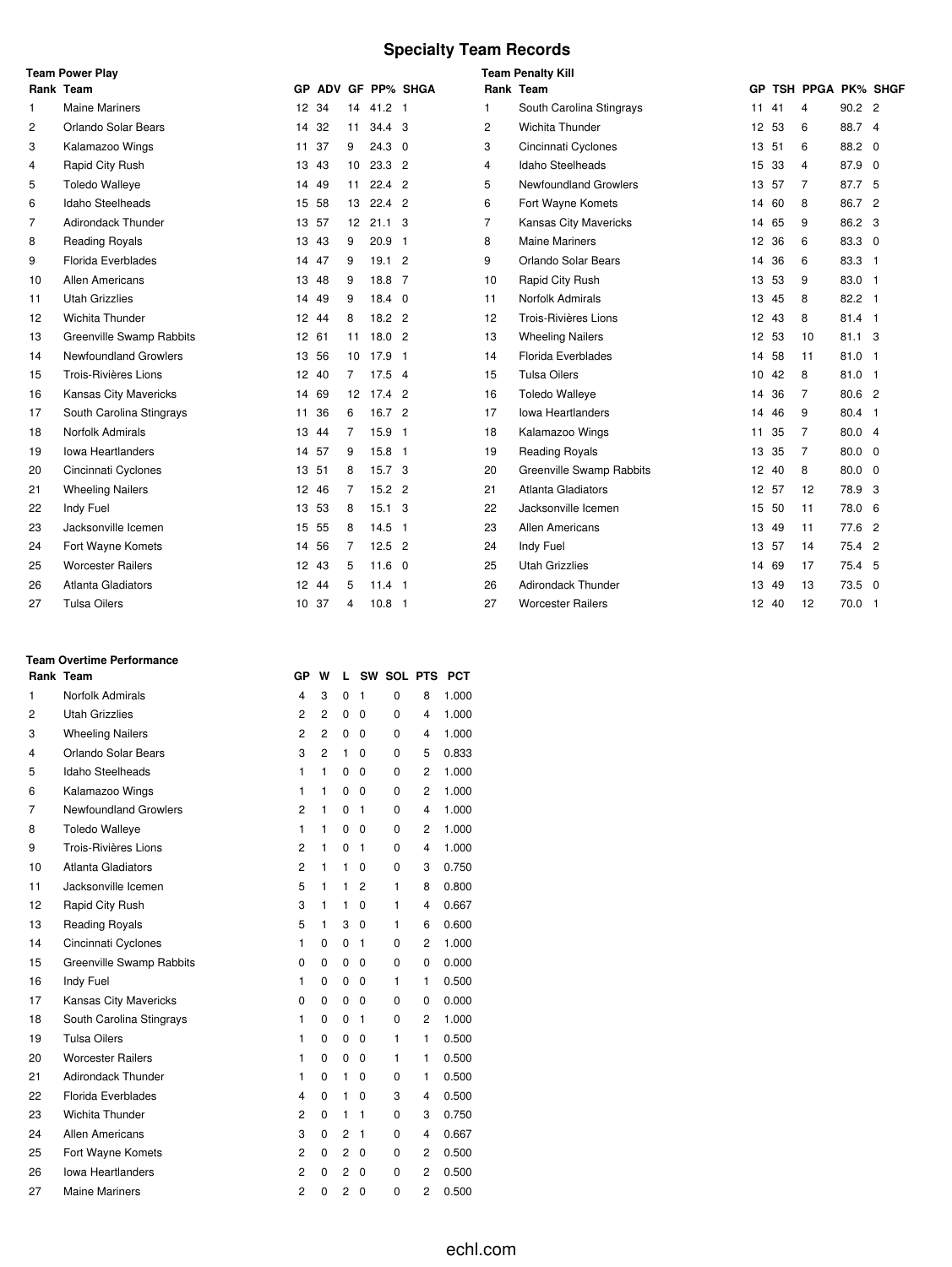# **Player Streaks**

|                |                | <b>Player Goal Streaks (Current)</b>      |                |              |              |                         |                             |                |
|----------------|----------------|-------------------------------------------|----------------|--------------|--------------|-------------------------|-----------------------------|----------------|
| Rank           |                | <b>GP Player</b>                          | Team           | From         | To           |                         | <b>Goals Assists Points</b> |                |
| 1              | 5              | Josh Dickinson                            | <b>TOL</b>     | Nov 14, 2021 | Nov 25, 2021 | $\overline{7}$          | $\overline{4}$              | 11             |
| $\overline{c}$ | 3              | Ryan Lohin                                | <b>ALN</b>     | Oct 31, 2021 | Nov 6, 2021  | 4                       | $\overline{2}$              | 6              |
| 3              | 3              | <b>Blake Winiecki</b>                     | <b>FLA</b>     | Nov 17, 2021 | Nov 24, 2021 | 3                       | $\mathbf{1}$                | 4              |
| 4              | $^\star$<br>3  | <b>Todd Burgess</b>                       | <b>NFL</b>     | Oct 22, 2021 | Oct 26, 2021 | 3                       | $\Omega$                    | 3              |
| 5              | 3              | Jacob Pritchard                           | <b>REA</b>     | Nov 20, 2021 | Nov 24, 2021 | 3                       | 0                           | 3              |
|                |                | <b>Player Goal Streaks (All Season)</b>   |                |              |              |                         |                             |                |
| Rank           |                | <b>GP Player</b>                          | Team           | From         | To           |                         | <b>Goals Assists Points</b> |                |
| 1              | 6              | Cody Sylvester                            | <b>ATL</b>     | Nov 5, 2021  | Nov 19, 2021 | 6                       | $\overline{\mathbf{c}}$     | 8              |
| 2              | 5              | Josh Dickinson                            | <b>TOL</b>     | Nov 14, 2021 | Nov 25, 2021 | $\overline{7}$          | 4                           | 11             |
| 3              | 5              | <b>TJ Hensick</b>                         | <b>TOL</b>     | Oct 30, 2021 | Nov 7, 2021  | 6                       | $\overline{c}$              | 8              |
| 4              | 3              | Several Players Tied                      |                |              |              |                         |                             |                |
|                |                | <b>Player Assist Streaks (Current)</b>    |                |              |              |                         |                             |                |
| Rank           |                | <b>GP Player</b>                          | Team           | <b>From</b>  | To           |                         | <b>Goals Assists Points</b> |                |
| 1              | 5              | Matt Berry                                | <b>TOL</b>     | Nov 14, 2021 | Nov 25, 2021 | 3                       | 9                           | 12             |
| 2              | 5              | Gavin Gould                               | <b>GRN/ALN</b> | Nov 13, 2021 | Nov 24, 2021 | 4                       | 6                           | 10             |
| 3              | 5              | <b>Trey Bradley</b>                       | <b>UTA</b>     | Oct 29, 2021 | Nov 6, 2021  | $\mathbf{1}$            | 9                           | 10             |
| 4              | $\overline{4}$ | Matthew Boucher                           | <b>UTA</b>     | Oct 24, 2021 | Oct 31, 2021 | $\overline{c}$          | 5                           | $\overline{7}$ |
| 5              | $\overline{4}$ | <b>Chad Costello</b>                      | <b>ALN</b>     | Nov 17, 2021 | Nov 24, 2021 | 0                       | 5                           | 5              |
|                |                | <b>Player Assist Streaks (All Season)</b> |                |              |              |                         |                             |                |
| Rank           |                | <b>GP</b> Player                          | Team           | <b>From</b>  | To           |                         | <b>Goals Assists Points</b> |                |
| 1              | 6              | Aaron Luchuk                              | ORL            | Oct 23, 2021 | Nov 9, 2021  | 5                       | 8                           | 13             |
| 2              | 5              | <b>Matt Berry</b>                         | <b>TOL</b>     | Nov 14, 2021 | Nov 25, 2021 | 3                       | 9                           | 12             |
| 3              | 5              | Gavin Gould                               | <b>GRN/ALN</b> | Nov 13, 2021 | Nov 24, 2021 | 4                       | 6                           | 10             |
| 4              |                |                                           |                |              |              |                         |                             |                |
|                | 5              | <b>Trey Bradley</b>                       | <b>UTA</b>     | Oct 29, 2021 | Nov 6, 2021  | 1                       | 9                           | 10             |
| 5              | 5              | <b>Blake Winiecki</b>                     | <b>FLA</b>     | Nov 10, 2021 | Nov 17, 2021 | 3                       | 5                           | 8              |
|                |                | <b>Player Point Streaks (Current)</b>     |                |              |              |                         |                             |                |
| Rank           |                | <b>GP</b> Player                          | Team           | From         | To           |                         | <b>Goals Assists Points</b> |                |
| 1              | 10             | <b>Blake Winiecki</b>                     | <b>FLA</b>     | Nov 5, 2021  | Nov 24, 2021 | 10                      | 6                           | 16             |
| 2              | 10             | Charle-Edouard D'Astous                   | <b>UTA</b>     | Oct 30, 2021 | Nov 21, 2021 | 8                       | $\overline{7}$              | 15             |
| 3              | 9              | Jacob Pritchard                           | <b>REA</b>     | Nov 5, 2021  | Nov 24, 2021 | 5                       | 5                           | 10             |
| 4              | 8              | Spencer Asuchak                           | <b>ALN</b>     | Nov 6, 2021  | Nov 24, 2021 | $\overline{\mathbf{4}}$ | 8                           | 12             |
| 5              | $\overline{7}$ | Several Players Tied                      |                |              |              |                         |                             |                |
|                |                | <b>Player Point Streaks (All Season)</b>  |                |              |              |                         |                             |                |
| Rank           |                | <b>GP</b> Player                          | Team           | <b>From</b>  | To           |                         | <b>Goals Assists Points</b> |                |
| 1              | 11             | Aaron Luchuk                              | ORL            | Oct 23, 2021 | Nov 17, 2021 | 9                       | 10                          | 19             |
| 2              | 10             | <b>Blake Winiecki</b>                     | <b>FLA</b>     | Nov 5, 2021  | Nov 24, 2021 | 10                      | 6                           | 16             |
| 3              | 10             | Charle-Edouard D'Astous                   | <b>UTA</b>     | Oct 30, 2021 | Nov 21, 2021 | 8                       | $\overline{7}$              | 15             |
| 4              | 9              | Jacob Pritchard                           | <b>REA</b>     | Nov 5, 2021  | Nov 24, 2021 | 5                       | 5                           | 10             |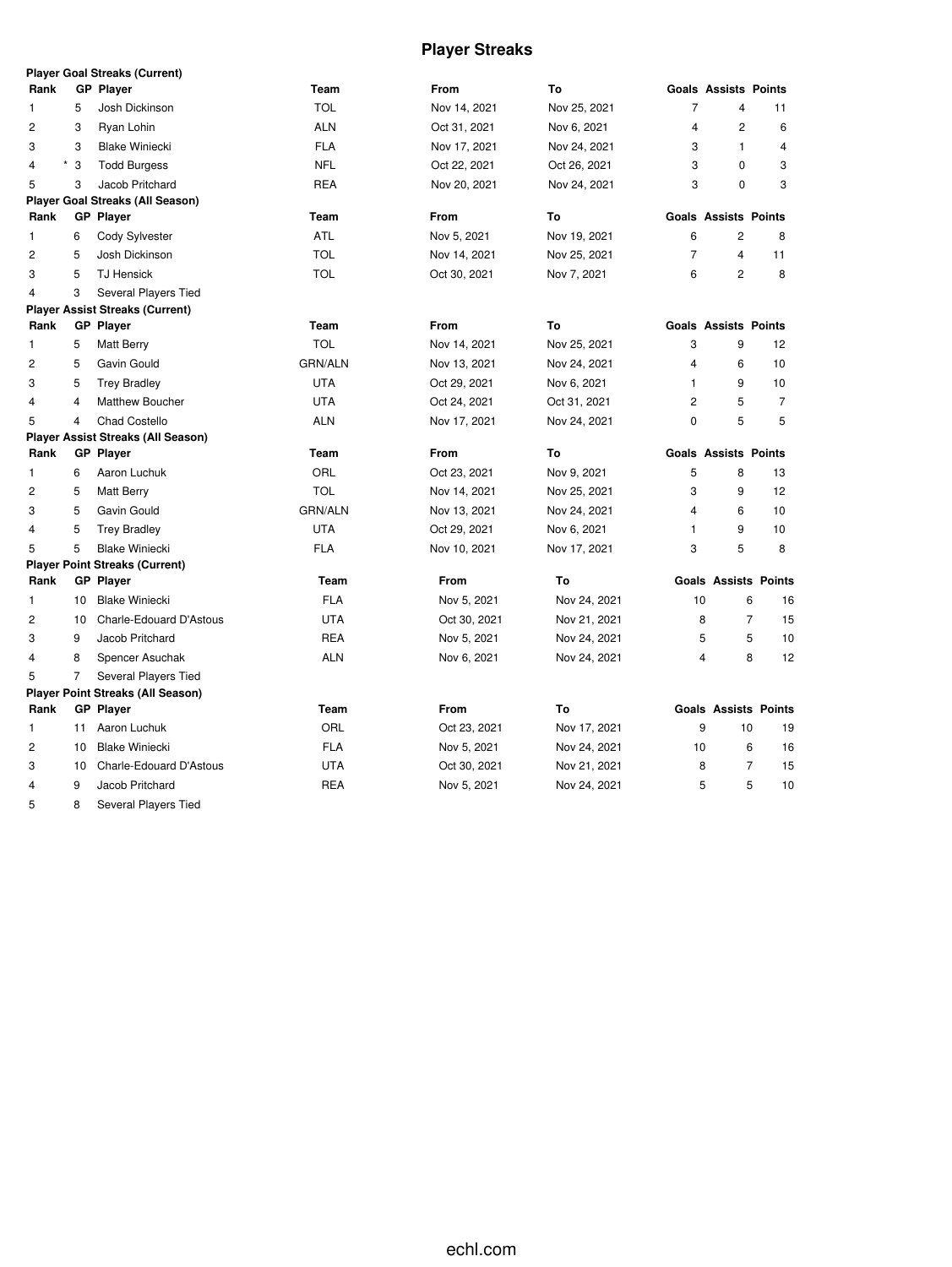### **Worcester Railers Roster**

| <b>PLAYERS</b> |                          |                |    |              |          |  |                            |                                 |  |  |  |  |
|----------------|--------------------------|----------------|----|--------------|----------|--|----------------------------|---------------------------------|--|--|--|--|
| #              | Name                     | Pronunciation  |    |              |          |  | Pos. Sh. Ht. Wt. Birthdate | <b>Birthtown</b>                |  |  |  |  |
| 4              | Zach Malatesta           | MAL-uh-TEST-uh | D  | R            | $5-9$    |  | 174 Jul 31, 1996           | Wilmington, MA, United States   |  |  |  |  |
| 7              | Liam Coughlin            |                | F  | L            | 6'2      |  | 201 Sep 19, 1994           | South Boston, MA, United States |  |  |  |  |
| 9              | <b>Charlie Spetz</b>     |                | D  | L            | $6 - 1$  |  | 200 Sep 12, 1996           | Oak Ridge, NJ                   |  |  |  |  |
| 10             | <b>Blake Christensen</b> |                | F. | L            | $5-9$    |  | 175 Sep 15, 1995           | Coral Springs, FL               |  |  |  |  |
| 11             | Nolan Vesey              |                | F  | L            | $6-0$    |  | 190 Mar 28, 1995           | North Reading, MA               |  |  |  |  |
|                | 12 Brent Beaudoin        |                | F. | L            | $5 - 11$ |  | 180 Feb 29, 1996           | Londonderry, NH                 |  |  |  |  |
|                | 14 Jordan Smotherman     |                | F. | L            | 6-3      |  | 225 May 11, 1986           | Corvallis, OR                   |  |  |  |  |
|                | 16 Jacob Hayhurst        |                | F  | L            | 5-9      |  | 170 Jan 20, 1997           | Mississauga, ON                 |  |  |  |  |
|                | 18 Dom Procopio          |                | D  | L            |          |  | 6-2 205 Jun 11, 1997       | Grosse Pointe, MI               |  |  |  |  |
| 21             | John Furgele             | FERG-elly      | D  | R            |          |  | 5-10 181 Jan 15, 1993      | Glen Mills, PA, USA             |  |  |  |  |
|                | 22 Carlos Fornaris       |                | F  | L            | 5-9      |  | 165 Feb 7, 1995            | Miami, FL                       |  |  |  |  |
|                | 23 Ross Olsson           |                | F  | L            | 6-4      |  | 220 Nov 22, 1994           | Billerica, MA                   |  |  |  |  |
|                | 25 Grant Jozefek         |                | F  | L            |          |  | 5-10 185 Oct 25, 1997      | Chester, NJ                     |  |  |  |  |
| 27             | Myles McGurty            |                | D  | R            | 6-1      |  | 201 Feb 28, 1994           | Weehawken, NJ                   |  |  |  |  |
| 35             | Ken Appleby              |                | G  | L            | 6-4      |  | 205 Apr 10, 1995           | North Bay, ON                   |  |  |  |  |
|                | 72 Drew Callin           |                | F  | R            | 6-3      |  | 205 Apr 5, 1995            | Middleton, WI                   |  |  |  |  |
| 81             | Anthony Repaci           |                | F  | L            | $6-0$    |  | 195 Sep 15, 1994           | Toronto, ON                     |  |  |  |  |
|                | 86 Karl Boudrias         |                | D  | - L          | $6-0$    |  | 197 Apr 1, 2000            | Chateauguay, QC                 |  |  |  |  |
|                | 92 Colten Ellis          |                | G  | $\mathsf{L}$ | $6 - 1$  |  | 185 Oct 5, 2000            | River Denys, NS                 |  |  |  |  |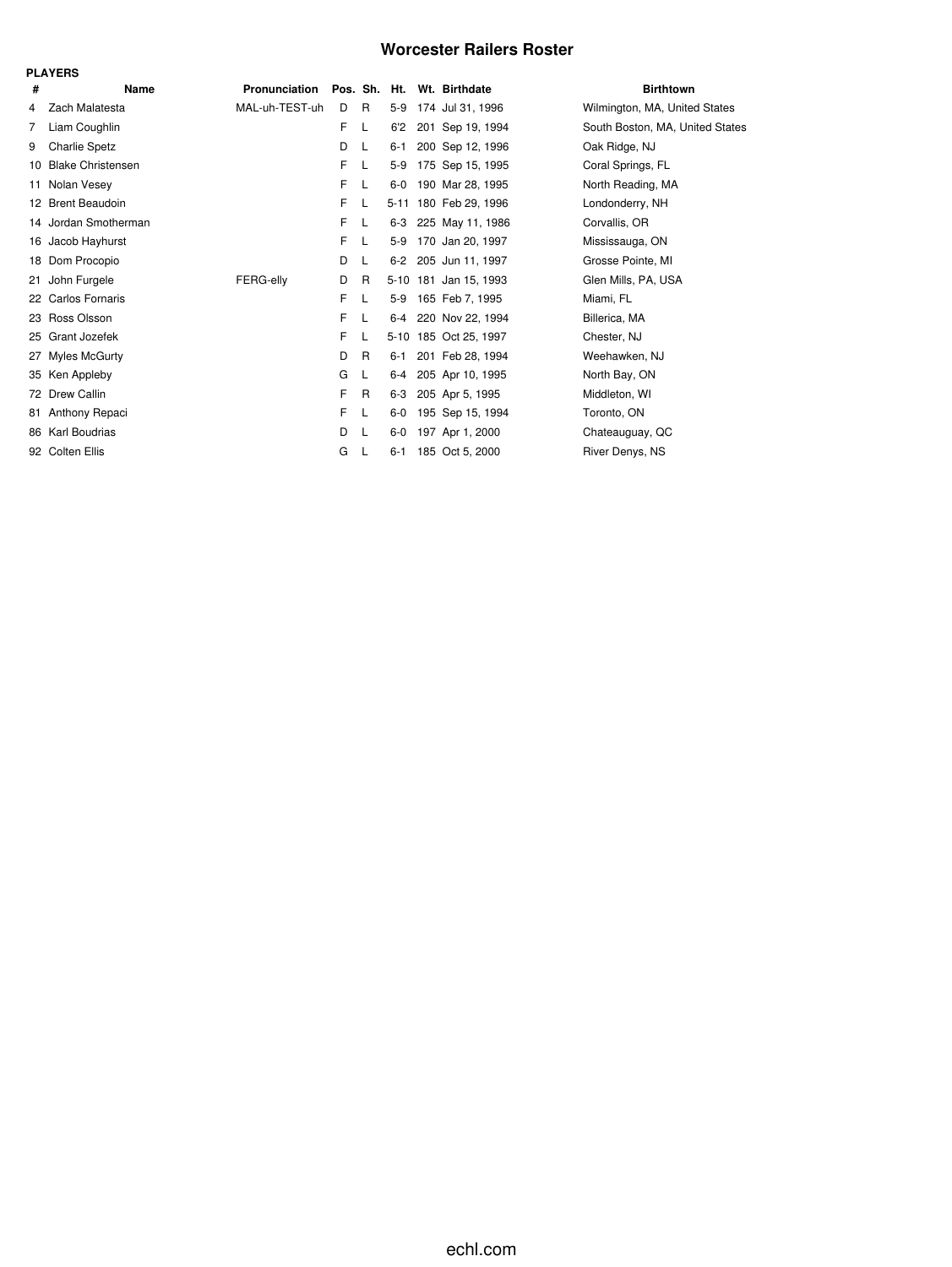### **Adirondack Thunder Roster**

|    | <b>PLAYERS</b>        |                           |          |   |         |                       |                                 |
|----|-----------------------|---------------------------|----------|---|---------|-----------------------|---------------------------------|
| #  | Name                  | Pronunciation             | Pos. Sh. |   | Ht.     | Wt. Birthdate         | <b>Birthtown</b>                |
| 1. | Alex Sakellaropoulos  | suh-KELL-uh-RAH-poh-luss  | G        | R | 6-3     | 201 May 2, 1994       | Tinley Park, IL, United States  |
| 3  | Ivan Chukarov         |                           | D        | L | $6 - 3$ | 200 Apr 3, 1995       | Des Plaines, IL, United States  |
| 6  | Jake Hamilton         |                           | D        | L | $6-2$   | 225 Oct 29, 1995      | Chicago, IL, United States      |
| 8  | <b>Blake Thompson</b> |                           | D        | L | $6 - 1$ | 205 Nov 20, 1992      | Listowel, ON, Canada            |
| 9  | Colin Long            |                           | F        | R |         | 5-11 186 Jun 19, 1989 | Santa Ana, CA, United States    |
| 10 | Nick Ford             |                           | F        | R | $6 - 1$ | 205 Nov 2, 1995       | Chicago, IL, United States      |
| 11 | Shane Harper          |                           | F        | R |         | 5-11 195 Feb 1, 1989  | Valencia, CA, United States     |
| 13 | Jordan Kaplan         |                           | F        | R |         | 5-10 170 May 19, 1997 | Bridgewater, NJ, United State   |
|    | 16 Pete MacArthur     |                           | F        | L |         | 5-10 180 Jun 20, 1985 | Clifton Park, NY, United State  |
|    | 17 Alexandre Carrier  | carry-ay                  | F        | R |         | 6-3 215 Feb 18, 1991  | St-Elzear-de-Beauce, QC, Ca     |
|    | 19 Jake Ryczek        |                           | D        | R |         | 5-11 185 Mar 19, 1998 | Springfield, MA, United States  |
| 20 | Joe Masonius          | muh-SOHN-us               | D        | L |         | 6-0 190 Feb 17, 1997  | Spring Lake, NJ, United State   |
|    | 21 Patrick Grasso     |                           | F        | R | $5-7$   | 170 May 29, 1996      | Des Moines, IA, United States   |
|    | 22 Sebastian Vidmar   |                           | F        | L | 6'3     | 203 Mar 13, 1994      | Malmo, SKE, Sweden              |
|    | 23 Nick Rivera        |                           | F        | R |         | 5-10 190 May 3, 1996  | Pacific Palisades, CA, United   |
| 25 | Chris Lijdsman        |                           | D        | L |         | 6-2 225 Sep 18, 1991  | Calgary, AB, Canada             |
|    | 27 Tyler Irvine       |                           | F        | R |         | 5-11 170 May 15, 1996 | Livonia, MI, United States      |
|    | 28 Ryan Smith         |                           | F        | R |         | 6-0 212 Apr 4, 1997   | Roanoke, VA, United States      |
|    | 29 Robbie Payne       |                           | F        | L |         | 5-11 194 May 11, 1993 | Gaylord, MI, United States      |
| 30 | <b>Mareks Mitens</b>  | <b>MARE-icks MITT-ins</b> | G        | R | $6 - 1$ | 185 Jan 22, 1998      | Ventspids, Latvia               |
|    | 35 Brandon Kasel      |                           | G        | R | $6 - 2$ | 174 Mar 26, 1996      | Ithaca, NY, United States       |
| 37 | Nick DeVito           |                           | F        | R | $5-8$   | 165 Jul 5, 1995       | Averill Park, NY, United State: |
|    | 77 Jimmy Mazza        |                           | D        | R |         | 6-2 195 Jul 7, 1994   | Kings Park, NY, United States   |

., United States A, United States VJ, United States **IY, United States** 3eauce, QC, Canada A, United States VJ, United States A, United States des, CA, United States IY, United States Y, United States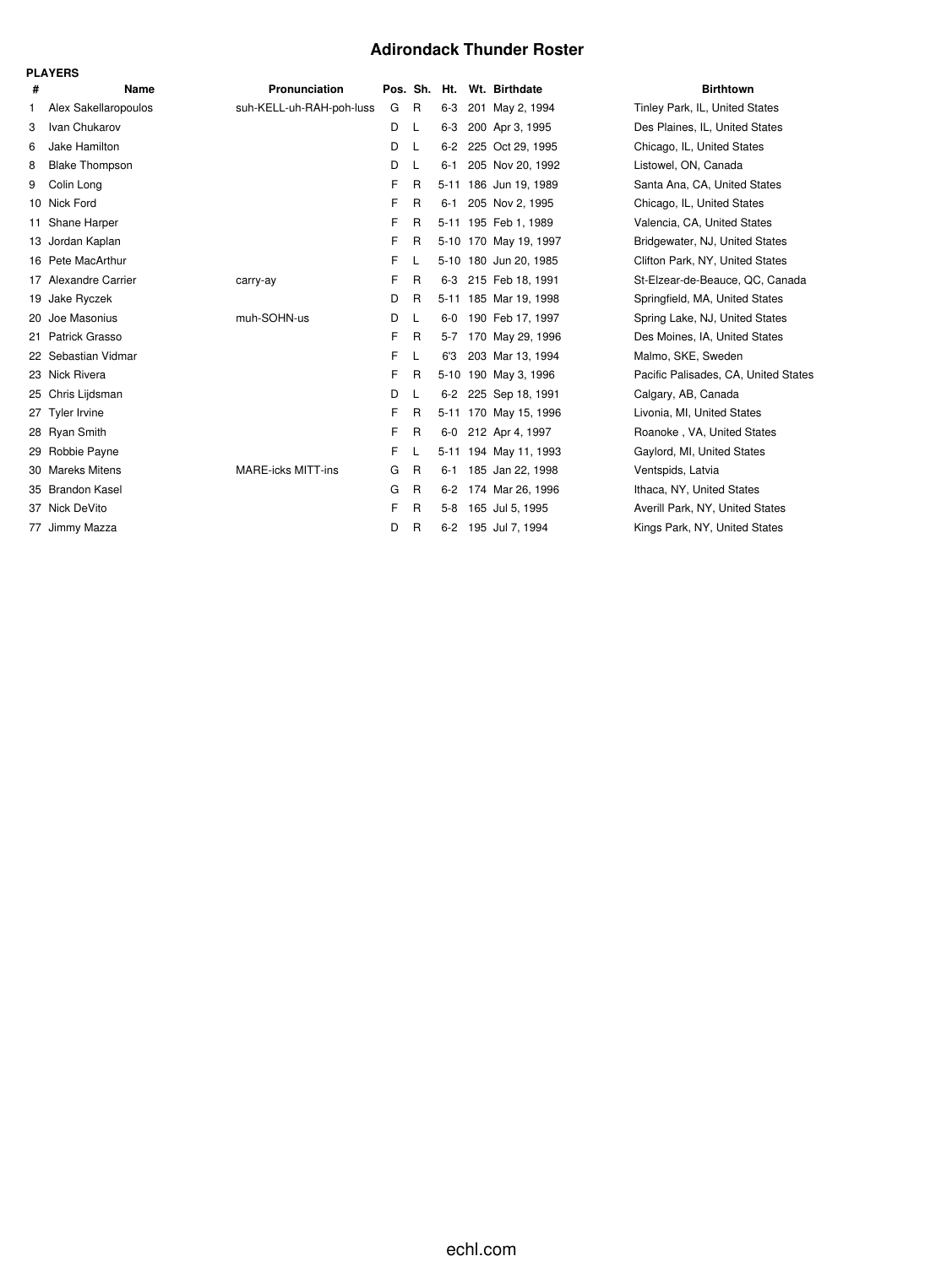### **2021-22 Regular Season Team Statistics Worcester Railers**

|         | <b>PLAYERS</b> |                          |     |      |    |                |                |       |                |                |                |           |              |          |          |                |          |          |          |              |   |              |            |                   |              |    |      |
|---------|----------------|--------------------------|-----|------|----|----------------|----------------|-------|----------------|----------------|----------------|-----------|--------------|----------|----------|----------------|----------|----------|----------|--------------|---|--------------|------------|-------------------|--------------|----|------|
|         | #              | Name                     | Pos | GP   | G  | A              | <b>PTS</b>     | $+/-$ | <b>PIM</b>     |                | PPG PPA        | SH        | SHA          | GW       | FG       | ΙG             | ΟТ       | UA       | EN       |              |   | SOG SOA SOGW | <b>SO%</b> | Pt/G              | <b>PIMPG</b> | SA | SH%  |
|         | 16             | Jacob Hayhurst           | F   | 12   | 3  | 5              | 8              | 0     | 6              | 1              | 1              | 0         | $\Omega$     | 0        | 0        | 0              | 0        | 0        | O        | 0            | 1 | 0            | 0.0        | 0.67              | 0.50         | 30 | 10.0 |
|         |                | *X 19 Felix Bibeau       | F   | 9    | 3  | 4              | -7             | -1    | 6              | 1              | 0              | 1         | 0            | 0        | 0        | 0              | 0        | 0        | 1        | 0            | 0 | 0            | 0.0        | 0.78              | 0.67         | 21 | 14.3 |
|         |                | 72 Drew Callin           | F   | 11   | 3  | 3              | 6              | $-2$  | 6              | 0              | 0              | 0         | 0            | 1        | 0        |                | 0        | 1        | 0        | 0            | 0 | $\mathbf 0$  | 0.0        | 0.55              | 0.55         | 27 | 11.1 |
|         | 14             | Jordan Smotherman        | F   | 11   | 3  | 3              | 6              | 0     | 8              | $\mathbf{1}$   | 0              | 0         | 0            | 0        | 1        | 0              | 0        | 0        | 0        | 0            | 0 | 0            | 0.0        | $0.55$ 0.73       |              | 35 | 8.6  |
|         |                | 11 Nolan Vesey           | F   | 11   | 3  | 3              | 6              | 0     | 6              | 0              | 1              | 0         | 0            | 0        | 0        | 0              | 0        | 1        | 0        | 0            | 1 | 0            | 0.0        | $0.55$ 0.55       |              | 19 | 15.8 |
| $\star$ | 10             | <b>Blake Christensen</b> | F   | 10   | 4  | 1              | 5              | $-2$  | 12             | -1             | 1              | 0         | 0            | 0        | 1        | $\overline{c}$ | 0        | 0        | 0        | $\mathbf{1}$ | 1 | 0            | 100.0      | 0.50              | 1.20         | 31 | 12.9 |
|         |                | X 15 Paul Thompson       | F   | 9    | 2  | 3              | 5              | -1    | 12             | 0              | 1              | 0         | $\mathbf{1}$ | 0        | 2        | 0              | 0        | 0        | 0        | $\mathbf 0$  | 1 | $\mathbf 0$  | 0.0        | 0.56              | 1.33         | 33 | 6.1  |
|         | 7              | Liam Coughlin            | F   | 6    | 1  | 4              | 5              | 0     | 0              | 0              | 0              | 0         | 0            | 0        | 0        | 0              | 0        | 0        | 0        | 0            | 0 | 0            | 0.0        | 0.83              | 0.00         | 6  | 16.7 |
|         | 86             | Karl Boudrias            | D   | 6    | 0  | 5              | 5              | 3     | 0              | 0              | $\overline{c}$ | 0         | 0            | 0        | 0        | 0              | 0        | 0        | 0        | 0            | 0 | $\mathbf 0$  | 0.0        | 0.83              | 0.00         | 5  | 0.0  |
| x       | 61             | Nic Pierog               | F   | 5    | 2  | 2              | $\overline{4}$ | -2    | $\overline{4}$ | 0              | 0              | 0         | 0            | 1        | 0        | $\Omega$       | 0        | 0        | 0        | $\mathbf 0$  | 0 | $\mathbf 0$  | 0.0        | 0.80              | 0.80         | 17 | 11.8 |
|         | 23             | Ross Olsson              | F   | 6    | 2  | 2              | $\overline{4}$ | -3    | 25             | 0              | 1              | 0         | 0            | 1        | 0        | $\Omega$       | 0        | 0        | 0        | 0            | 0 | 0            | 0.0        | $0.67$ 4.17       |              | 10 | 20.0 |
| *X 8    |                | Collin Adams             | F   | 8    | 1  | 3              | 4              | -3    | $\mathbf 0$    | $\Omega$       | 0              | 0         | $\Omega$     | 1        | $\Omega$ | 0              | 0        | 0        | $\Omega$ | 0            | 0 | $\Omega$     | 0.0        | 0.50              | 0.00         | 14 | 7.1  |
| $\star$ | 25             | Grant Jozefek            | F   | 9    | 1  | 3              | $\overline{4}$ | -3    | $\overline{c}$ | 0              | 1              | 0         | 0            | 0        | 0        | 0              | 0        | -1       | 0        | 0            | 0 | $\mathbf 0$  | 0.0        | $0.44$ 0.22       |              | 14 | 7.1  |
| $\star$ |                | 12 Brent Beaudoin        | F   | 3    | 1  | 2              | 3              | 4     | 0              | 0              | 0              | 0         | 0            | 0        | 0        | 0              | 0        | 0        | 0        | 0            | 0 | 0            | 0.0        | 1.00              | 0.00         | 6  | 16.7 |
|         |                | 81 Anthony Repaci        | F   | 7    | 1  | $\overline{c}$ | 3              | -1    | 4              | 0              | 1              | 0         | 0            | $\Omega$ | 1        | 0              | $\Omega$ | $\Omega$ | $\Omega$ | 0            | 0 | $\Omega$     | 0.0        | 0.43              | 0.57         | 22 | 4.5  |
| X       | 6              | Mike Cornell             | D   | 9    | 1  | 1              | $\overline{2}$ | -3    | 16             | 0              | 0              | 0         | 0            | 0        | 0        | 0              | 0        | 0        | 0        | $\mathbf 0$  | 0 | $\mathbf 0$  | 0.0        | $0.22$ 1.78       |              | 18 | 5.6  |
|         | 9              | <b>Charlie Spetz</b>     | D   | 9    | 1  | 1              | $\overline{c}$ | -1    | 2              | 0              | 0              | 0         | 0            | 0        | 0        | 0              | 0        | 0        | 0        | 0            | 0 | 0            | 0.0        | 0.22              | 0.22         | 10 | 10.0 |
|         | *X 13          | Connor McCarthy          | D   | 10   | 0  | $\overline{c}$ | $\overline{2}$ | 5     | 4              | 0              | 0              | $\Omega$  | $\Omega$     | $\Omega$ | $\Omega$ | $\Omega$       | $\Omega$ | 0        | $\Omega$ | 0            | 0 | $\Omega$     | 0.0        | $0.20 \quad 0.40$ |              | 3  | 0.0  |
|         | 4              | Zach Malatesta           | D   | 12   | 0  | $\overline{c}$ | $\overline{2}$ | -5    | 13             | 0              | 0              | 0         | 0            | 0        | 0        | 0              | 0        | 0        | 0        | 0            | 0 | $\mathbf 0$  | 0.0        | $0.17$ 1.08       |              | 13 | 0.0  |
| *X 5    |                | Nick Albano              | D   | 3    | 1  | 0              | $\overline{1}$ | -2    | 4              | 1              | 0              | 0         | 0            | 0        | 0        | 0              | 0        | 0        | 0        | 0            | 0 | 0            | 0.0        | 0.33              | 1.33         | 6  | 16.7 |
|         | 21             | John Furgele             | D   | 8    | 1  | 0              | $\overline{1}$ | 4     | 2              | 0              | 0              | $\Omega$  | $\Omega$     | $\Omega$ | $\Omega$ | $\Omega$       | $\Omega$ | $\Omega$ | $\Omega$ | 0            | 0 | $\Omega$     | 0.0        | $0.13$ 0.25       |              | 11 | 9.1  |
|         | 27             | Myles McGurty            | D   | 12   | 0  | 1              | $\mathbf{1}$   | 0     | $\overline{2}$ | 0              | 1              | 0         | 0            | 0        | 0        | $\Omega$       | 0        | 0        | 0        | $\mathbf 0$  | 0 | $\mathbf 0$  | 0.0        | 0.08              | 0.17         | 14 | 0.0  |
| X.      | 22             | JD Dudek                 | F   | 1    | 0  | 0              | 0              | -2    | 0              | 0              | 0              | 0         | 0            | 0        | 0        | 0              | 0        | 0        | 0        | 0            | 0 | 0            | 0.0        | 0.00              | 0.00         | 2  | 0.0  |
|         |                | *X 20 Mathias LaFerriere | F   | 1    | 0  | 0              | 0              | -1    | 0              | 0              | 0              | 0         | 0            | $\Omega$ | $\Omega$ | 0              | 0        | 0        | 0        | 0            | 0 | $\Omega$     | 0.0        | 0.00 0.00         |              | 1  | 0.0  |
|         |                | 18 Dom Procopio          | D   | 1    | 0  | $\mathbf 0$    | 0              | -1    | 0              | 0              | 0              | 0         | 0            | 0        | 0        | 0              | 0        | 0        | 0        | $\mathbf 0$  | 0 | $\mathbf 0$  | 0.0        | 0.00              | 0.00         | -1 | 0.0  |
|         | *X 17          | Keean Washkurak          | F   | 1    | 0  | 0              | 0              | -1    | 0              | 0              | 0              | 0         | 0            | 0        | 0        | 0              | 0        | 0        | 0        | 0            | 0 | 0            | 0.0        | 0.00              | 0.00         | 6  | 0.0  |
|         | X 18           | <b>Tyler Poulsen</b>     | LW  | 2    | 0  | 0              | 0              | -2    | 0              | 0              | 0              | 0         | $\Omega$     | $\Omega$ | $\Omega$ | n              | $\Omega$ | C        |          | 0            | O | $\Omega$     | 0.0        | 0.00              | 0.00         | 0  | 0.0  |
| Goalies |                |                          |     |      |    |                |                |       |                |                |                |           |              |          |          |                |          |          |          |              |   |              |            |                   |              |    |      |
|         | #              | Name                     | GР  | Mins |    | GA SO          |                | GAA   | W              | L OTL          | SOL            | <b>SA</b> | SVS          | $SV\%$   |          |                |          |          |          |              |   |              |            |                   |              |    |      |
|         |                | 35 Ken Appleby           | 8   | 484  | 20 | 0              |                | 2.48  | 3<br>4         | - 0            | 1              | 274       | 254          | 0.927    |          |                |          |          |          |              |   |              |            |                   |              |    |      |
|         |                | 92 Colten Ellis          | 3   | 179  | 12 | 0              |                | 4.03  | $\mathbf{1}$   | 2 <sub>0</sub> | 0              | 109       | 97           | 0.890    |          |                |          |          |          |              |   |              |            |                   |              |    |      |
|         | *X 31          | Justin Kapelmaster       | -1  | 60   | 6  | 0              |                | 6.00  | 0              | $1\quad0$      | 0              | 34        | 28           | 0.824    |          |                |          |          |          |              |   |              |            |                   |              |    |      |
|         |                | <b>Empty Net</b>         | 4   |      | 5  |                |                |       |                |                |                | 5         |              |          |          |                |          |          |          |              |   |              |            |                   |              |    |      |

*\* indicates rookie*

*X indicates inactive*

Totals 12 723 43 0 3.55 4 7 0 1 422 379 0.898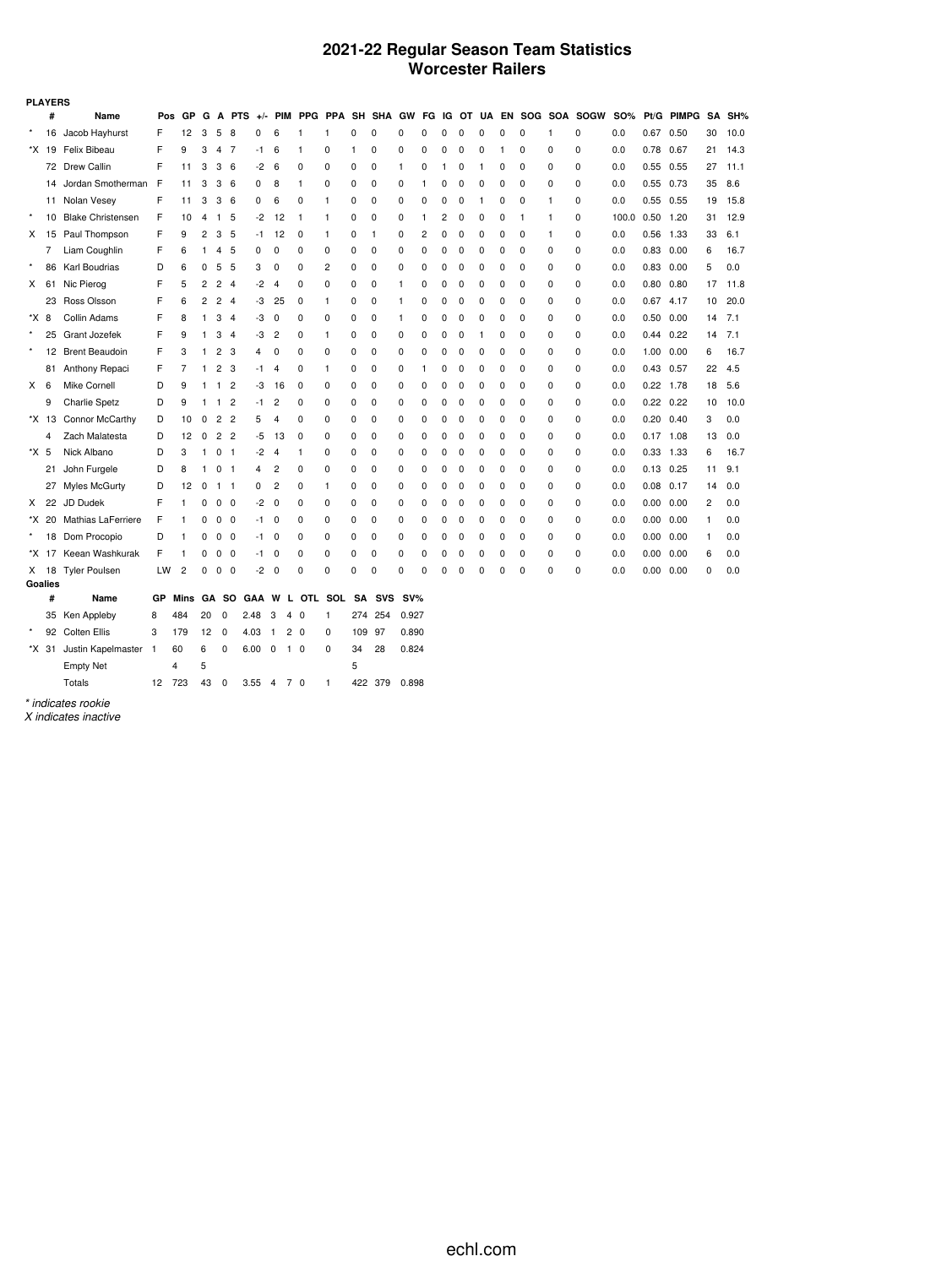### **2021-22 Regular Season Team Statistics Adirondack Thunder**

|         | <b>PLAYERS</b> |                          |     |      |                |                |                |      |                |                |                       |   |     |                |           |   |          |          |   |             |   |                                                           |            |             |            |    |        |
|---------|----------------|--------------------------|-----|------|----------------|----------------|----------------|------|----------------|----------------|-----------------------|---|-----|----------------|-----------|---|----------|----------|---|-------------|---|-----------------------------------------------------------|------------|-------------|------------|----|--------|
|         | #              | Name                     | Pos | GP   | G              | А              |                |      |                |                |                       |   |     |                |           |   |          |          |   |             |   | PTS +/- PIM PPG PPA SH SHA GW FG IG OT UA EN SOG SOA SOGW | <b>SO%</b> |             | Pt/G PIMPG |    | SA SH% |
|         | 21             | Patrick Grasso           | F   | 13   | 5              | 6              | 11             | -1   | 8              | 3              | 1                     | 0 | 0   | 1              | 0         | 0 | 0        | 0        | 0 | 0           | 0 | 0                                                         | 0.0        | 0.85        | 0.62       | 35 | 14.3   |
|         | 16             | Pete MacArthur           | F   | 13   | 3              | 8              | 11             | $-5$ | 6              | -1             | 6                     | 0 | 0   | 0              | 0         | 0 | 0        | 0        | 0 | 0           | 0 | 0                                                         | 0.0        | $0.85$ 0.46 |            | 43 | 7.0    |
| $\star$ | 27             | Tyler Irvine             | F   | 13   | 6              | 4              | 10             | $-7$ | 6              | $\overline{c}$ | 2                     | 0 | 0   | $\overline{2}$ | 0         | 0 | 0        | O        | 0 | 0           | 0 | 0                                                         | 0.0        | 0.77        | 0.46       | 51 | 11.8   |
|         | 20             | Joe Masonius             | D   | 13   | $\overline{c}$ | 8              | 10             | $-4$ | 31             | $\mathbf{1}$   | 3                     | 0 | 0   | 0              | 0         |   | 0        | 0        | 0 | 0           | 0 | 0                                                         | 0.0        | 0.77        | 2.38       | 25 | 8.0    |
|         | 29             | Robbie Payne             | F   | 13   | 3              | 4              | - 7            | -3   | 10             | 0              | 1                     | 0 | 0   | 0              | 2         | 0 | 0        | 0        | 0 | $\mathbf 0$ | 0 | 0                                                         | 0.0        | 0.54        | 0.77       | 30 | 10.0   |
|         | 8              | <b>Blake Thompson</b>    | D   | 12   | $\overline{2}$ | 5              | - 7            | 2    | 10             | $\overline{2}$ | 3                     | 0 | 0   | 1              | 0         | 0 | 0        | 0        | 0 | 0           | 0 | 0                                                         | 0.0        | 0.58 0.83   |            | 28 | 7.1    |
|         | 9              | Colin Long               | F   | 7    | 1              | 5              | 6              | $-2$ | $\overline{2}$ | 0              | 2                     | 0 | 0   | 0              | 0         | 0 | 0        | 0        | 0 | 0           | 0 | 0                                                         | 0.0        | 0.86        | 0.29       | 15 | 6.7    |
|         | 19             | Jake Ryczek              | D   | 13   | -1             | 5              | -6             | -4   | 6              | -1             | 2                     | 0 | 0   | 1              | $\Omega$  | 0 | 0        | $\Omega$ | 0 | 0           | 0 | 0                                                         | 0.0        | 0.46        | 0.46       | 22 | 4.5    |
| X.      | 18             | Samuel Laberge           | F   | 5    | 0              | 5              | 5              | -2   | 9              | 0              | 3                     | 0 | 0   | 0              | 0         | 0 | 0        | 0        | 0 | $\mathbf 0$ | 0 | 0                                                         | 0.0        | 1.00        | 1.80       | 7  | 0.0    |
| $\star$ | 13             | Jordan Kaplan            | F   | 13   | 0              | 5              | - 5            | -3   | 9              | 0              | 0                     | 0 | 0   | 0              | 0         | 0 | 0        | 0        | 0 | 0           | 0 | 0                                                         | 0.0        | 0.38 0.69   |            | 18 | 0.0    |
|         | 23             | Nick Rivera              | F   | 10   | 4              | 0              | $\overline{4}$ | -9   | 11             | -1             | $\Omega$              | 0 | 0   | 0              | $\Omega$  |   | 0        |          | 0 | 0           | 0 | 0                                                         | 0.0        | 0.40        | 1.10       | 26 | 15.4   |
| $\star$ |                | 28 Ryan Smith            | F   | 13   | 2              | $\overline{c}$ | $\overline{4}$ | 0    | 0              | $\Omega$       | 0                     | 0 | 0   | 0              | $\Omega$  | 0 | 0        | $\Omega$ | 0 | 0           | 0 | 0                                                         | 0.0        | 0.31        | 0.00       | 19 | 10.5   |
|         |                | 17 Alexandre Carrier     | E   | 12   | 3              | $\mathbf 0$    | -3             | 1    | 23             | 0              | 0                     | 0 | 0   | 0              |           | 0 | 0        |          | 1 | $\Omega$    | 0 | 0                                                         | 0.0        | 0.25        | 1.92       | 22 | 13.6   |
|         | 37             | Nick DeVito              | F   | 7    | 0              | 2              | $\overline{2}$ | 0    | 4              | 0              | 0                     | 0 | 0   | 0              | 0         | 0 | 0        | O        | 0 | 0           | 0 | 0                                                         | 0.0        | $0.29$ 0.57 |            | 7  | 0.0    |
| $\star$ | 6              | Jake Hamilton            | D   | 7    | 1              | 0              | $\overline{1}$ | $-2$ | 0              | 0              | 0                     | 0 | 0   | 0              |           | 0 | 0        | 0        | 0 | 0           | 0 | 0                                                         | 0.0        | 0.14        | 0.00       | 7  | 14.3   |
|         | 3              | Ivan Chukarov            | D   | 13   | $\mathbf{1}$   | 0              | - 1            | -4   | 8              | -1             | 0                     | 0 | 0   | $\mathbf 0$    |           | 0 | 0        | $\Omega$ | 0 | 0           | 0 | 0                                                         | 0.0        | $0.08$ 0.62 |            | 11 | 9.1    |
|         | 25             | Chris Lijdsman           | D   | 10   | 0              | 1              | $\overline{1}$ | -5   | 4              | 0              | 0                     | 0 | 0   | 0              | 0         | 0 | 0        | 0        | 0 | 0           | 0 | 0                                                         | 0.0        | 0.10        | 0.40       | 7  | 0.0    |
| $\star$ |                | 77 Jimmy Mazza           | D   | 13   | 0              | $1 \quad 1$    |                | -1   | 9              | 0              | 0                     | 0 | 0   | 0              | ŋ         | 0 | 0        | U        | 0 | 0           | 0 | 0                                                         | 0.0        | $0.08$ 0.69 |            | 10 | 0.0    |
| $\star$ |                | 10 Nick Ford             | F   | 1    | 0              | 0              | - 0            | 0    | 0              | 0              | 0                     | 0 | 0   | 0              | $\Omega$  | 0 | 0        | 0        | 0 | 0           | 0 | 0                                                         | 0.0        | 0.00        | 0.00       | 0  | 0.0    |
|         |                | 22 Sebastian Vidmar      | F   | 3    | 0              | 0              | $\overline{0}$ | -4   | 2              | 0              | 0                     | 0 | 0   | $\mathbf 0$    | $\Omega$  | 0 | 0        | 0        | 0 | 0           | 0 | 0                                                         | 0.0        | 0.00        | 0.67       | 2  | 0.0    |
|         |                | X 33 Michael Vukojevic D |     | 3    | 0              | 0              | 0              | $-2$ | 2              | 0              | $\Omega$              | 0 | 0   | $\Omega$       | $\Omega$  | 0 | $\Omega$ | 0        | 0 | $\Omega$    | 0 | 0                                                         | 0.0        | 0.00        | 0.67       | 3  | 0.0    |
|         | Goalies        |                          |     |      |                |                |                |      |                |                |                       |   |     |                |           |   |          |          |   |             |   |                                                           |            |             |            |    |        |
|         | #              | Name                     | GP  | Mins |                |                |                |      |                |                | GA SO GAA W L OTL SOL |   | SA  |                | SVS SV%   |   |          |          |   |             |   |                                                           |            |             |            |    |        |
| *       | 30             | <b>Mareks Mitens</b>     | 8   | 482  |                | 28             | 0              | 3.48 | 3              | 4<br>-1        | 0                     |   | 240 |                | 212 0.883 |   |          |          |   |             |   |                                                           |            |             |            |    |        |
|         | -1             | Alex Sakellaropoulos     | - 5 | 297  |                | 15             | $\mathbf 0$    | 3.03 | $\overline{2}$ | 3<br>0         | 0                     |   | 161 | 146            | 0.907     |   |          |          |   |             |   |                                                           |            |             |            |    |        |
|         |                | <b>Empty Net</b>         |     | 6    |                | 3              |                |      |                |                |                       | 3 |     |                |           |   |          |          |   |             |   |                                                           |            |             |            |    |        |

*\* indicates rookie*

*X indicates inactive*

Totals 13 779 46 0 3.52 5 7 1 0 404 358 0.886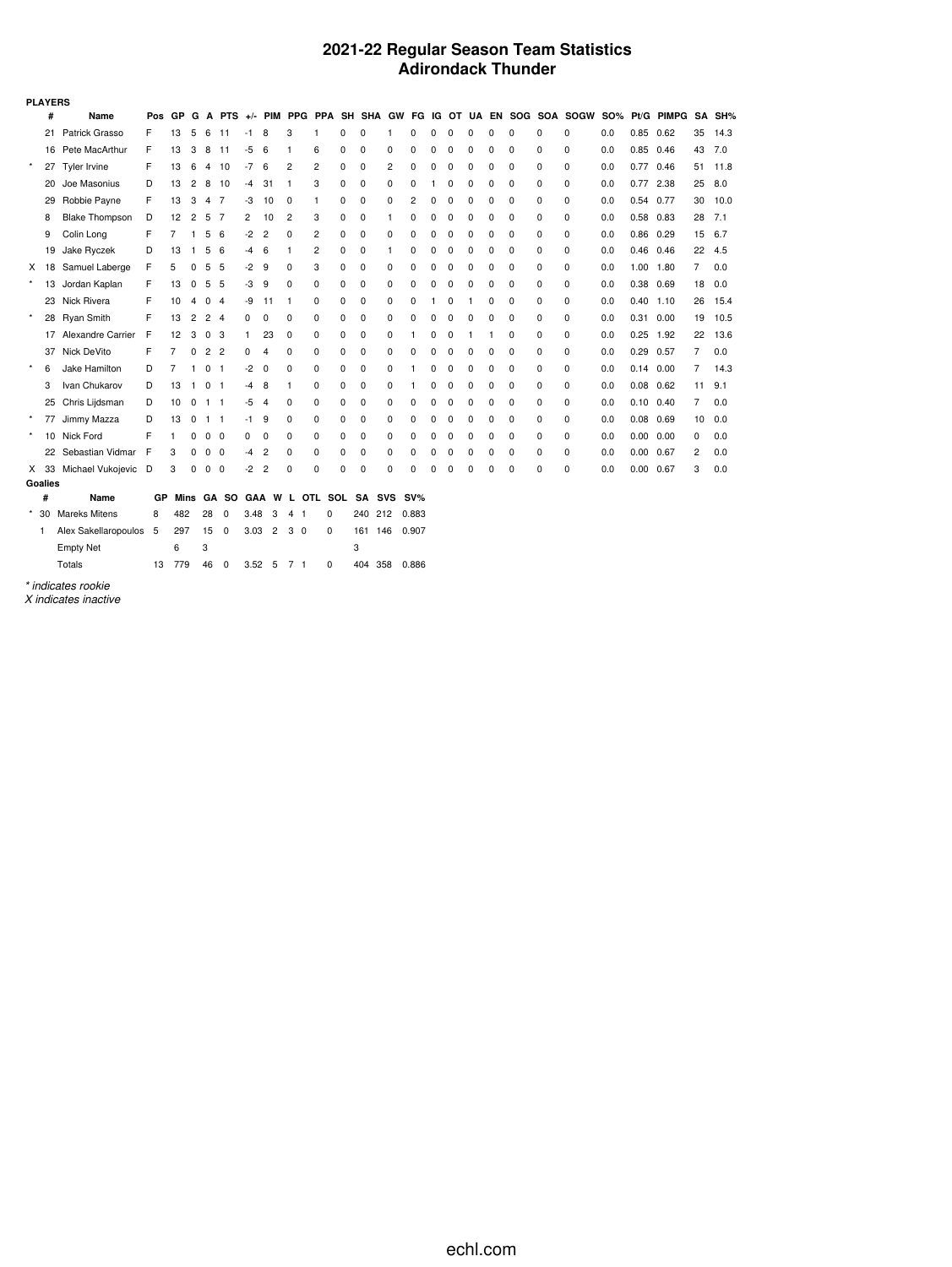# **Adirondack Thunder 2021-22 Regular Season Game Schedule**

| Date    | Opponent          | Result       | Record          | Score GWG |                       | Goaltender                          | <b>Opposing Goaltender</b>       |
|---------|-------------------|--------------|-----------------|-----------|-----------------------|-------------------------------------|----------------------------------|
| Oct. 23 | Newfoundland      | L            | $0 - 1 - 0 - 0$ | $2 - 3$   |                       | Alex Sakellaropoulos (3 GA, 25 SVS) | Evan Cormier (2 GA, 26 SVS)      |
| Oct. 27 | Worcester         | W            | $1 - 1 - 0 - 0$ | $6 - 2$   | Patrick Grasso        | Mareks Mitens (2 GA, 25 SVS)        | Colten Ellis (5 GA, 29 SVS)      |
| Oct. 30 | Reading           | OTL          | $1 - 1 - 1 - 0$ | 2-3 OT    |                       | Mareks Mitens (3 GA, 23 SVS)        | Pat Nagle (2 GA, 31 SVS)         |
|         |                   |              |                 |           |                       |                                     |                                  |
| Nov. 5  | at Newfoundland   | L            | $1 - 2 - 1 - 0$ | $1 - 4$   |                       | Mareks Mitens (3 GA, 24 SVS)        | Keith Petruzzelli (1 GA, 27 SVS) |
| Nov. 6  | at Newfoundland   | W            | $2 - 2 - 1 - 0$ | $6 - 4$   | <b>Blake Thompson</b> | Mareks Mitens (4 GA, 31 SVS)        | Evan Cormier (6 GA, 24 SVS)      |
| Nov. 7  | at Newfoundland   | L            | $2 - 3 - 1 - 0$ | $0 - 5$   |                       | Alex Sakellaropoulos (4 GA, 30 SVS) | Keith Petruzzelli (0 GA, 27 SVS) |
| Nov. 12 | Utah              | W            | $3 - 3 - 1 - 0$ | $5 - 4$   | Jake Ryczek           | Mareks Mitens (4 GA, 24 SVS)        | Peyton Jones (5 GA, 45 SVS)      |
| Nov. 13 | Utah              | L            | $3 - 4 - 1 - 0$ | $1 - 4$   |                       | Mareks Mitens (4 GA, 18 SVS)        | Garrett Metcalf (1 GA, 23 SVS)   |
| Nov. 14 | Utah              | W            | $4 - 4 - 1 - 0$ | $3 - 2$   | <b>Tyler Irvine</b>   | Alex Sakellaropoulos (2 GA, 28 SVS) | Garrett Metcalf (3 GA, 25 SVS)   |
| Nov. 17 | at Idaho          | L            | $4 - 5 - 1 - 0$ | $2 - 3$   |                       | Mareks Mitens (3 GA, 35 SVS)        | Jake Kupsky (2 GA, 18 SVS)       |
| Nov. 19 | at Idaho          | L            | $4 - 6 - 1 - 0$ | $1 - 5$   |                       | Mareks Mitens (5 GA, 32 SVS)        | Matt Jurusik (1 GA, 33 SVS)      |
| Nov. 20 | at Idaho          | W            | $5 - 6 - 1 - 0$ | $2 - 1$   | Tyler Irvine          | Alex Sakellaropoulos (1 GA, 34 SVS) | Jake Kupsky (2 GA, 23 SVS)       |
| Nov. 24 | Newfoundland      | L            | $5 - 7 - 1 - 0$ | $3-6$     |                       | Alex Sakellaropoulos (5 GA, 29 SVS) | Evan Cormier (3 GA, 23 SVS)      |
| Nov. 26 | Worcester         | 7:00 pm EST  |                 |           |                       |                                     |                                  |
| Nov. 27 | Maine             | 7:00 pm EST  |                 |           |                       |                                     |                                  |
| Dec. 3  | at Worcester      | 7:05 pm EST  |                 |           |                       |                                     |                                  |
| Dec. 4  | at Maine          | 6:00 pm EST  |                 |           |                       |                                     |                                  |
| Dec. 5  | at Maine          | 3:00 pm EST  |                 |           |                       |                                     |                                  |
| Dec. 10 | Reading           | 7:00 pm EST  |                 |           |                       |                                     |                                  |
| Dec. 11 | at Reading        | 7:00 pm EST  |                 |           |                       |                                     |                                  |
| Dec. 12 | Maine             | 3:00 pm EST  |                 |           |                       |                                     |                                  |
| Dec. 17 | Newfoundland      | 7:00 pm EST  |                 |           |                       |                                     |                                  |
| Dec. 18 | Newfoundland      | 7:00 pm EST  |                 |           |                       |                                     |                                  |
| Dec. 19 | Newfoundland      | 3:00 pm EST  |                 |           |                       |                                     |                                  |
| Dec. 27 | at Trois-Rivières | 7:00 pm EST  |                 |           |                       |                                     |                                  |
| Dec. 29 | at Reading        | 7:00 pm EST  |                 |           |                       |                                     |                                  |
| Dec. 31 | Newfoundland      | 5:00 pm EST  |                 |           |                       |                                     |                                  |
| Jan. 1  | at Maine          | 6:00 pm EST  |                 |           |                       |                                     |                                  |
| Jan. 2  | Trois-Rivières    | 3:00 pm EST  |                 |           |                       |                                     |                                  |
| Jan. 5  | at Trois-Rivières | 7:00 pm EST  |                 |           |                       |                                     |                                  |
| Jan. 7  | Maine             | 7:00 pm EST  |                 |           |                       |                                     |                                  |
| Jan. 8  | at Maine          | 6:00 pm EST  |                 |           |                       |                                     |                                  |
| Jan. 9  | at Maine          | 3:00 pm EST  |                 |           |                       |                                     |                                  |
|         |                   | 7:00 pm EST  |                 |           |                       |                                     |                                  |
| Jan. 12 | at Reading        |              |                 |           |                       |                                     |                                  |
| Jan. 14 | at Trois-Rivières | 7:00 pm EST  |                 |           |                       |                                     |                                  |
| Jan. 15 | at Trois-Rivières | 4:00 pm EST  |                 |           |                       |                                     |                                  |
| Jan. 21 | Reading           | 7:00 pm EST  |                 |           |                       |                                     |                                  |
| Jan. 22 | at Worcester      | 7:05 pm EST  |                 |           |                       |                                     |                                  |
| Jan. 23 | at Worcester      | 3:05 pm EST  |                 |           |                       |                                     |                                  |
| Jan. 28 | Reading           | 7:00 pm EST  |                 |           |                       |                                     |                                  |
| Jan. 29 | Trois-Rivières    | 7:00 pm EST  |                 |           |                       |                                     |                                  |
| Feb. 2  | Fort Wayne        | 7:00 pm EST  |                 |           |                       |                                     |                                  |
| Feb. 4  | Fort Wayne        | 7:00 pm EST  |                 |           |                       |                                     |                                  |
| Feb. 5  | Fort Wayne        | 7:00 pm EST  |                 |           |                       |                                     |                                  |
| Feb. 8  | at Reading        | 10:30 am EST |                 |           |                       |                                     |                                  |
| Feb. 12 | at Worcester      | 7:05 pm EST  |                 |           |                       |                                     |                                  |
| Feb. 13 | at Worcester      | 1:05 pm EST  |                 |           |                       |                                     |                                  |
| Feb. 18 | Trois-Rivières    | 7:00 pm EST  |                 |           |                       |                                     |                                  |
| Feb. 19 | Newfoundland      | 7:00 pm EST  |                 |           |                       |                                     |                                  |
| Feb. 26 | Maine             | 7:00 pm EST  |                 |           |                       |                                     |                                  |
| Mar. 2  | at Trois-Rivières | 7:00 pm EST  |                 |           |                       |                                     |                                  |
| Mar. 4  | at Newfoundland   | 7:00 pm NST  |                 |           |                       |                                     |                                  |
| Mar. 5  | at Newfoundland   | 7:00 pm NST  |                 |           |                       |                                     |                                  |
| Mar. 6  | at Newfoundland   | 4:00 pm NST  |                 |           |                       |                                     |                                  |
| Mar. 11 | at Worcester      | 7:05 pm EST  |                 |           |                       |                                     |                                  |
| Mar. 12 | Worcester         | 7:00 pm EST  |                 |           |                       |                                     |                                  |
| Mar. 13 | Maine             | 3:00 pm EDT  |                 |           |                       |                                     |                                  |
| Mar. 16 | at Maine          | 7:00 pm EDT  |                 |           |                       |                                     |                                  |
| Mar. 18 | at Reading        | 7:00 pm EDT  |                 |           |                       |                                     |                                  |
| Mar. 19 | at Reading        | 7:00 pm EDT  |                 |           |                       |                                     |                                  |
| Mar. 20 | at Reading        | 3:00 pm EDT  |                 |           |                       |                                     |                                  |
| Mar. 23 | Newfoundland      | 7:00 pm EDT  |                 |           |                       |                                     |                                  |
| Mar. 25 | Worcester         | 7:00 pm EDT  |                 |           |                       |                                     |                                  |
|         |                   | 7:00 pm EDT  |                 |           |                       |                                     |                                  |
| Mar. 26 | Worcester         |              |                 |           |                       |                                     |                                  |
| Apr. 1  | at Maine          | 7:15 pm EDT  |                 |           |                       |                                     |                                  |
| Apr. 2  | Maine             | 7:00 pm EDT  |                 |           |                       |                                     |                                  |
| Apr. 3  | Maine             | 3:00 pm EDT  |                 |           |                       |                                     |                                  |
| Apr. 6  | at Reading        | 7:00 pm EDT  |                 |           |                       |                                     |                                  |
| Apr. 10 | Worcester         | 3:00 pm EDT  |                 |           |                       |                                     |                                  |
| Apr. 15 | Reading           | 7:00 pm EDT  |                 |           |                       |                                     |                                  |
| Apr. 16 | at Reading        | 7:00 pm EDT  |                 |           |                       |                                     |                                  |
| Apr. 17 | Newfoundland      | 3:00 pm EDT  |                 |           |                       |                                     |                                  |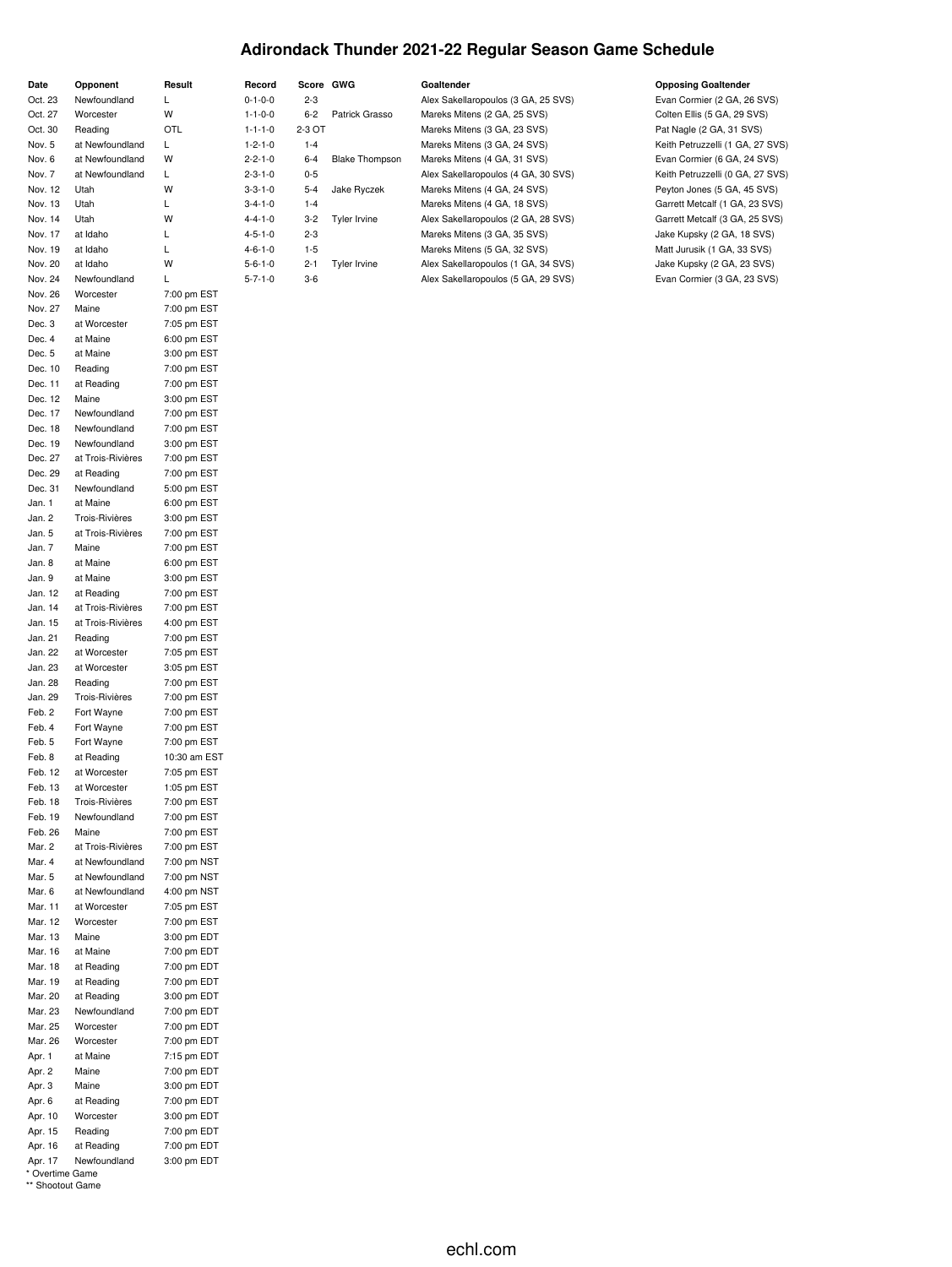### **Worcester Railers 2021-22 Regular Season Game Schedule**

| Date    | Opponent          | Result       | Record          | Score GWG |              | Goaltender                        | <b>Opposing Goaltender</b>         |
|---------|-------------------|--------------|-----------------|-----------|--------------|-----------------------------------|------------------------------------|
| Oct. 22 | at Maine          |              | $0 - 1 - 0 - 0$ | $3-6$     |              | Justin Kapelmaster (6 GA, 28 SVS) | Jeremy Brodeur (3 GA, 51 SVS)      |
| Oct. 23 | Maine             | W            | $1 - 1 - 0 - 0$ | $4 - 3$   | Nic Pierog   | Colten Ellis (3 GA, 42 SVS)       | Zachary Bouthillier (4 GA, 26 SVS) |
| Oct. 27 | at Adirondack     | L            | $1 - 2 - 0 - 0$ | $2 - 6$   |              | Colten Ellis (5 GA, 29 SVS)       | Mareks Mitens (2 GA, 25 SVS)       |
| Nov. 6  | Florida           | L            | $1 - 3 - 0 - 0$ | $2 - 4$   |              | Ken Appleby (3 GA, 29 SVS)        | Tomas Vomacka (2 GA, 33 SVS)       |
| Nov. 7  | Florida           |              | $1 - 4 - 0 - 0$ | $1 - 4$   |              | Ken Appleby (3 GA, 17 SVS)        | Cam Johnson (1 GA, 11 SVS)         |
| Nov. 12 | at Newfoundland   | SOL          | $1 - 4 - 0 - 1$ | 2-3 SO    |              | Ken Appleby (2 GA, 29 SVS)        | Evan Cormier (2 GA, 29 SVS)        |
| Nov. 13 | at Newfoundland   | W            | $2 - 4 - 0 - 1$ | $5 - 2$   | Ross Olsson  | Ken Appleby (2 GA, 30 SVS)        | Keith Petruzzelli (5 GA, 35 SVS)   |
| Nov. 14 | at Newfoundland   | L            | $2 - 5 - 0 - 1$ | $3 - 5$   |              | Ken Appleby (4 GA, 28 SVS)        | Evan Cormier (3 GA, 23 SVS)        |
| Nov. 17 | at Trois-Rivières | W            | $3 - 5 - 0 - 1$ | $6 - 2$   | Drew Callin  | Ken Appleby (2 GA, 47 SVS)        | Philippe Desrosiers (4 GA, 14 SVS) |
| Nov. 19 | Trois-Rivières    | L            | $3 - 6 - 0 - 1$ | $1 - 4$   |              | Colten Ellis (4 GA, 26 SVS)       | Philippe Desrosiers (1 GA, 28 SVS) |
| Nov. 20 | Trois-Rivières    | W            | $4 - 6 - 0 - 1$ | $3 - 1$   | Collin Adams | Ken Appleby (1 GA, 35 SVS)        | Philippe Desrosiers (3 GA, 30 SVS) |
| Nov. 24 | at Maine          | L            | $4 - 7 - 0 - 1$ | $2 - 4$   |              | Ken Appleby (3 GA, 39 SVS)        | Jeremy Brodeur (2 GA, 27 SVS)      |
| Nov. 26 | at Adirondack     | 7:00 pm EST  |                 |           |              |                                   |                                    |
| Nov. 28 | Newfoundland      | 3:05 pm EST  |                 |           |              |                                   |                                    |
| Dec. 1  | Maine             | 7:05 pm EST  |                 |           |              |                                   |                                    |
| Dec. 3  | Adirondack        | 7:05 pm EST  |                 |           |              |                                   |                                    |
| Dec. 8  | Maine             | 10:05 am EST |                 |           |              |                                   |                                    |
| Dec. 10 | at Maine          | 7:15 pm EST  |                 |           |              |                                   |                                    |
| Dec. 11 | Maine             | 7:05 pm EST  |                 |           |              |                                   |                                    |
| Dec. 17 | at Reading        | 7:00 pm EST  |                 |           |              |                                   |                                    |
| Dec. 18 | at Reading        | 7:00 pm EST  |                 |           |              |                                   |                                    |
| Dec. 19 | at Reading        | 3:00 pm EST  |                 |           |              |                                   |                                    |
| Dec. 26 | Maine             | 3:05 pm EST  |                 |           |              |                                   |                                    |
| Dec. 27 | Reading           | 7:05 pm EST  |                 |           |              |                                   |                                    |
| Dec. 29 | at Maine          | 3:00 pm EST  |                 |           |              |                                   |                                    |
| Dec. 31 | at Reading        | 3:00 pm EST  |                 |           |              |                                   |                                    |
| Jan. 2  | Reading           | 3:05 pm EST  |                 |           |              |                                   |                                    |
| Jan. 7  | at Reading        | 7:00 pm EST  |                 |           |              |                                   |                                    |
| Jan. 8  | at Reading        | 7:00 pm EST  |                 |           |              |                                   |                                    |

Jan. 12 Trois-Rivières 7:05 pm EST Jan. 14 Reading 7:05 pm EST Jan. 15 Reading 7:05 pm EST Jan. 17 at Reading 1:00 pm EST Jan. 21 Trois-Rivières 7:05 pm EST Jan. 22 Adirondack 7:05 pm EST Jan. 23 Adirondack 3:05 pm EST Jan. 28 at Maine 7:15 pm EST Jan. 29 Fort Wayne 7:05 pm EST Jan. 30 Fort Wayne 3:05 pm EST Feb. 4 Kalamazoo 7:05 pm EST Feb. 5 Kalamazoo 7:05 pm EST Feb. 6 Kalamazoo 3:05 pm EST Feb. 12 Adirondack 7:05 pm EST Feb. 13 Adirondack 1:05 pm EST<br>Feb. 18 at Utah 7:10 pm MST

Feb. 20 at Utah 1:10 pm MST Feb. 21 at Utah 1:10 pm MST Feb. 23 at Idaho 7:10 pm MST Feb. 25 at Idaho 7:10 pm MST Feb. 26 at Idaho 7:10 pm MST<br>Mar. 4 Reading 7:05 pm EST

Mar. 5 Maine 7:05 pm EST Mar. 6 Maine 3:05 pm EST Mar. 9 at Maine 7:00 pm EST Mar. 11 Adirondack 7:05 pm EST Mar. 12 at Adirondack 7:00 pm EST Mar. 16 at Trois-Rivières 7:00 pm EDT Mar. 18 South Carolina 7:05 pm EDT Mar. 19 Newfoundland 7:05 pm EDT Mar. 20 Newfoundland 3:05 pm EDT Mar. 25 at Adirondack 7:00 pm EDT Mar. 26 at Adirondack 7:00 pm EDT Mar. 27 at Reading 3:00 pm EDT Apr. 1 at Newfoundland 7:00 pm NDT Apr. 2 at Newfoundland 7:00 pm NDT Apr. 3 at Newfoundland 4:00 pm NDT Apr. 6 Maine 7:05 pm EDT Apr. 8 Trois-Rivières 7:05 pm EDT Apr. 9 Trois-Rivières 7:05 pm EDT Apr. 10 at Adirondack 3:00 pm EDT Apr. 15 at Trois-Rivières 7:00 pm EDT Apr. 16 at Trois-Rivières 3:00 pm EDT

Feb. 18 at Utah

Mar. 4 Reading

\* Overtime Game \*\* Shootout Game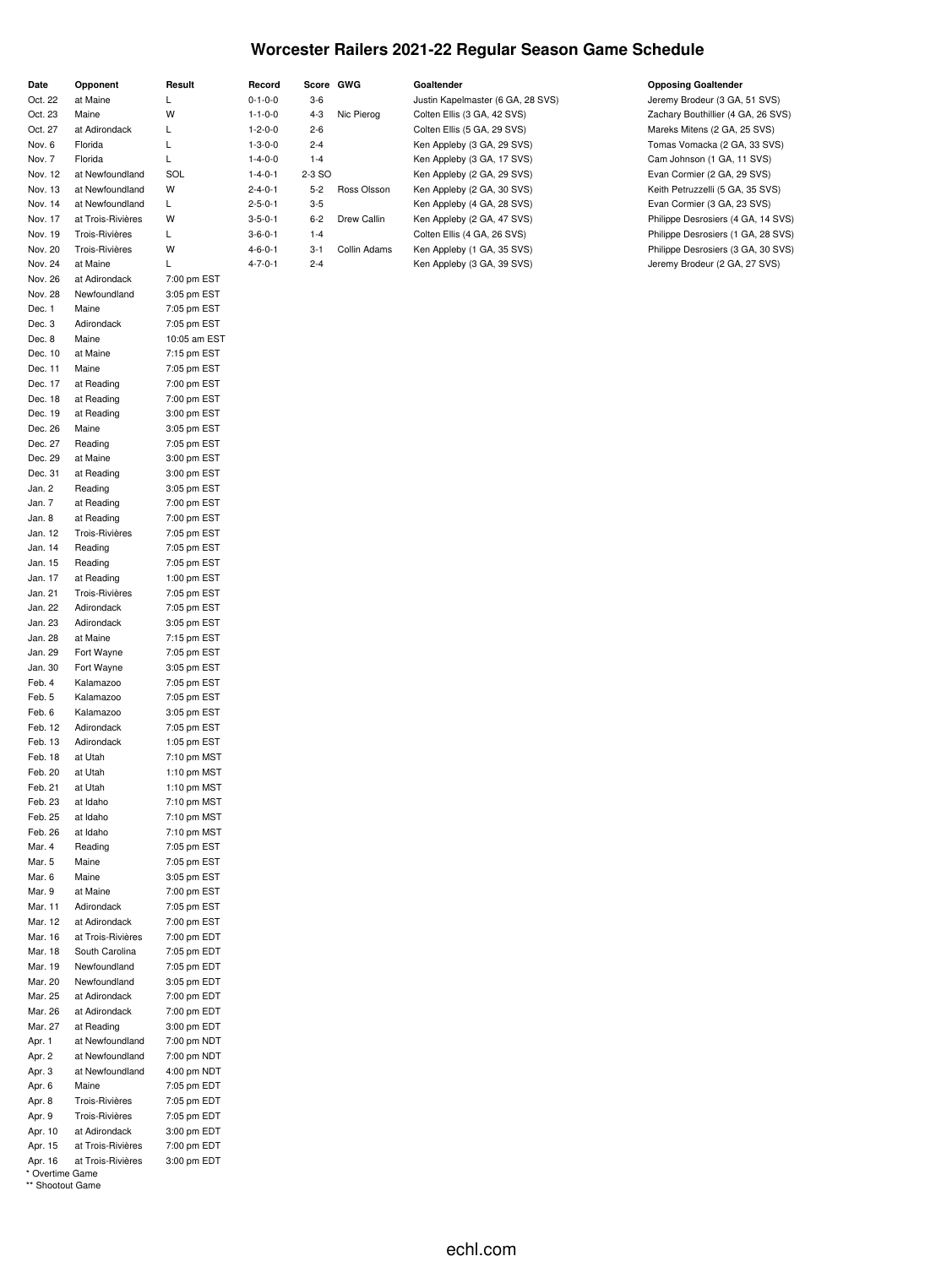### **Worcester Railers vs Adirondack Thunder Head to Head**

#### **Summary**

| Description                                                | Result                                         |                     |
|------------------------------------------------------------|------------------------------------------------|---------------------|
| Head to Head Record 2021-22 Regular Season                 | Adirondack 1-0-0-0                             | Worcester 0-1-0-0   |
| Head to Head Record 2020-21 Regular Season                 | Adirondack 0-0-0-0                             | Worcester 0-0-0-0   |
| Last 5 Years record between teams                          | Adirondack 15-13-2-6                           | Worcester 21-13-2-0 |
| Adirondack vs. Worcester Last 5 Years record at Adirondack | Adirondack 8-7-2-4                             | Worcester 13-7-1-0  |
| Adirondack vs. Worcester Last 5 Years record at Worcester  | Adirondack 7-6-0-2                             | Worcester 8-6-1-0   |
| Previous Meetings This Season                              | Worcester 2 @ Adirondack 6 (Oct 27 2021) Final |                     |

#### **Match Up**

|                           | <b>Worcester</b>                            | <b>Adirondack</b>                         |
|---------------------------|---------------------------------------------|-------------------------------------------|
| <b>Team Record</b>        | 4-7-0-1 -- 9 points                         | 5-7-1-0 -- 11 points                      |
| <b>Division Ranking</b>   | 6th North                                   | 4th North                                 |
| <b>Conference Ranking</b> | 13th Eastern                                | 9th Eastern                               |
| League Ranking            | 26th                                        | 20th                                      |
| Past 10 Games             | $3 - 6 - 0 - 1$                             | $4 - 6 - 0 - 0$                           |
| Streak                    | $0 - 1 - 0 - 0$                             | $0 - 1 - 0 - 0$                           |
| Last Game                 | 4-2 L @ Maine (Nov 24 2021) Final           | 6-3 L vs Newfoundland (Nov 24 2021) Final |
| Home Record               | $2 - 3 - 0 - 0$                             | $3 - 3 - 1 - 0$                           |
| Away Record               | $2 - 4 - 0 - 1$                             | $2 - 4 - 0 - 0$                           |
| GF                        | 34                                          | 34                                        |
| GА                        | 44                                          | 46                                        |
| PP (Overall)              | $(5/43)$ 11.6%                              | $(12/57)$ 21.1%                           |
| PP (Home)                 | $(1/16)$ 6.3%                               | $(9/36)$ 25.0%                            |
| PP (Away)                 | $(4/27)$ 14.8%                              | $(3/21)$ 14.3%                            |
| PK (Overall)              | $(12/40)$ 70.0%                             | $(13/49)$ 73.5%                           |
| PK (Home)                 | $(2/12)$ 83.3%                              | $(7/23)$ 69.6%                            |
| PK (Away)                 | $(10/28)$ 64.3%                             | $(6/26)$ 76.9%                            |
| PP vs. Opp.               | $(1/2)$ 50%                                 | $(3/6)$ 50%                               |
| PK vs. Opp.               | $(3/6)$ 50%                                 | $(1/2)$ 50%                               |
| Leading Rookie            | Hayhurst (3-5-8)                            | Irvine (6-4-10)                           |
| Most PIM                  | Olsson - 25                                 | Masonius - 31                             |
| Team PIM/GM               | 11.3/Game                                   | 12.3/Game                                 |
| <b>Leading Scorers</b>    | Hayhurst (3-5-8)                            | Grasso (5-6-11)                           |
|                           | Bibeau (3-4-7)                              | MacArthur (3-8-11)                        |
|                           | Callin (3-3-6)                              | Irvine (6-4-10)                           |
|                           | Smotherman (3-3-6)                          | Masonius (2-8-10)                         |
|                           | Vesey (3-3-6)                               | Payne (3-4-7)                             |
| Last 5 Games              | 4-2 L @ Maine (Nov 24 2021) Final           | 6-3 L vs Newfoundland (Nov 24 2021) Final |
|                           | 3-1 W vs Trois-Rivières (Nov 20 2021) Final | 2-1 W @ Idaho (Nov 20 2021) Final         |
|                           | 4-1 L vs Trois-Rivières (Nov 19 2021) Final | 5-1 L @ Idaho (Nov 19 2021) Final         |
|                           | 6-2 W @ Trois-Rivières (Nov 17 2021) Final  | 3-2 L @ Idaho (Nov 17 2021) Final         |
|                           | 5-3 L @ Newfoundland (Nov 14 2021) Final    | 3-2 W vs Utah (Nov 14 2021) Final         |
| Leading After 1st         | $1 - 2 - 0 - 1$                             | $5 - 0 - 0 - 0$                           |
| Leading After 2nd         | $3 - 0 - 0 - 1$                             | $4 - 0 - 0 - 0$                           |
| <b>Tied After 1st</b>     | $1 - 1 - 0 - 0$                             | $0 - 4 - 1 - 0$                           |
| Tied After 2nd            | $1 - 1 - 0 - 0$                             | $1 - 0 - 1 - 0$                           |
| <b>Trailing After 1st</b> | $2 - 4 - 0 - 0$                             | $0 - 3 - 0 - 0$                           |
| Trailing After 2nd        | $0 - 6 - 0 - 0$                             | $0 - 7 - 0 - 0$                           |
| Out Shooting Opponents    | $1 - 2 - 0 - 0$                             | $2 - 1 - 1 - 0$                           |
| Out Shot by Opponents     | $3 - 5 - 0 - 1$                             | $3 - 4 - 0 - 0$                           |
| 1 Goal Games              | $1 - 0 - 0 - 1$                             | $3 - 2 - 1 - 0$                           |
| 2 Goal Games              | $1 - 3 - 0 - 0$                             | $1 - 0 - 0 - 0$                           |
| 3 Goal Games              | $1 - 3 - 0 - 0$                             | $0 - 3 - 0 - 0$                           |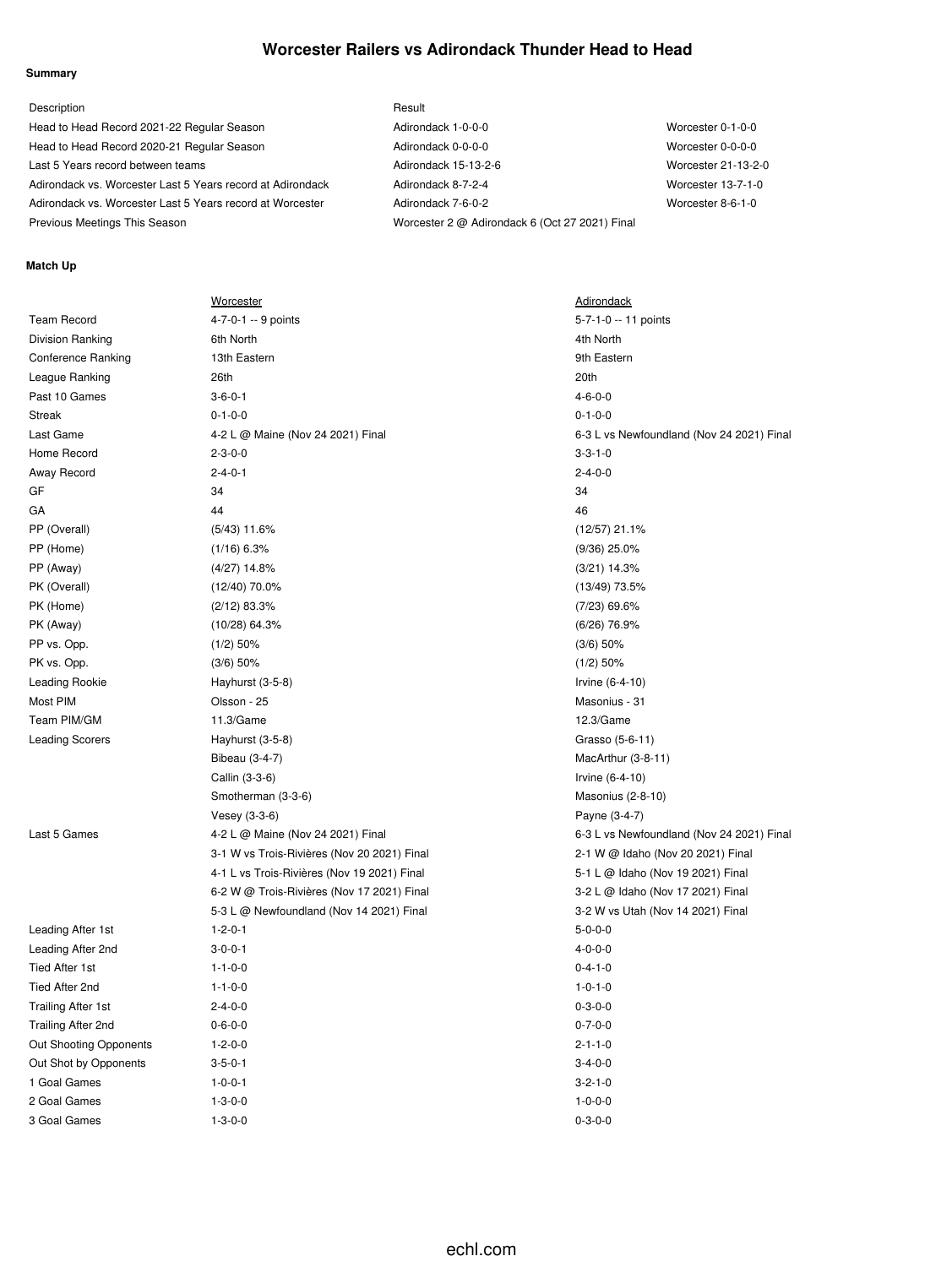### **Worcester Railers vs Adirondack Thunder Head to Head**

|   | <b>Adirondack Thunder</b> |    |   |          |                |                |              |   |      |            |   | <b>Worcester Railers</b> |           |   |          |           |     |          |    |      |         |
|---|---------------------------|----|---|----------|----------------|----------------|--------------|---|------|------------|---|--------------------------|-----------|---|----------|-----------|-----|----------|----|------|---------|
|   | # Name                    | GP | G | A        | <b>PTS PIM</b> |                | $+/-$        |   |      |            |   | # Name                   | <b>GP</b> | G |          | A PTS PIM |     | $+/-$    |    |      |         |
|   | 17 Alexandre Carrier      |    | 2 | 0        | 2              | 2              | 2            |   |      |            |   | 12 Brent Beaudoin        |           |   | 0        |           | 0   | 0        |    |      |         |
|   | 27 Tyler Irvine           |    |   |          | 2              | 0              | 0            |   |      |            |   | 14 Jordan Smotherman     |           |   | $\Omega$ |           | 2   | 0        |    |      |         |
|   | 9 Colin Long              |    |   |          | 2              | 0              | 0            |   |      |            |   | 86 Karl Boudrias         |           |   |          |           | 0   | 0        |    |      |         |
|   | 20 Joe Masonius           |    |   |          | 2              | 0              | 0            |   |      |            | 6 | X Mike Cornell           |           | ŋ |          |           | 14  | 0        |    |      |         |
| 8 | <b>Blake Thompson</b>     |    |   | 2        | 2              | 0              |              |   |      |            |   | 27 Myles McGurty         |           |   |          |           | 0   |          |    |      |         |
|   | 21 Patrick Grasso         |    |   | 0        |                | 0              | $\Omega$     |   |      |            | 5 | X Nick Albano            |           | 0 | 0        | 0         | 2   | -3       |    |      |         |
|   | 37 Nick DeVito            |    |   |          |                | 0              |              |   |      |            |   | 19 X Felix Bibeau        |           | 0 | 0        | 0         | 0   | 0        |    |      |         |
|   | 16 Pete MacArthur         |    |   |          |                | 0              | 0            |   |      |            |   | 72 Drew Callin           |           | 0 | 0        | 0         | 0   | 0        |    |      |         |
|   | 29 Robbie Payne           |    |   |          |                | 0              | $\Omega$     |   |      |            |   | 10 Blake Christensen     |           | 0 | 0        | 0         | 2   | $\Omega$ |    |      |         |
|   | 19 Jake Ryczek            |    |   |          |                | $\mathbf 0$    |              |   |      |            |   | 22 X JD Dudek            |           | 0 | 0        | 0         | 0   | $-2$     |    |      |         |
|   | 3 Ivan Chukarov           |    | 0 | 0        | 0              | $\mathbf 0$    |              |   |      |            |   | 92 Colten Ellis          |           | 0 | 0        | 0         | 0   | 0        |    |      |         |
|   | 13 Jordan Kaplan          |    |   | 0        | 0              | 0              | 2            |   |      |            |   | 16 Jacob Hayhurst        |           | 0 | 0        | 0         | 0   | -1       |    |      |         |
|   | 77 Jimmy Mazza            |    |   | $\Omega$ | $\Omega$       | 0              | $\Omega$     |   |      |            |   | 25 Grant Jozefek         |           | 0 | $\Omega$ | $\Omega$  | 0   | -3       |    |      |         |
|   | 30 Mareks Mitens          |    |   | 0        | 0              | 0              | $\Omega$     |   |      |            | 4 | Zach Malatesta           |           | ŋ | 0        | 0         | 2   | 0        |    |      |         |
|   | 23 Nick Rivera            |    | 0 | 0        | 0              | 2              | 0            |   |      |            |   | 13 X Connor McCarthy     |           | 0 | 0        | 0         | 2   | -1       |    |      |         |
|   | 28 Ryan Smith             |    |   | 0        | 0              | 0              |              |   |      |            |   | 61 X Nic Pierog          |           | 0 | 0        | 0         | 2   | -2       |    |      |         |
|   | 33 X Michael Vukojevic    |    | 0 | 0        | 0              | $\overline{c}$ |              |   |      |            |   | 11 Nolan Vesey           |           | 0 | 0        | 0         | 0   | 0        |    |      |         |
|   | # Name                    | GP | W |          |                |                | OTL SOL Mins |   |      | GA GAA SV% | # | Name                     | GP        | w |          | OTL       | SOL | Mins     | GA |      | GAA SV% |
|   | 30 Mareks Mitens          |    |   |          |                |                | 60:00        | 2 | 2.00 | 0.926      |   | 92 Colten Ellis          |           |   |          | 0         | 0   | 58:41    | 5  | 5.11 | 0.853   |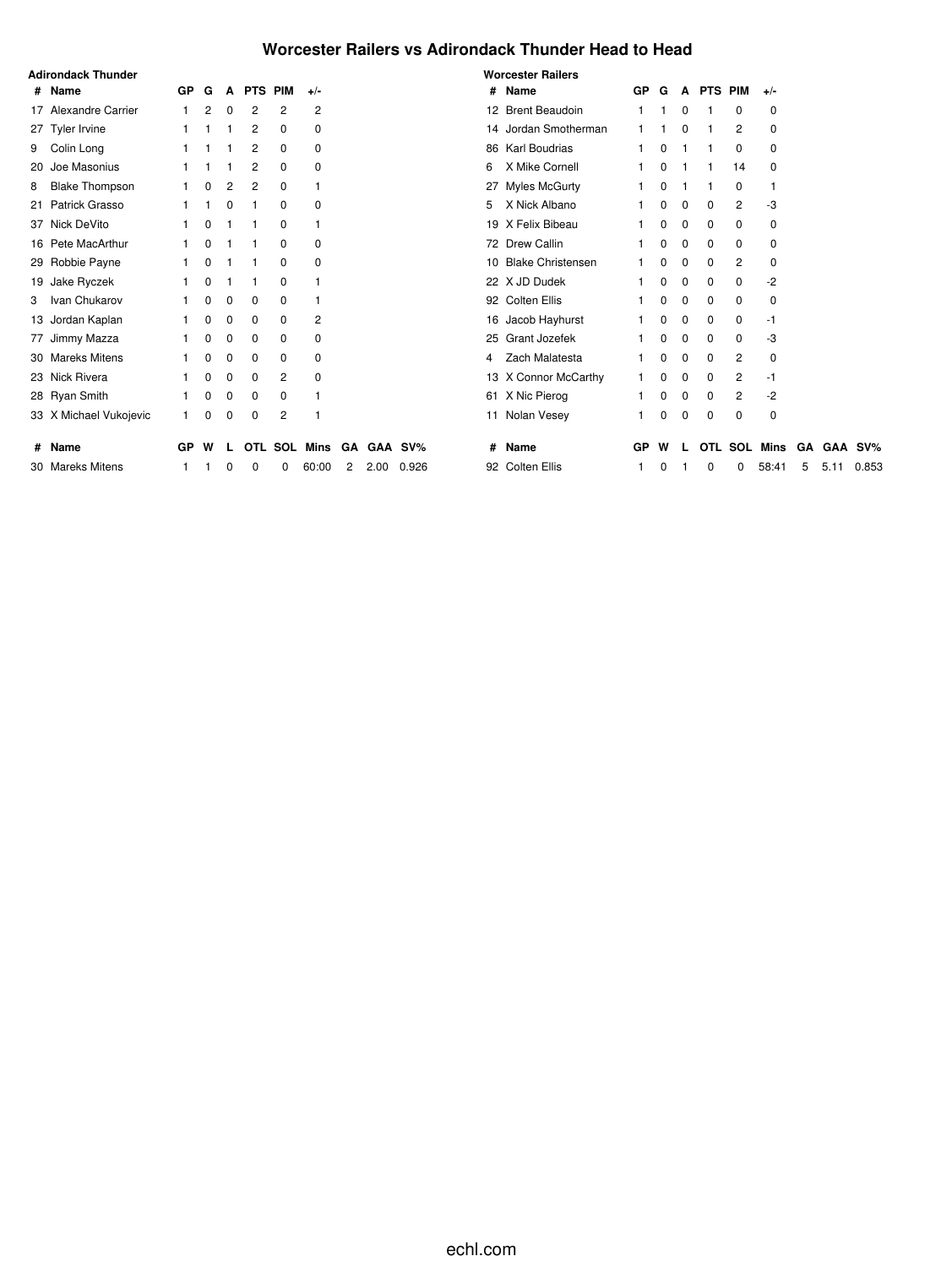### **Worcester Railers vs Adirondack Thunder Head to Head**

| <b>Team Game Highs and Lows</b> |                    |                  |                          |                    |                      |                           |
|---------------------------------|--------------------|------------------|--------------------------|--------------------|----------------------|---------------------------|
|                                 |                    |                  | <b>Worcester Railers</b> |                    |                      | <b>Adirondack Thunder</b> |
| Goals                           | Nov. 17            | at TR            | 6                        | Oct. 27            | <b>WOR</b><br>at NFL | 6<br>6                    |
|                                 |                    |                  |                          | Nov. 6             |                      |                           |
| <b>Assists</b>                  | Nov. 17            | at TR            | 9                        | Nov. 6             | at NFL               | 12                        |
| <b>Points</b>                   | Nov. 17            | at TR            | 15                       | Nov. 6             | at NFL               | 18                        |
| <b>Penalty Minutes</b>          | Oct. 27            | at ADK           | 26                       | Oct. 23            | <b>NFL</b>           | 19                        |
| <b>Minors</b>                   | Oct. 27            | at ADK           | 8                        | Nov. 5             | at NFL               | 8                         |
| <b>Majors</b>                   | Nov. 7             | <b>FLA</b>       | 1                        | Nov. 12            | <b>UTA</b>           | 2                         |
|                                 | Nov. 14            | at NFL           | 1                        | Nov. 13            | <b>UTA</b>           | 2                         |
|                                 |                    |                  |                          | Nov. 17<br>Nov. 20 | at IDH<br>at IDH     | $\overline{c}$<br>2       |
| <b>Shots</b>                    | Oct. 22            | at MNE           | 54                       | Nov. 12            | <b>UTA</b>           | 50                        |
| <b>Power Play Goals</b>         |                    |                  |                          |                    |                      |                           |
|                                 | Oct. 22<br>Oct. 27 | at MNE<br>at ADK | 1<br>1                   | Oct. 27<br>Nov. 6  | <b>WOR</b><br>at NFL | 3<br>3                    |
|                                 | Nov. 6             | <b>FLA</b>       | 1                        | Nov. 12            | UTA                  | 3                         |
|                                 | Nov. 13            | at NFL           | 1                        |                    |                      |                           |
|                                 | Nov. 17            | at TR            | 1                        |                    |                      |                           |
| <b>Goals By Both Teams</b>      | Oct. 22            | at MNE           | 9                        | Nov. 6             | at NFL               | 10                        |
| Goals in 1st                    | Nov. 12            | at NFL           | 2                        | Oct. 27            | <b>WOR</b>           | 3                         |
|                                 | Nov. 17            | at TR            | 2                        | Nov. 6             | at NFL               | 3                         |
|                                 | Nov. 24            | at MNE           | 2                        | Nov. 12            | <b>UTA</b>           | 3                         |
| Goals in 2nd                    | Nov. 20            | TR               | 3                        | Nov. 24            | <b>NFL</b>           | 2                         |
| Goals in 3rd                    | Nov. 13            | at NFL           | 3                        | Oct. 27            | <b>WOR</b>           | $\overline{\mathbf{c}}$   |
|                                 |                    |                  |                          | Nov. 6             | at NFL               | 2                         |
|                                 |                    |                  |                          | Nov. 12            | UTA                  | 2                         |
| <b>Short Handed Goals</b>       | Nov. 17            | at TR            | 1                        | Nov. 24            | <b>NFL</b>           | 0                         |
| <b>Winning Margin</b>           | Nov. 17            | at TR            | 4                        | Oct. 27            | <b>WOR</b>           | 4                         |
| <b>Most PIM</b>                 | Nov. 7             | <b>FLA</b>       | 35                       | Nov. 12            | <b>UTA</b>           | 34                        |
| <b>Most Shots</b>               | Oct. 22            | at MNE           | 54                       | Nov. 12            | <b>UTA</b>           | 50                        |
| <b>Most Shots in 1st</b>        | Oct. 22            | at MNE           | 26                       | Nov. 12            | <b>UTA</b>           | 26                        |
| <b>Most Shots in 2nd</b>        | Oct. 23            | <b>MNE</b>       | 14                       | Nov. 19            | at IDH               | 15                        |
|                                 | Nov. 13            | at NFL           | 14                       |                    |                      |                           |
| <b>Most Shots in 3rd</b>        | Oct. 22            | at MNE           | 16                       | Nov. 12            | <b>UTA</b>           | 13                        |
| <b>Fewest Shots</b>             | Nov. 7             | <b>FLA</b>       | 12                       | Nov. 17            | at IDH               | 20                        |
| <b>Fewest Shots in 1st</b>      | Nov. 7             | FLA              | 3                        | Nov. 7             | at NFL               | 5                         |
| <b>Fewest Shots in 2nd</b>      | Nov. 12            | at NFL           | 4                        | Nov. 17            | at IDH               | 6                         |
| <b>Fewest Shots in 3rd</b>      | Oct. 27            | at ADK           | 3                        | Nov. 20            | at IDH               | 6                         |
|                                 | Nov. 7             | FLA              | 3                        |                    |                      |                           |
| <b>Most Saves</b>               | Nov. 17            | at TR            | 47                       | Nov. 17            | at IDH               | 35                        |
| <b>Most Saves in 1st</b>        | Nov. 24            | at MNE           | 15                       | Nov. 7             | at NFL               | 15                        |
| <b>Most Saves in 2nd</b>        | Oct. 23            | MNE              | 19                       | Nov. 19            | at IDH               | 16                        |
| <b>Most Saves in 3rd</b>        | Nov. 17            | at TR            | 19                       | Nov. 14            | UTA                  | 13                        |
| Schedule<br>Game #<br>Date      |                    |                  |                          |                    |                      |                           |
| $25$ Warocator $2$<br>$00 + 00$ | at Adirandaak      |                  | Einel                    |                    |                      |                           |

| Oct. 27 | 25 Worcester 2 | at Adirondack 6 | Final       |  |
|---------|----------------|-----------------|-------------|--|
| Nov. 26 | 175 Worcester  | at Adirondack   | 7:00 pm EST |  |
| Dec. 3  | 222 Adirondack | at Worcester    | 7:05 pm EST |  |
| Jan. 22 | 483 Adirondack | at Worcester    | 7:05 pm EST |  |
| Jan. 23 | 495 Adirondack | at Worcester    | 3:05 pm EST |  |
| Feb. 12 | 610 Adirondack | at Worcester    | 7:05 pm EST |  |
| Feb. 13 | 612 Adirondack | at Worcester    | 1:05 pm EST |  |
| Mar. 11 | 747 Adirondack | at Worcester    | 7:05 pm EST |  |
| Mar. 12 | 748 Worcester  | at Adirondack   | 7:00 pm EST |  |
| Mar. 25 | 818 Worcester  | at Adirondack   | 7:00 pm EDT |  |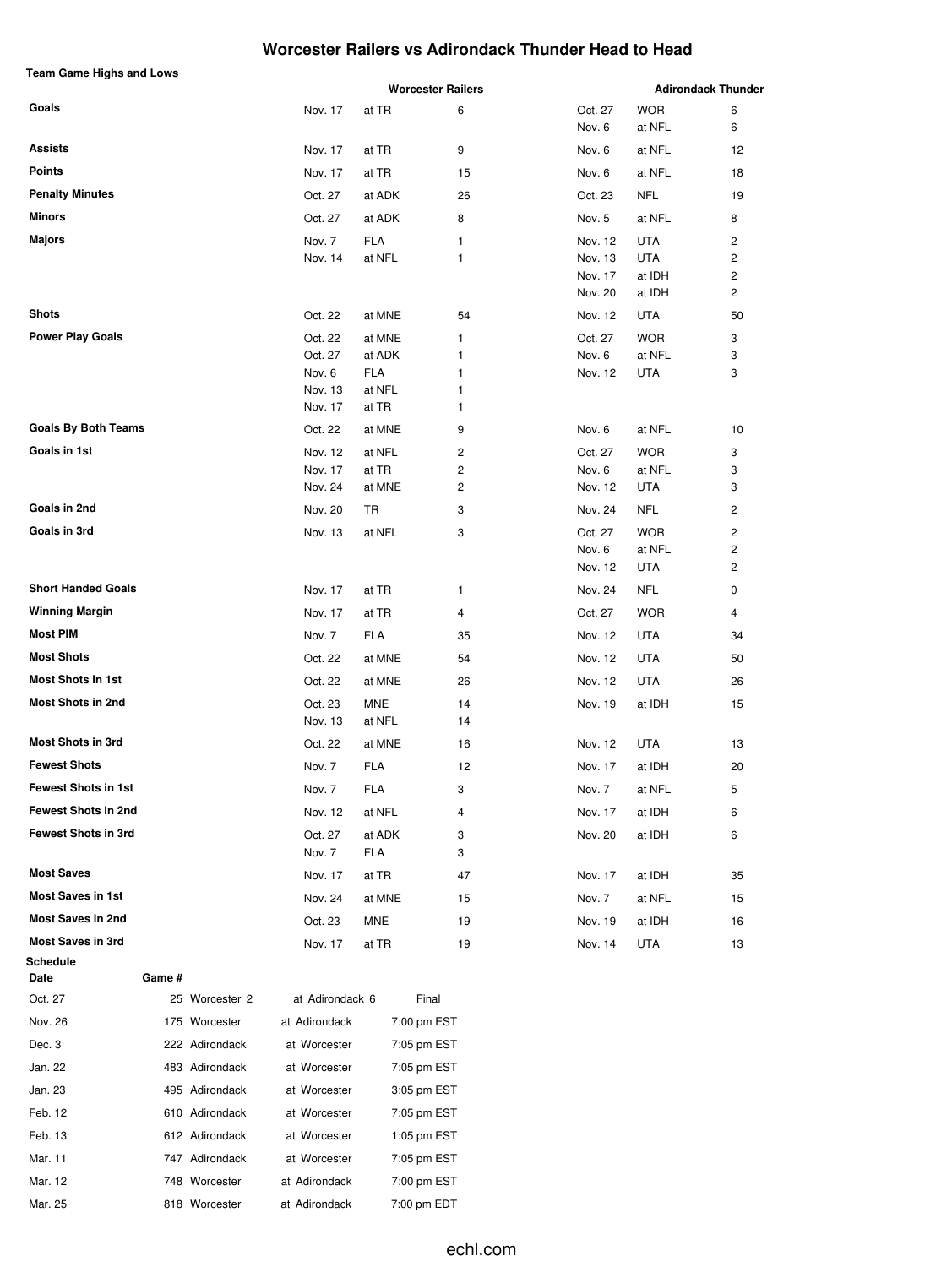| Mar. 26 | 830 Worcester | at Adirondack | 7:00 pm EDT |
|---------|---------------|---------------|-------------|
| Apr. 10 | 929 Worcester | at Adirondack | 3:00 pm EDT |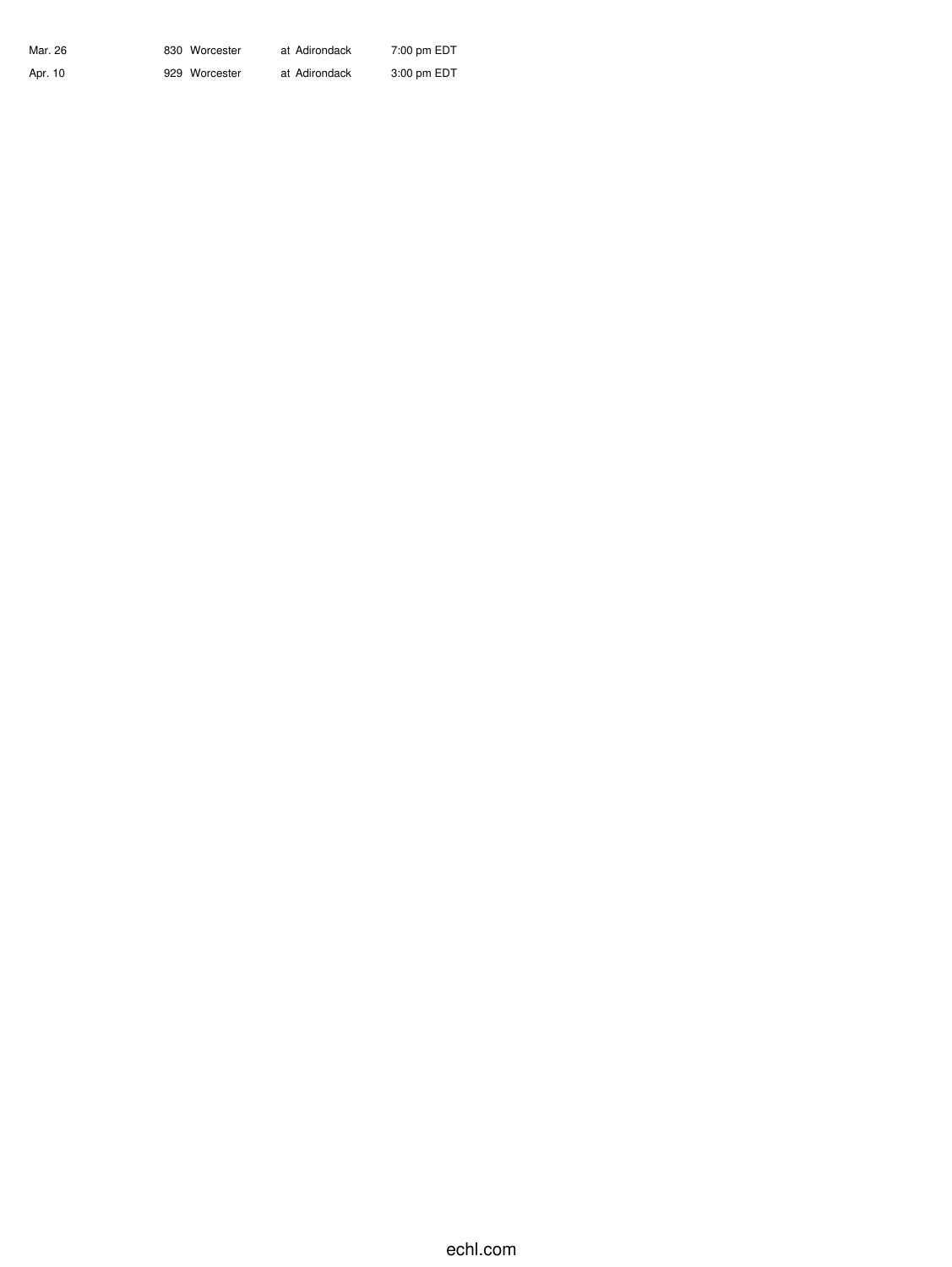# **Worcester Railers Player Game By Game (1/3)**

| Date          | Opp.                           |           |                          |           |                          |                         |                |                          |                              |        |           | 4 Malatesta 5 Albano 6 Cornell 7 Coughlin 8 Adams 9 Spetz 10 Christensen 11 Vesey 12 Beaudoin 13 McCarthy 14 Smotherman |
|---------------|--------------------------------|-----------|--------------------------|-----------|--------------------------|-------------------------|----------------|--------------------------|------------------------------|--------|-----------|-------------------------------------------------------------------------------------------------------------------------|
|               | Oct. 22 at Maine               | $003 - 2$ | 1030                     | $105 - 1$ | $\sim$                   | $002 - 1$<br>$\sim 100$ |                | $\overline{\phantom{a}}$ | $003 - 1$                    | $\sim$ | 0110      | $003 - 2$                                                                                                               |
| Oct. 23 Maine |                                | 0212      | 0021                     | 0011      | $\sim$                   | $000 - 2$               | $\sim$         | 0021                     | 2042                         | 0223   | 0010      | 0171                                                                                                                    |
|               | Oct. 27 at Adirondack          | 0020      | $001 - 3$                | 0130      | $\overline{\phantom{a}}$ | ٠                       | $\sim$         | 0050                     | 0010                         | 1020   | $000 - 1$ | 1030                                                                                                                    |
| Nov. 6        | Florida                        | $001 - 1$ | $\sim$                   | $005 - 3$ | $002 - 2$                | $\sim$                  | $003-3$ 104-2  |                          | $012 - 2$<br>$\sim$ $-$      |        | 0111      | 0000                                                                                                                    |
| Nov. 7        | Florida                        | $001 - 1$ | ٠                        | $000 - 1$ | $000 - 1$                | $\sim$                  | 1010 000-2     |                          | $001 - 1$<br>$\sim$ 10 $\pm$ |        | 0000      | 0100                                                                                                                    |
|               | Nov. 12 at Newfoundland 0020   |           | ٠                        | 0001      | $\overline{\phantom{a}}$ | 0000                    | 0110           | 0050                     | 0000                         | $\sim$ | 0000      | 0040                                                                                                                    |
|               | Nov. 13 at Newfoundland 002-1  |           | $\sim$                   | $001 - 1$ | 1224                     | $004 - 1$               | 0000           | 1050                     |                              |        | 0003      | $\sim$                                                                                                                  |
|               | Nov. 14 at Newfoundland 001-1  |           | $\sim$                   | 0000      | $000-2$                  | $021 - 1$               | $0021 -$       |                          | 1232                         | $\sim$ | 0000      | 2051                                                                                                                    |
|               | Nov. 17 at Trois-Rivières 0001 |           | $\overline{\phantom{a}}$ | 0031      | $\overline{\phantom{a}}$ | 0122                    | 0001           | 1142                     | $000 - 1$<br>$\sim$ $\sim$   |        | 0001      | 0121                                                                                                                    |
|               | Nov. 19 Trois-Rivières         | $000 - 3$ | $\sim$                   |           |                          | 0030                    | 0010           | $001 - 1$                | 0011                         | $\sim$ | 0001      | 0040                                                                                                                    |
|               | Nov. 20 Trois-Rivières         | 0001      | ٠                        | $\sim$    | 0112                     | 1020                    | $001 - 1$ 1020 |                          | 0021                         | $\sim$ | ٠         | $002 - 1$                                                                                                               |
|               | Nov. 24 at Maine               | 0000      | ٠                        | ۰         | $011 - 1$                | $\sim$                  | 0011           | 0030                     | $002 - 1$                    | 0021   |           | 0050                                                                                                                    |
|               |                                |           |                          |           |                          |                         |                |                          |                              |        |           |                                                                                                                         |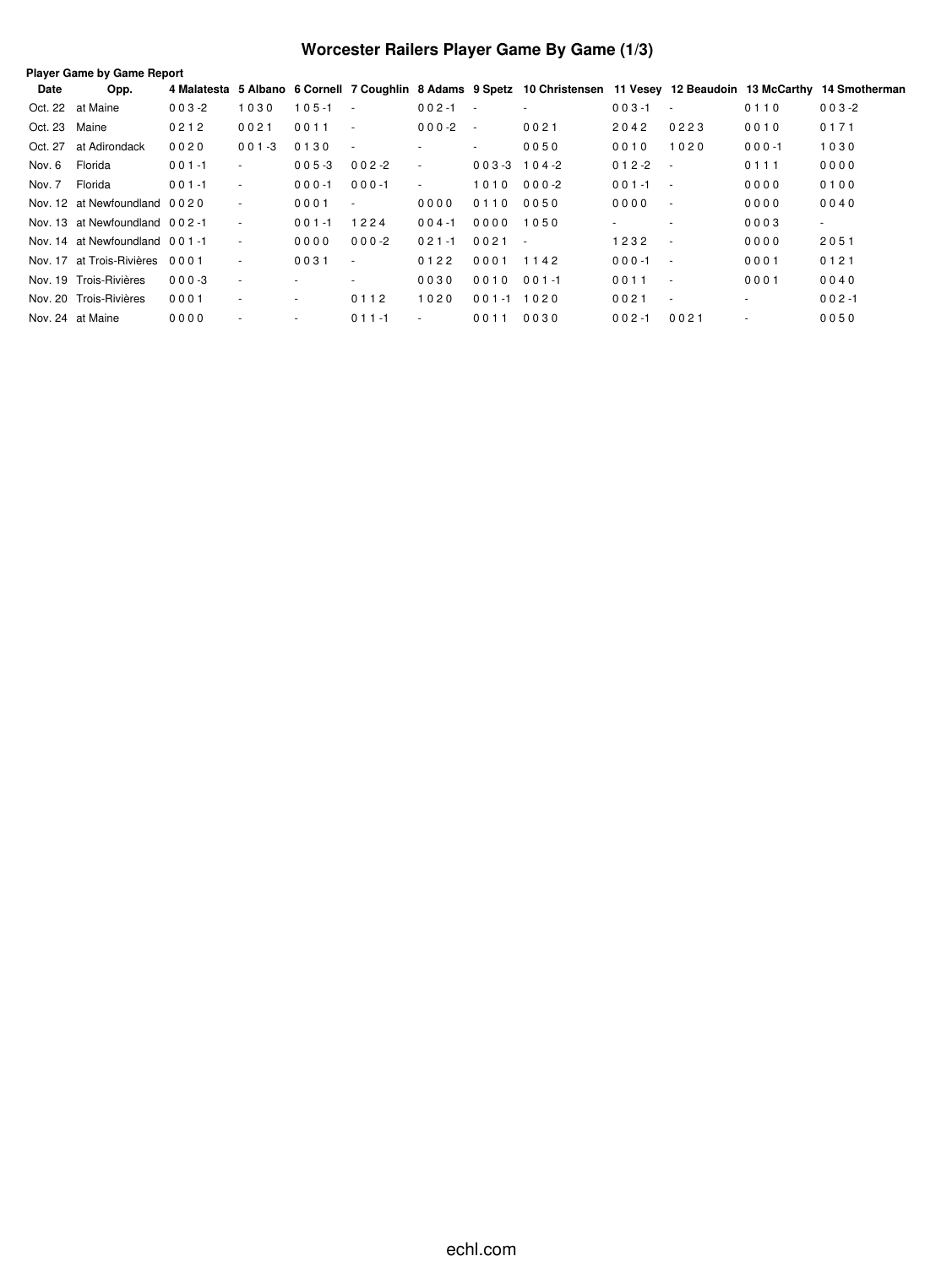# **Worcester Railers Player Game By Game (2/3)**

|         | <b>Player Game by Game Report</b> |             |           |                                                                                                                   |                          |                          |                          |                          |                          |                          |           |                          |  |
|---------|-----------------------------------|-------------|-----------|-------------------------------------------------------------------------------------------------------------------|--------------------------|--------------------------|--------------------------|--------------------------|--------------------------|--------------------------|-----------|--------------------------|--|
| Date    | Opp.                              | 15 Thompson |           | 16 Hayhurst 17 Washkurak 18 Procopio 19 Bibeau 20 LaFerriere 21 Furgele 23 Olsson 25 Jozefek 27 McGurty 61 Pierog |                          |                          |                          |                          |                          |                          |           |                          |  |
| Oct. 22 | at Maine                          | $015 - 1$   | $103 - 1$ | $006 - 1$                                                                                                         |                          | $014 - 1$                | $001 - 1$                |                          | $\overline{\phantom{a}}$ | 0030                     | 0030      |                          |  |
| Oct. 23 | Maine                             | $002 - 2$   | 0112      | $\sim$                                                                                                            |                          | 1010                     | $\sim$                   | $\overline{\phantom{a}}$ | $\overline{\phantom{a}}$ | $\overline{\phantom{a}}$ | $001 - 1$ | 1130                     |  |
| Oct. 27 | at Adirondack                     | $\sim$      | $003 - 1$ | $\sim$                                                                                                            |                          | 0010                     | $\sim$                   | $\sim$                   | ٠                        | $000-3$                  | 0101      | $004 - 2$                |  |
| Nov. 6  | Florida                           | 0040        | 0220      | $\sim$                                                                                                            | $\overline{\phantom{a}}$ | $005 - 2$                | $\sim$                   | 1031                     | $000-2$                  | $\sim$                   | 0010      | $\sim$                   |  |
| Nov. 7  | Florida                           | 0021        | $001 - 2$ | $\overline{\phantom{a}}$                                                                                          |                          | 0120                     | $\overline{\phantom{a}}$ | 0000                     | 0010                     | $\overline{\phantom{a}}$ | $000 - 1$ | $\overline{\phantom{a}}$ |  |
|         | Nov. 12 at Newfoundland 1080      |             | 1121      | $\sim$                                                                                                            |                          | 0010                     | $\sim$                   | 0021                     | ٠                        | 0110                     | 0010      | $\overline{\phantom{a}}$ |  |
|         | Nov. 13 at Newfoundland 0030      |             | $102 - 1$ | $\sim$                                                                                                            | $\overline{a}$           | 0121                     | $\sim$                   | 0043                     | 1121                     | $012 - 1$                | 0010      | $\overline{\phantom{a}}$ |  |
|         | Nov. 14 at Newfoundland -         |             | 0060      | $\sim$                                                                                                            |                          | $\overline{\phantom{a}}$ | $\overline{\phantom{a}}$ | $001 - 1$                | $000 - 4$                | 0020                     | 0000      | $\sim$                   |  |
|         | Nov. 17 at Trois-Rivières         | 1122        | 0031      | $\sim$                                                                                                            |                          | 2141                     | $\sim$                   | $\sim$                   | ۰                        | 0111                     | 0001      | 1131                     |  |
|         | Nov. 19 Trois-Rivières            | $002 - 2$   | 0021      | $\sim$                                                                                                            |                          | 0010                     | $\sim$                   | 0010                     | ٠                        | $102 - 2$                | $003 - 2$ | $004 - 1$                |  |
|         | Nov. 20 Trois-Rivières            | 0151        | 0141      | $\sim$                                                                                                            | $\overline{a}$           | $\overline{a}$           | $\overline{\phantom{a}}$ | 0000                     | 1051                     | 0021                     | 0012      | 0030                     |  |
|         | Nov. 24 at Maine                  |             | $001 - 1$ | ٠.                                                                                                                | $001 - 1$                |                          |                          | 0000                     | 0121                     | 0011                     | 0030      |                          |  |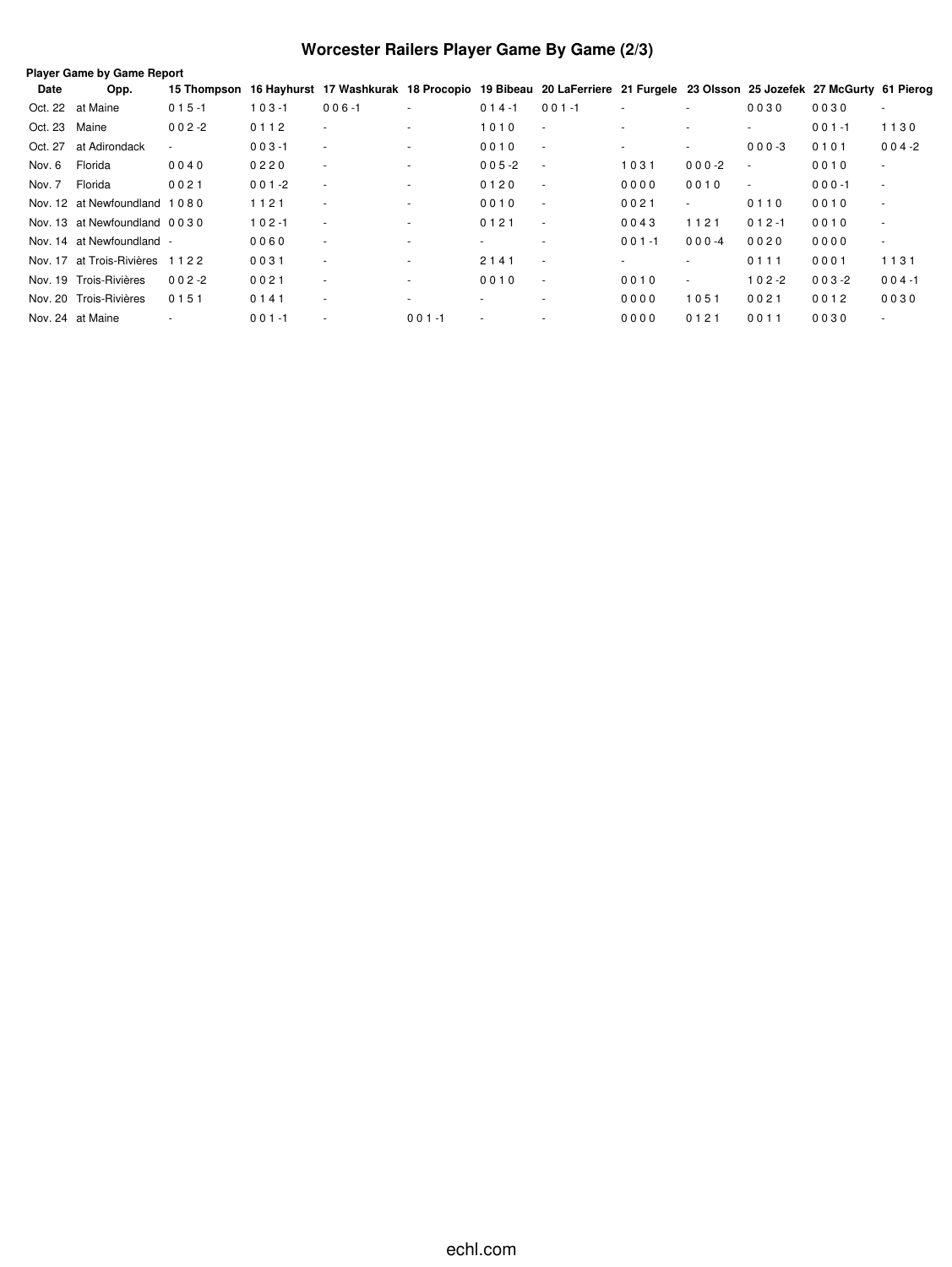# **Worcester Railers Player Game By Game (3/3)**

| <b>Player Game by Game Report</b> |                              |            |                     |                              |                                                                    |          |        |  |  |  |  |
|-----------------------------------|------------------------------|------------|---------------------|------------------------------|--------------------------------------------------------------------|----------|--------|--|--|--|--|
| Date                              | Opp.                         |            |                     |                              | 72 Callin 81 Repaci 86 Boudrias 31 Kapelmaster 35 Appleby 92 Ellis |          |        |  |  |  |  |
| Oct. 22                           | at Maine                     | 0020       | 0270                | $\bar{\phantom{a}}$          | 628L                                                               | ۰        |        |  |  |  |  |
| Oct. 23                           | Maine                        | $0.02 - 2$ | $\sim$              | $010 - 1$                    |                                                                    | ٠        | 342W   |  |  |  |  |
| Oct. 27                           | at Adirondack                | 0000       | $\bar{\phantom{a}}$ | 0100                         |                                                                    | ٠        | 5 29 L |  |  |  |  |
| Nov. 6                            | Florida                      | $000 - 1$  | 0020                | $\qquad \qquad \blacksquare$ |                                                                    | 3 29 L   | ٠      |  |  |  |  |
| Nov. 7                            | Florida                      |            | $003 - 2$           | $\bar{\phantom{a}}$          |                                                                    | 3 17 L   |        |  |  |  |  |
|                                   | Nov. 12 at Newfoundland 0121 |            | 0021                | $\qquad \qquad \blacksquare$ |                                                                    | 2 29 SOL | ٠      |  |  |  |  |
|                                   | Nov. 13 at Newfoundland 1292 |            | $001 - 1$           | ٠                            | $\overline{\phantom{a}}$                                           | 2 30 W   | ٠      |  |  |  |  |
|                                   | Nov. 14 at Newfoundland 0010 |            | 0040                | $\overline{\phantom{a}}$     | ٠                                                                  | 4 28 L   |        |  |  |  |  |
|                                   | Nov. 17 at Trois-Rivières    | 1041       | ٠                   | 0213                         | $\overline{\phantom{a}}$                                           | 247W     | ۰      |  |  |  |  |
|                                   | Nov. 19 Trois-Rivières       | $002 - 2$  | $\sim$              | 0020                         | $\overline{\phantom{a}}$                                           |          | 4 26 L |  |  |  |  |
|                                   | Nov. 20 Trois-Rivières       | 0020       | ٠                   | 0112                         | $\overline{\phantom{a}}$                                           | 1 35 W   |        |  |  |  |  |
|                                   | Nov. 24 at Maine             | $103 - 1$  | 1031                | $001 - 1$                    | $\overline{\phantom{a}}$                                           | 3 39 L   |        |  |  |  |  |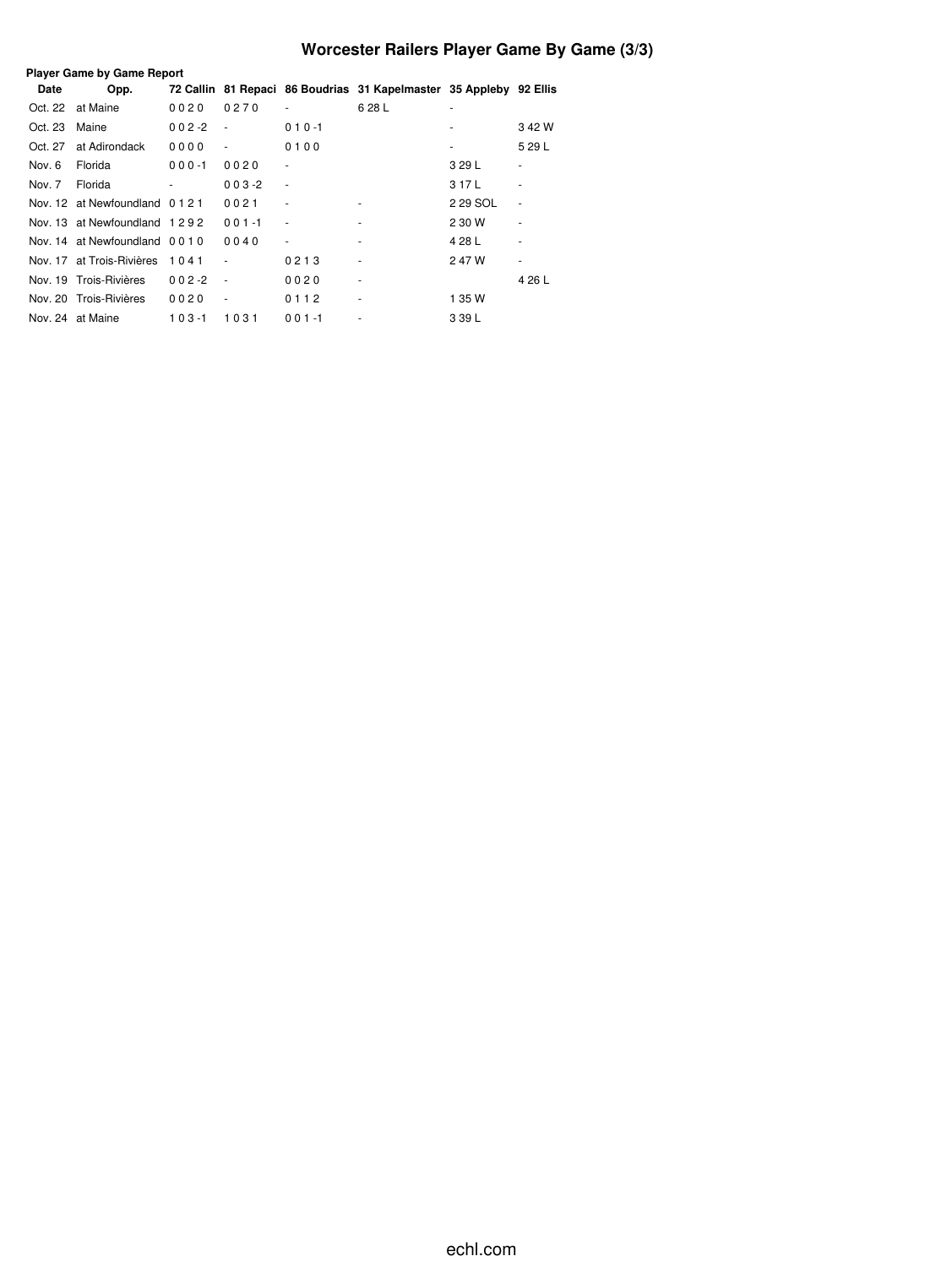# **Adirondack Thunder Player Game By Game (1/3)**

| <b>Player Game by Game Report</b> |                       |           |                          |                                         |                          |        |           |                                                                            |           |                          |           |           |
|-----------------------------------|-----------------------|-----------|--------------------------|-----------------------------------------|--------------------------|--------|-----------|----------------------------------------------------------------------------|-----------|--------------------------|-----------|-----------|
| Date                              | Opp.                  |           |                          | 3 Chukarov 6 Hamilton 8 Thompson 9 Long |                          |        |           | 10 Ford 13 Kaplan 16 MacArthur 17 Carrier 18 Laberge 19 Ryczek 20 Masonius |           |                          |           |           |
| Oct. 23                           | Newfoundland          | $002 - 1$ | $\sim$                   | 0001                                    | 0120                     | $\sim$ | $002 - 2$ | 0131                                                                       | 0010      | 0110                     | $000 - 1$ | 1022      |
| Oct. 27                           | Worcester             | 0011      | $\sim$                   | 0211                                    | 1140                     | $\sim$ | 0012      | 0130                                                                       | 2032      | $\sim$                   | 0101      | 1120      |
| Oct. 30                           | Reading               | $002 - 2$ | $\overline{\phantom{a}}$ | 0071                                    | 0020                     | $\sim$ | $001 - 1$ | 1030                                                                       | $001 - 1$ | $012 - 1$                | 0031      | $004 - 1$ |
| Nov. 5                            | at Newfoundland 0000  |           | $\overline{\phantom{a}}$ | 0031                                    | $002 - 3 -$              |        | 0010      | 0030                                                                       | 0020      | 0010                     | $003 - 1$ | $001 - 3$ |
| Nov. 6                            | at Newfoundland 0010  |           | $\sim$                   | 2141                                    | 0221                     | $\sim$ | 0101      | 1231                                                                       | 0000      | 0320                     | 0010      | $022 - 1$ |
| Nov. 7                            | at Newfoundland 001-1 |           | 0030                     | $\overline{\phantom{a}}$                | 0020                     | $\sim$ | $001 - 1$ | $003 - 1$                                                                  | $000 - 1$ | $001 - 1$                | $003 - 2$ | $003 - 1$ |
| Nov. 12 Utah                      |                       | 0020      | $\sim$                   | $015 - 1$                               | 0110                     | $\sim$ | 0010      | $014 - 1$                                                                  | 1040      | $\sim$                   | $113-2$   | 0221      |
| Nov. 13 Utah                      |                       | $001 - 1$ | $000 - 1$                | $001 - 1$                               |                          | $\sim$ | $001 - 3$ | $005 - 3$                                                                  | 0020      | $\overline{\phantom{a}}$ | $011 - 1$ | $010 - 1$ |
| Nov. 14 Utah                      |                       | 1011      | 0000                     | 0110                                    | $\overline{\phantom{a}}$ | $\sim$ | 0121      | 0220                                                                       | 0010      | $\overline{\phantom{a}}$ | 0001      | $001 - 1$ |
|                                   | Nov. 17 at Idaho      | 0001      | 0000                     | 0000                                    | $\overline{\phantom{a}}$ | $\sim$ | 0120      | $001 - 1$                                                                  | $\sim$    | ٠                        | 0010      | 0030      |
|                                   | Nov. 19 at Idaho      | $000-2$   | $001 - 2$                | 0030                                    | $\overline{\phantom{a}}$ | $\sim$ | $002 - 2$ | $003 - 1$                                                                  | $001 - 1$ | $\overline{\phantom{a}}$ | $013 - 1$ | $001 - 2$ |
|                                   | Nov. 20 at Idaho      | 0000      | 1021                     | 0021                                    | ٠                        | $\sim$ | 0020      | 0141                                                                       | 0041      | $\sim$                   | 0020      | 0222      |
|                                   | Nov. 24 Newfoundland  | 0000      | 0010                     | $001 - 2$                               | $\sim$                   | 0000   | 0222      | $106 - 1$                                                                  | 0031      | $\overline{\phantom{a}}$ | 0121      | 0021      |
|                                   |                       |           |                          |                                         |                          |        |           |                                                                            |           |                          |           |           |

*Player Stats (G, A, Shots, -/-) Goalie Stats (GA, SVS, Decision)*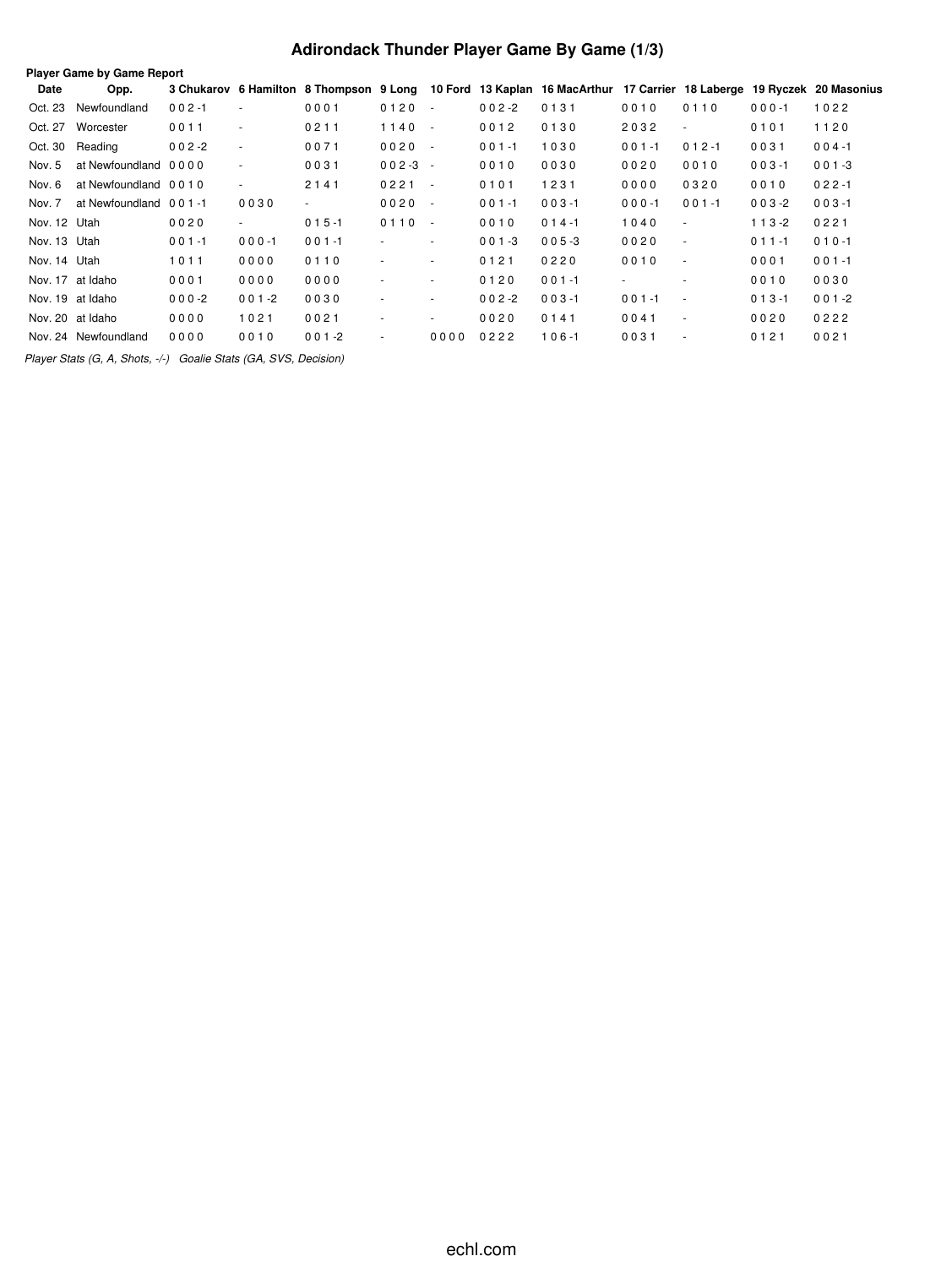# **Adirondack Thunder Player Game By Game (2/3)**

| <b>Player Game by Game Report</b> |                          |           |                          |                          |                          |           |           |           |                          |           |           |                                                                                                                         |
|-----------------------------------|--------------------------|-----------|--------------------------|--------------------------|--------------------------|-----------|-----------|-----------|--------------------------|-----------|-----------|-------------------------------------------------------------------------------------------------------------------------|
| Date                              | Opp.                     |           |                          |                          |                          |           |           |           |                          |           |           | 21 Grasso 22 Vidmar 23 Rivera 25 Lijdsman 27 Irvine 28 Smith 29 Payne 33 Vukojevic 37 DeVito 77 Mazza 1 Sakellaropoulos |
| Oct. 23                           | Newfoundland             | 0140      | $\sim$                   | 0020                     | $\overline{\phantom{a}}$ | 0060      | 0000      | 1021      | $001 - 1$                | ٠         | 0001      | 3 25 L                                                                                                                  |
| Oct. 27                           | Worcester                | 1010      | $\blacksquare$           | 0050                     | $\sim$                   | 1150      | 0011      | 0140      | 0021                     | 0101      | 0020      |                                                                                                                         |
| Oct. 30                           | Reading                  | 0221      | $\overline{\phantom{a}}$ | 1020                     | $\sim$                   | $012 - 1$ | $000 - 1$ | $000 - 1$ | $000 - 2$                | $\sim$    | 0020      |                                                                                                                         |
| Nov. 5                            | at Newfoundland 0020     |           | $\blacksquare$           | $105 - 2$                | 0000                     | 0021      | $003 - 1$ | $000 - 2$ | $\sim$                   | $\sim$    | $000 - 1$ |                                                                                                                         |
| Nov. 6                            | at Newfoundland 0 1 3 -1 |           | $\overline{\phantom{a}}$ | 2020                     | 0000                     | 1050      | 0000      | 0041      | $\blacksquare$           | ٠         | 0012      |                                                                                                                         |
| Nov. 7                            | at Newfoundland 001-2    |           | $\sim$                   | $001 - 2$                | $000 - 3$                | $004 - 3$ | $002 - 2$ | $002 - 1$ | $\sim$                   | $\sim$    | 0000      | 4 30 L                                                                                                                  |
| Nov. 12 Utah                      |                          | 20110     | $\overline{\phantom{a}}$ | $002 - 1$                | 0000                     | 0160      | 1151      | $014 - 1$ | $\sim$                   | $000 - 1$ | 0100      | $\overline{\phantom{a}}$                                                                                                |
| Nov. 13 Utah                      |                          | 0010      | $\overline{\phantom{a}}$ | $001 - 2$                | $001 - 1$                | 1050      | 0020      | $002 - 2$ | $\sim$                   | 0000      | 0010      |                                                                                                                         |
| Nov. 14 Utah                      |                          | 0130      | $\overline{\phantom{a}}$ | 0050                     | 0010                     | $102 - 1$ | 0020      | 1040      | $\sim$                   | 0020      | $001 - 1$ | 2 28 W                                                                                                                  |
|                                   | Nov. 17 at Idaho         | 0111      | $\blacksquare$           | $001 - 2$                | 0011                     | $103 - 1$ | 0101      | 1051      | $\sim$                   | 0010      | $001 - 1$ |                                                                                                                         |
|                                   | Nov. 19 at Idaho         | $002 - 1$ | $002 - 3$                | $\sim$                   | $013 - 1$                | $007 - 1$ | 1020      | $000 - 1$ | $\sim$                   | $003 - 1$ | $001 - 1$ |                                                                                                                         |
|                                   | Nov. 20 at Idaho         | 0000      | 0000                     | $\sim$                   | 0010                     | 1021      | 0021      | 0010      | $\sim$                   | 0111      | 0001      | 1 34 W                                                                                                                  |
|                                   | Nov. 24 Newfoundland     | 2041      | $000 - 1$                | $\overline{\phantom{a}}$ | $000 - 1$                | $012 - 2$ | 0000      | 0222      | $\overline{\phantom{a}}$ | ٠         | $001 - 1$ | 5 29 L                                                                                                                  |
|                                   |                          |           |                          |                          |                          |           |           |           |                          |           |           |                                                                                                                         |

*Player Stats (G, A, Shots, -/-) Goalie Stats (GA, SVS, Decision)*